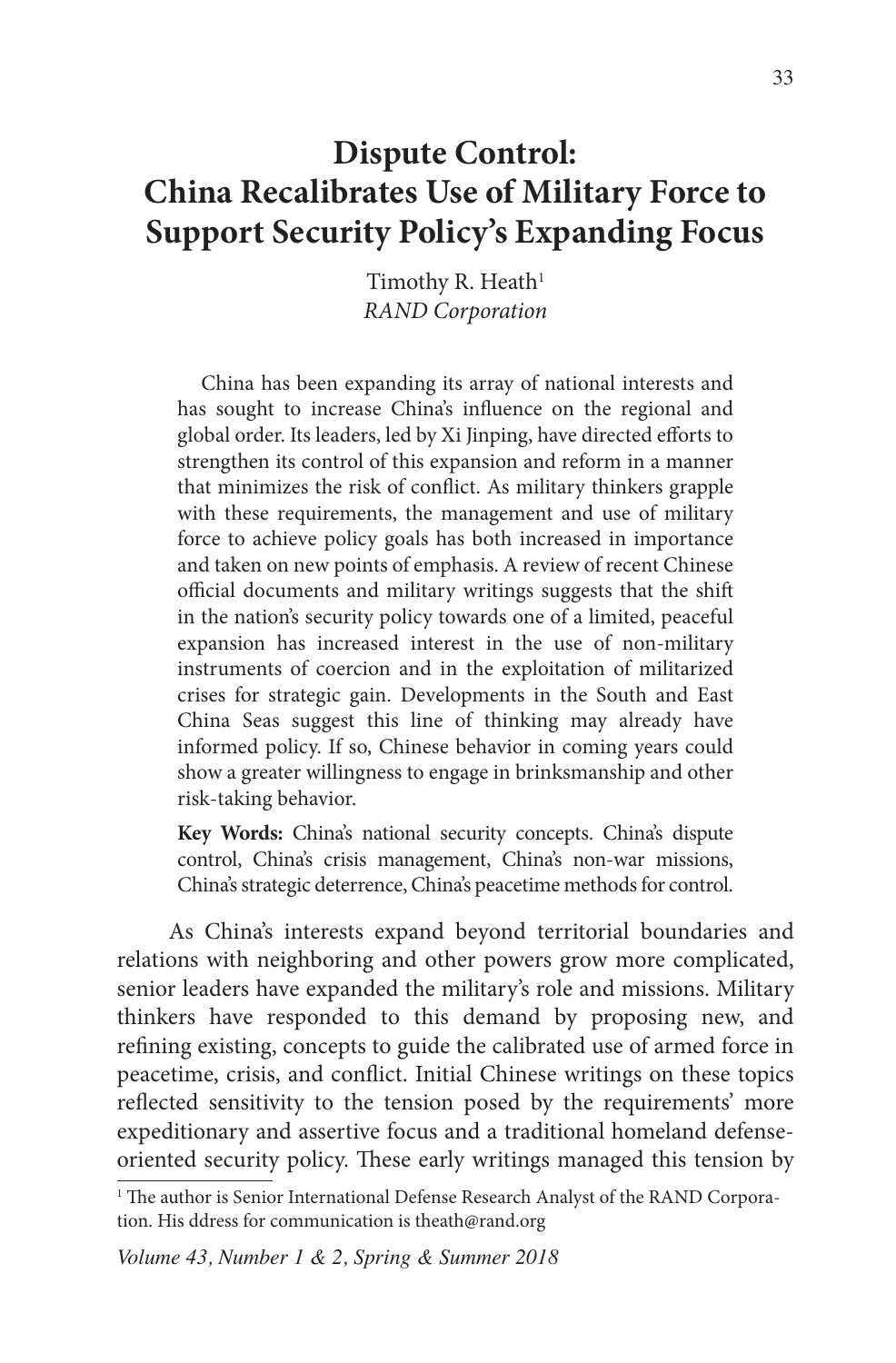focusing on non-war missions to promote international stability and by restricting discussions of crisis and conflict to scenarios involving Taiwan and defense of the homeland.

| Term                 | Explanation                                                                                                                                                                                                                                                                                                                                         |
|----------------------|-----------------------------------------------------------------------------------------------------------------------------------------------------------------------------------------------------------------------------------------------------------------------------------------------------------------------------------------------------|
| Crisis management    | The military's support to civilian led efforts to restore stability<br>to a situation facing the potential to escalate into conflict. In<br>this context, crisis management involves disputes related to<br>the expansion of strategic space along China's periphery.                                                                               |
| Dispute control      | A family of concepts that appeared, or underwent considerable<br>refinement, during the mid to late-2000s. These ideas share<br>a focus on the employment of military power in peacetime,<br>crisis, and conflict to support the expanding focus of China's<br>security policy.                                                                     |
| Non-war missions     | Non-combat military operations that address principally non-<br>traditional threats, such as counter-terrorism, humanitarian<br>assistance and disaster relief, military diplomacy, and<br>international peacekeeping operations. Nonwar operations<br>and actions aim to shape a favorable security environment and<br>protect overseas interests. |
| Strategic deterrence | The display of force or show of determination to use force to<br>compel an adversary to submit to China's volition and refrain<br>from taking hostile actions or escalating hostile actions.<br>Although the concept's application extends in other realms,<br>strategic deterrence may support efforts to expand strategic<br>space.               |

**DISPUTE CONTROL: KEY TERMS**

Following the global financial crisis and China's rise to the upper ranks of global powers by the late 2000s, however, the tension between the country's growing security needs and a legacy defensive security policy resolved in favor of a policy ostensibly unchanged from previous years, but one that more clearly supported the expanding focus of the country's security policy. Senior leaders led by Xi Jinping directed efforts to protect the nation's interests and to increase China's influence on the regional and global order. Scholars and experts have accordingly placed a greater emphasis on the coordinated employment of military and non-military power in peacetime and in a crisis. Chinese military thinkers are also refining ideas on how to calibrate the use of force in conflict, but the political imperative to avoid major war continues to impose a severe constraint. The invocation of terms and ideas from this literature in official documents and senior leader speeches, along with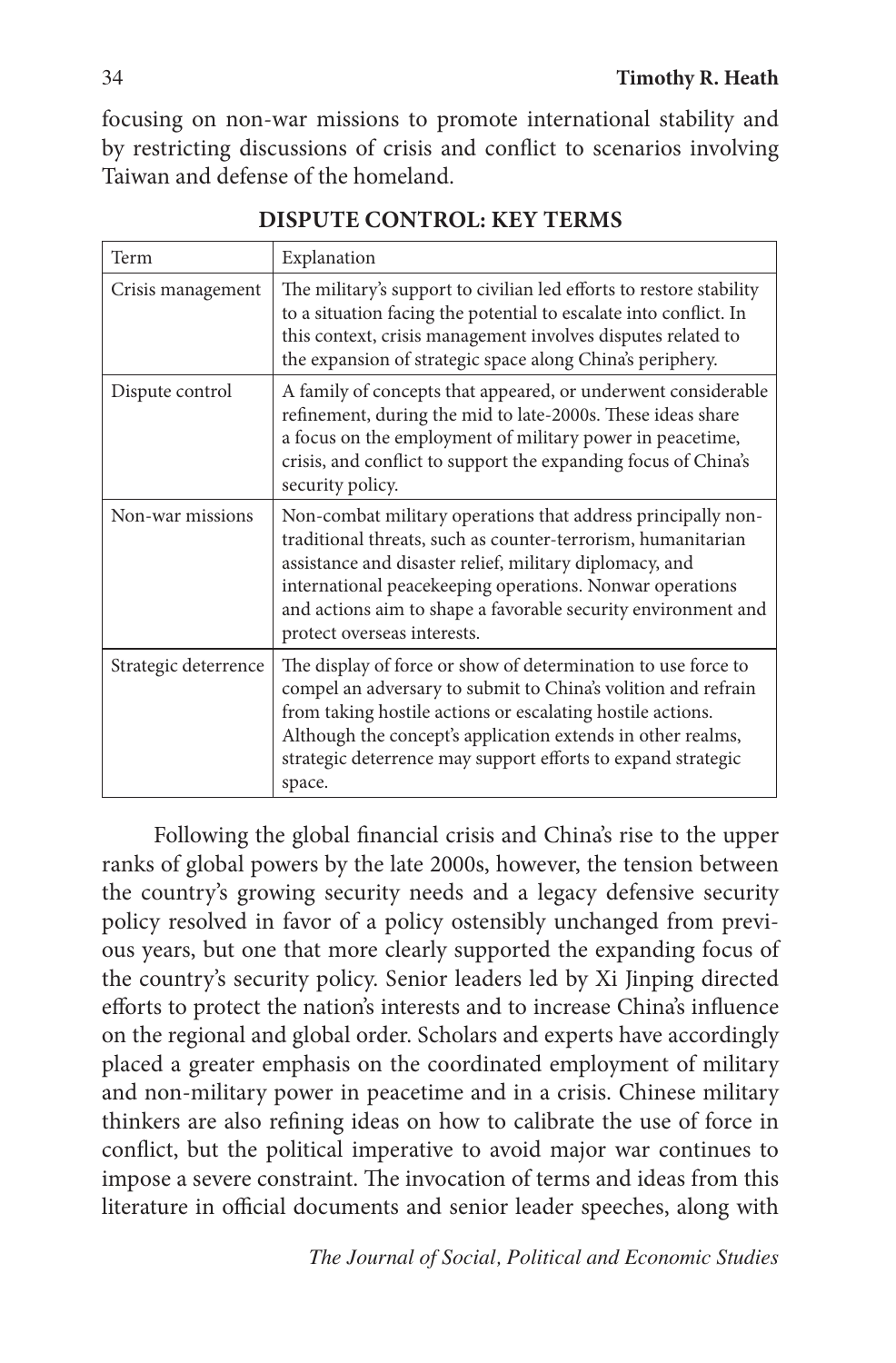#### **Dispute Control: China Recalibrates Use of Military Force** 35

Beijing's management of various maritime-related incidents, together suggest that these ideas may already be informing policy. Further evidence may be seen in organizational decisions consistent with the logic of the dispute control literature, such as measures to centralize national security decision-making, improve civil-military coordination, and elevate the role of non-military assets in defending national interests. However, the incomplete nature of the reforms and persistent defects in decision-making raise the risk of over-reaction and miscalculation in a crisis.

#### **Background: Western scholarship review**

For decades, Western scholarship on military doctrine reflected the PLA's focus on political work and combat operations to defend the homeland. For example, Paul Godwin noted that from the 1960s to the 1980s, PLA writings aimed to guide military operations to repel a threatened invasion from the Soviet Union. Doctrinal writings outlined strategy and tactics to "lure the enemy in deep."2 Analyses of China's national military strategy in the 1990s and early 2000s similarly focused on operations related to what PLA authorities deemed "localized conflict under high-tech conditions," generally understood to refer to scenarios involving Taiwan.3

In the mid-2000s, however, Western scholars began to detect new points of emphasis in PLA writings. In 2007, Lonnie Henley analyzed the concept of "war control," which posited the calibrated use of military power in peacetime, crisis, and conflict (see below).<sup>4</sup> That year, Bonnie

<sup>2</sup> Paul H. B. Godwin, "Changing Concepts of Doctrine, Strategy and Operations in the Chinese People's Liberation Army, 1978-1987," *The China Quarterly,* 112 (1987), 572- 90, and "Mao Zedong Revisited: Deterrence and Defense in the 1980's," in *The Chinese Defense Establishment: Continuity and Change in the 1980s*, ed. Paul H. B. Godwin (Boulder, Colo.: Westview Press, 1983), 21-40.

<sup>&</sup>lt;sup>3</sup> David M. Finkelstein, "China's National Military Strategy: An Overview of the 'Military Strategic Guidelines'," in *Right Sizing the People's Liberation Army: Exploring the Contours of China's Military*, ed. Andrew Scobell and Roy Kamphausen (Carlisle: Army War College, 2007), 69-140; M. Taylor Fravel, "The Evolution of China's Military Strategy: Comparing the 1987 and 1999 Editions of Zhanlue Xue," in *The Revolution in Doctrinal Affairs: Emerging Trends in the Operational Art of the Chinese People's Liberation Army*, ed. David M. Finkelstein and James Mulvenon (Alexandria, Va.: Center for Naval Analyses, 2005), 79-100.

<sup>4</sup> Lonnie Henley, "War Control and Escalation Management," in *Assessing the Threat: The Chinese Military and Taiwan's Security*, ed. Michael Swaine, Andrew Yang, and Evan Medeiros (Washington, DC: Carnegie Endowment for International Peace, 2007), 85-110.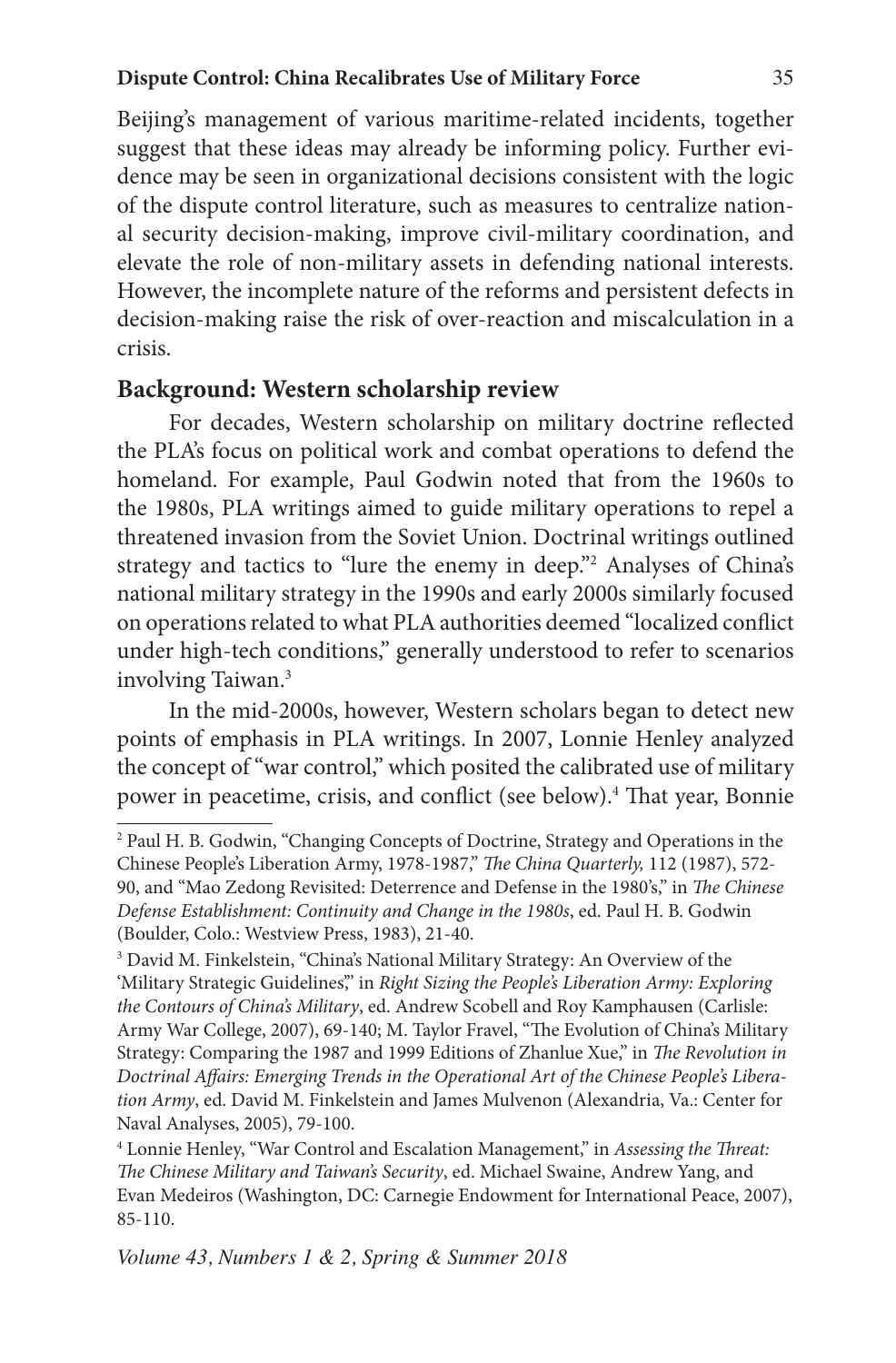Ling published a study on the PLA's increasing presence in UN missions.<sup>5</sup> Real world developments confirmed the changing focus. In 2009, the PLA carried out its first-ever deployment of a naval task force to serve in counter-piracy operations off the horn of Africa, and the PLA has in recent years become one of the largest contributors of troops to United Nations peacekeeping operations (PKO).<sup>6</sup>

Scholarship on Chinese notions of crisis management has made important breakthroughs as well. In 2006, Michael Swaine and Zhang Tuosheng published one of the first major western studies on Chinese notions of crisis management. The book analyzed patterns in Beijing's approach to historical episodes of military crises.7 Jae Ho Chung's 2013 edited volume examined Chinese crisis management for both domestic and international incidents.<sup>8</sup> Iain Johnston's 2015 study provided a thorough survey of the growing Chinese literature on crisis management.<sup>9</sup> In 2016, Andrew Erickson and Adam Liff examined weaknesses in China's crisis management system within the context of the Senkaku dispute with Japan.<sup>10</sup>

Two points stand out regarding this body of western scholarship. First, the similar timelines identified for the emergence of topics related to war control, non-war missions, and crisis management topics suggest some loose affiliation between these ideas. Scholars have in fact identified Hu Jintao's late 2004 directive to expand the scope of military activity as part of the "historic missions" concept as a key driver of the PLA's interest in these topics. The "historic missions" outlined four strategic roles, calling on the PLA to: 1) provide support for the CCP's rule as a governing party; 2) provide support for the maintenance of a period of strategic opportunity; 3) provide support for the protection of national interests; 4) play a role in promoting world peace and common development. These

<sup>5</sup> Bonny Ling, "China's Peacekeeping Diplomacy," *China Rights Forum* 1 (2007). URL: http://www.hrichina.org/sites/default/files/PDFs/CRF.1.2007/CRF-2007-1\_Peacekeeping.pdf

<sup>6</sup> Watson, Cynthia. "The Chinese Armed Forces and Non-Traditional Missions: A Growing Tool of Statecraft," *China Brief,* 9: 4 (2009).

<sup>7</sup> Michael Swaine and Zhang Tuosheng, *Sino-American Crises: Case Studies and Analysis* (Washington, DC: Carnegie Endowment for International Peace, 2006). 8 Jae Ho Chung, *China's Crisis Management* (New York: Routledge, 2013).

<sup>9</sup> Alastair Iain Johnston, "The Evolution of Inter-State Security Crisis-Management Theory and Practice in China," *Naval War College Review*, 69: 1 (2016), 29-72.

<sup>&</sup>lt;sup>10</sup> Andrew S. Erickson and Adam P. Liff, "Installing a Safety on the 'Loaded Gun'? China's Institutional Reforms, National Security Commission, and Sino-Japanese Crisis (In)stability," *Journal of Contemporary China*, 25: 98 (2016), 197-215.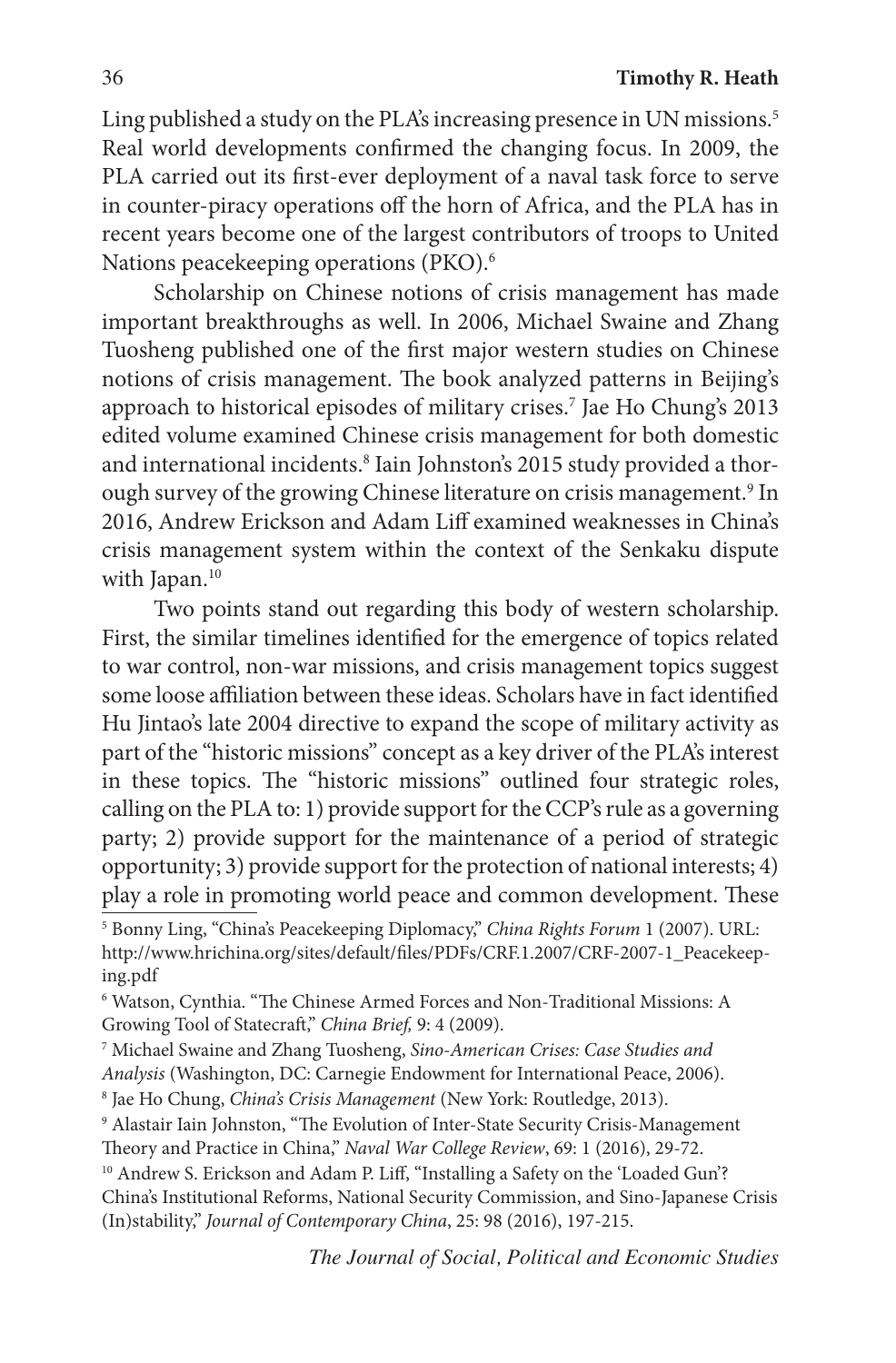missions provided much clearer direction to defend national interests abroad and shape a favorable international environment than had been the case in the preceding decades.<sup>11</sup> Second, current scholarship has focused primarily on the military's technical ability to fight wars and the leadership's decision-making processes in a crisis. Aside from the acknowledgement of the role of the historic missions, less attention has been paid to the political and strategic context that has given rise to, and informed the development of, ideas related to non-war missions, crisis management and related concepts. The focus on the militarytechnical meaning of these ideas may provide considerable insight into the contemporary PLA, but it also presents an incomplete picture for those seeking insight into why the military operates as it does and how it may act in a crisis.

An illustration of this point may be seen in the frequent invocation of the EP-3 incident off Hainan Island in 2001 in Western literature on Chinese crisis management. As many scholars have noted, China's response in that crisis appeared paralyzed and inefficient. Scholars tend to highlight factors of bureaucratic stove-piping (i.e., poor information flow between bureaucracies, or the withholding of information by bureaucracies), a consensus-style approach to decision-making, and insufficient staff to explain the response. Many of these organizational and procedural features persist today, and as a result some experts predict China's behavior in a crisis could well resemble its response to the EP-3 incident.<sup>12</sup>

These points are well made, but the conclusion should be tempered by a greater awareness of important changes in the political context between that time period and today. In 2001, for example, China faced an unusually sensitive political moment, as it was in the middle of a delicate leadership transition between Jiang Zemin and Hu Jintao. Accordingly, China could ill afford a crisis with the U.S. military, against which the PLA then compared poorly. This provided a powerful incentive to proceed with caution in responding to any international crisis (especially one involving the global superpower) and very likely compounded the organizational and procedural defects identified by Western scholars. More relevant for the purposes of this study, the Chinese political and military leadership at that time had not yet developed a clear articulation of ideas related to the non-war defense of sovereignty claims or to

<sup>11</sup> Roy D. Kamphausen, "China's Military Operations Other Than War: The Military Legacy of Hu Jintao," SIPRI (2013). URL: http://books.sipri.org/files/misc/SIPRI-Hu%20 Kamphausen.pdf

<sup>12</sup> Erickson and Liff, 205.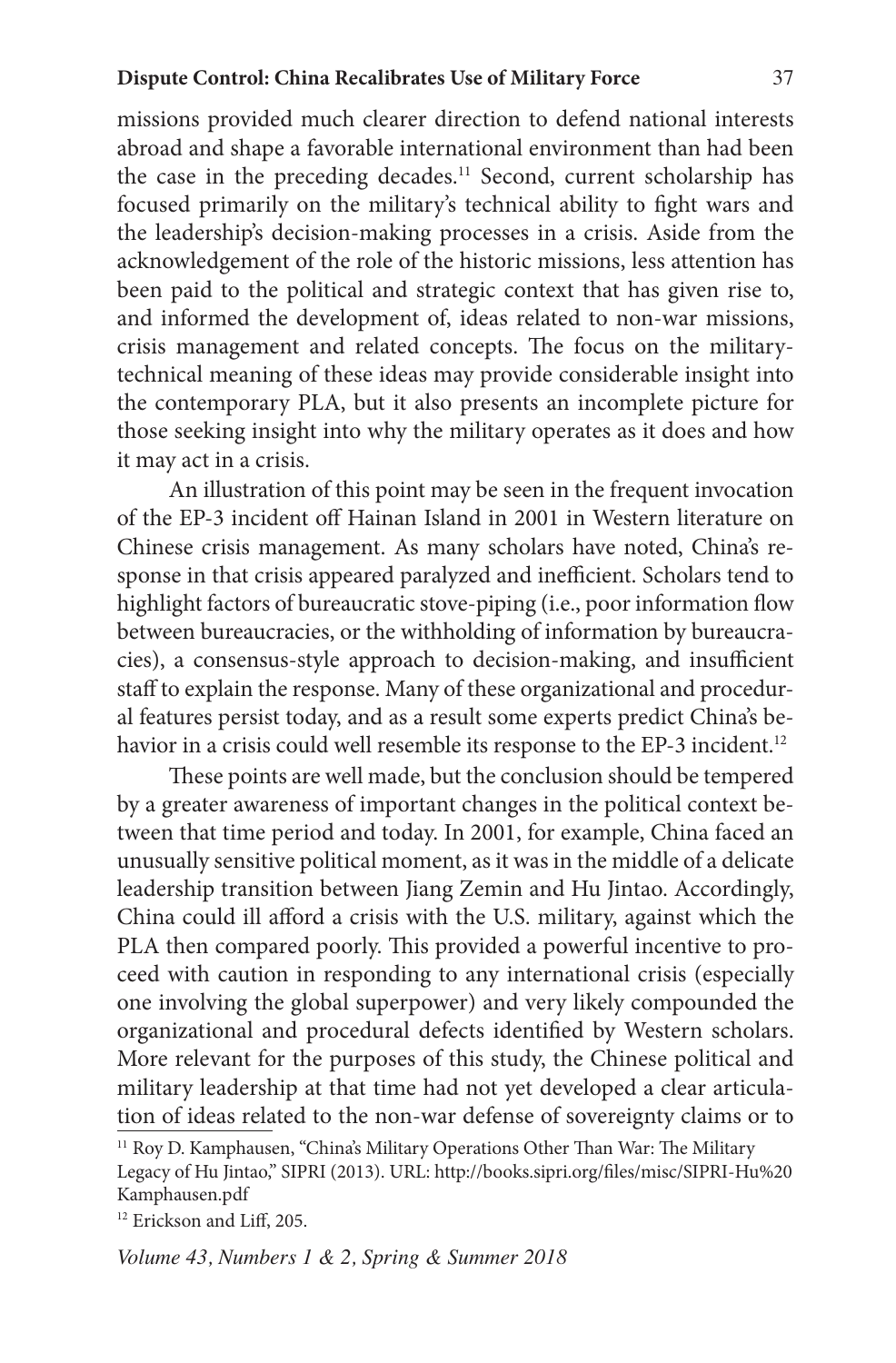crisis management. China's leadership did not articulate a strategic role for the military to manage such non-war security challenges until the issuance of the "historic missions" idea years later in 2004. The defense of "core interests," which Chinese officials today frequently invoke to criticize US reconnaissance operations, only began to gain prominence in official discourse around 2005.13 And the literature on war control, crisis management, and other related concepts similarly flourished largely after the EP-3 crisis.<sup>14</sup>

These ideas matter because China's political system continues to rely on indoctrination to motivate and guide bureaucratic action.15 As Ken Lieberthal has noted, the slogans, directives, and formulations (*tifa*) issued by senior leaders "create an atmosphere that affects behavior at all levels of the system."16 But for the bureaucracies to correctly understand and interpret these formulations, they must first have undergone some degree of indoctrination and study. Without a clear set of ideas to guide them, bureaucracies can become paralyzed in situations for which they have been poorly prepared. Consequently, the under-developed nature of theory and lack of a developed body of literature on ideas of non-war and crisis management in party and military journals very likely played a significant role in impairing China's response in that incident.

This paper seeks to draw attention to the strategic and political context for the country's approach to the use of force in crisis, non-war missions, and conflict. The political and strategic context is important for several reasons. First, political and strategic considerations can greatly influence how China's political and military leaders regard the use of force. Scholars have long noted the flexibility with which Chinese military analysts regard strategic and operational terms of art. For example, Chinese theorists emphasize the flexibility of the concept of "active defense," which permits its adaptation to widely varying situations. Second, the

<sup>&</sup>lt;sup>13</sup> Timothy R. Heath, "What Does China Want? Discerning the PRC's National Strategy," *Asian Security*, 8:1 (2012), 64.

<sup>&</sup>lt;sup>14</sup> Johnston, 38.

<sup>&</sup>lt;sup>15</sup> This paper uses the term "indoctrination" to refer to what the Chinese call "political and ideological education." This involves the transmission of ideas, theories, and concepts to motivate and guide the behavior of subordinates. It is compatible with a high degree of technical and professional knowledge and should thus be distinguished from the common pejorative connotations that suggest the inculcation of unreflective obedience to simplistic commands.

<sup>16</sup> Kenneth Lieberthal, *Governing China: From Revolution to Reform* (New York: Norton, 2004), 190-191.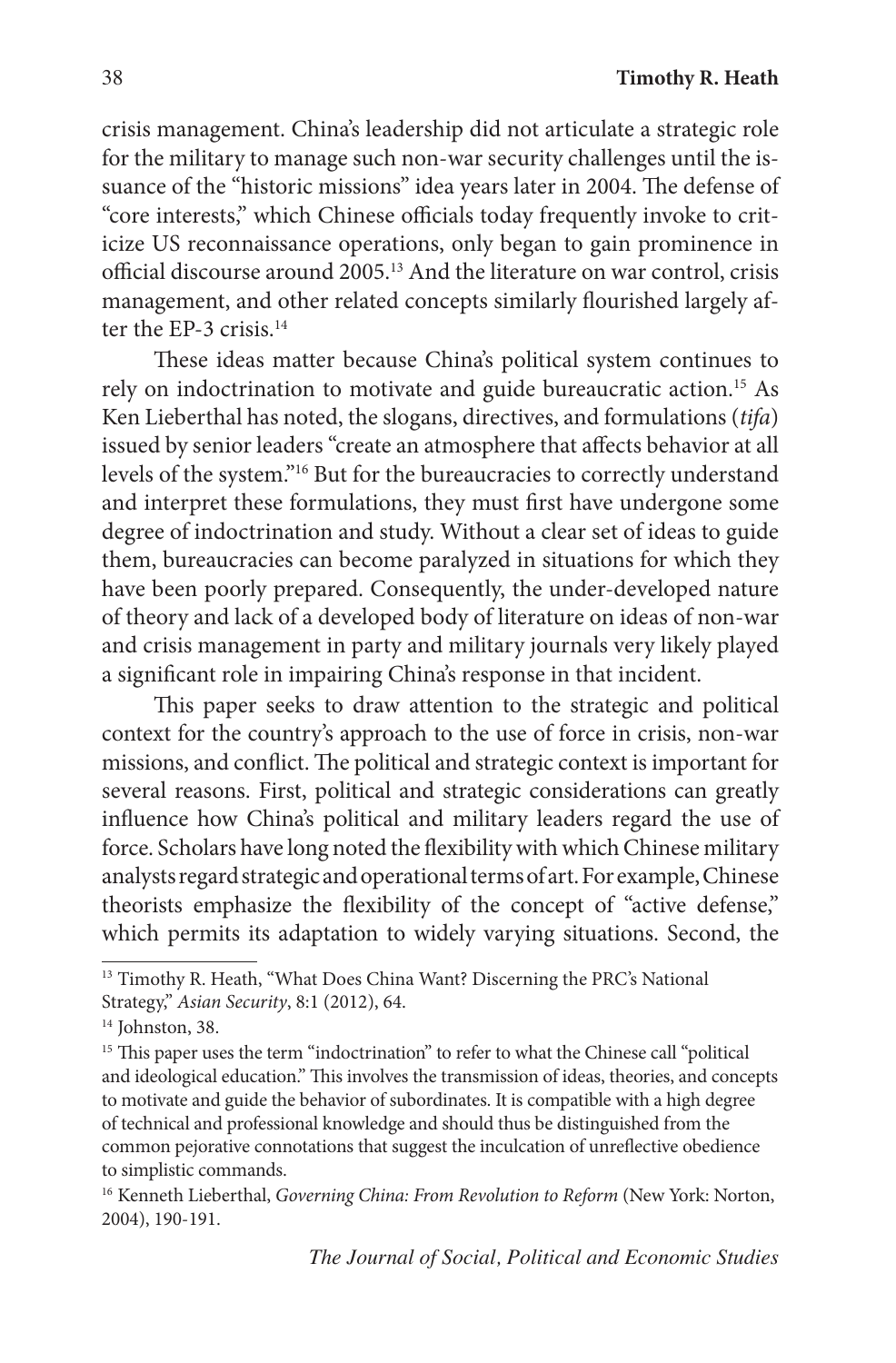political context can play a key role in ameliorating or exacerbating defects in the bureaucratic processes related to decision-making. Beijing's reliance on consensus-building and indoctrination means the state of political consensus regarding security priorities can strongly influence the speed and decisiveness with which decisions are carried out. A clear and focused articulation of security goals and thorough indoctrination of the relevant bureaucracies can facilitate decisions, just as a lack of clear direction, imprecise articulation, and insufficient political training of the same bureaucracies can be expected to impair decisive action.

The remainder of this paper expands on this argument in three parts. The first part recounts how China's leaders have responded to key strategic drivers over the past 15 years by directing an important shift in security policy and indoctrinating the political and military establishment accordingly. The expanding focus of the security policy and China's increasingly complex ties with neighbors and with the United States has raised demand for a more varied and flexible approach to employing military power in peacetime, crisis, and conflict. The second part of the paper surveys how Chinese officials and analysts are exploring concepts to guide the use of military power to support the evolving security policy. The prevalence of key terms in official documents and scholarly writings provides indirect evidence of official acceptance and indoctrination of relevant bureaucracies. The third part examines evidence that Chinese leaders are pursuing policies consistent with the shift towards an expansion of strategic space. It concludes that the change in political environment may enable Beijing to respond more rapidly and in a more coherent manner to crises in some cases. However, Chinese leaders also face a growing risk of over-reaction and miscalculation in a military crisis, owing to excessive confidence and the over-concentration of decision-making, among other factors.

To understand the evolution of Chinese security policy, this analysis focuses principally on Chinese primary source official documents and military writings. Official documents provide authoritative statements of the central leadership's intent and policy. The most important of these include documents and directives issued by the Chinese Communist Party (CCP) central leadership, including the General Secretary, Politburo, Central Committee, the Central Military Commission (CMC. Examples of these items include Central Committee plenary documents, opinions  $[\Xi \mathcal{R}]$  issued by the CMC, and speeches by the General Secretary. White papers, issued by the State Council information office,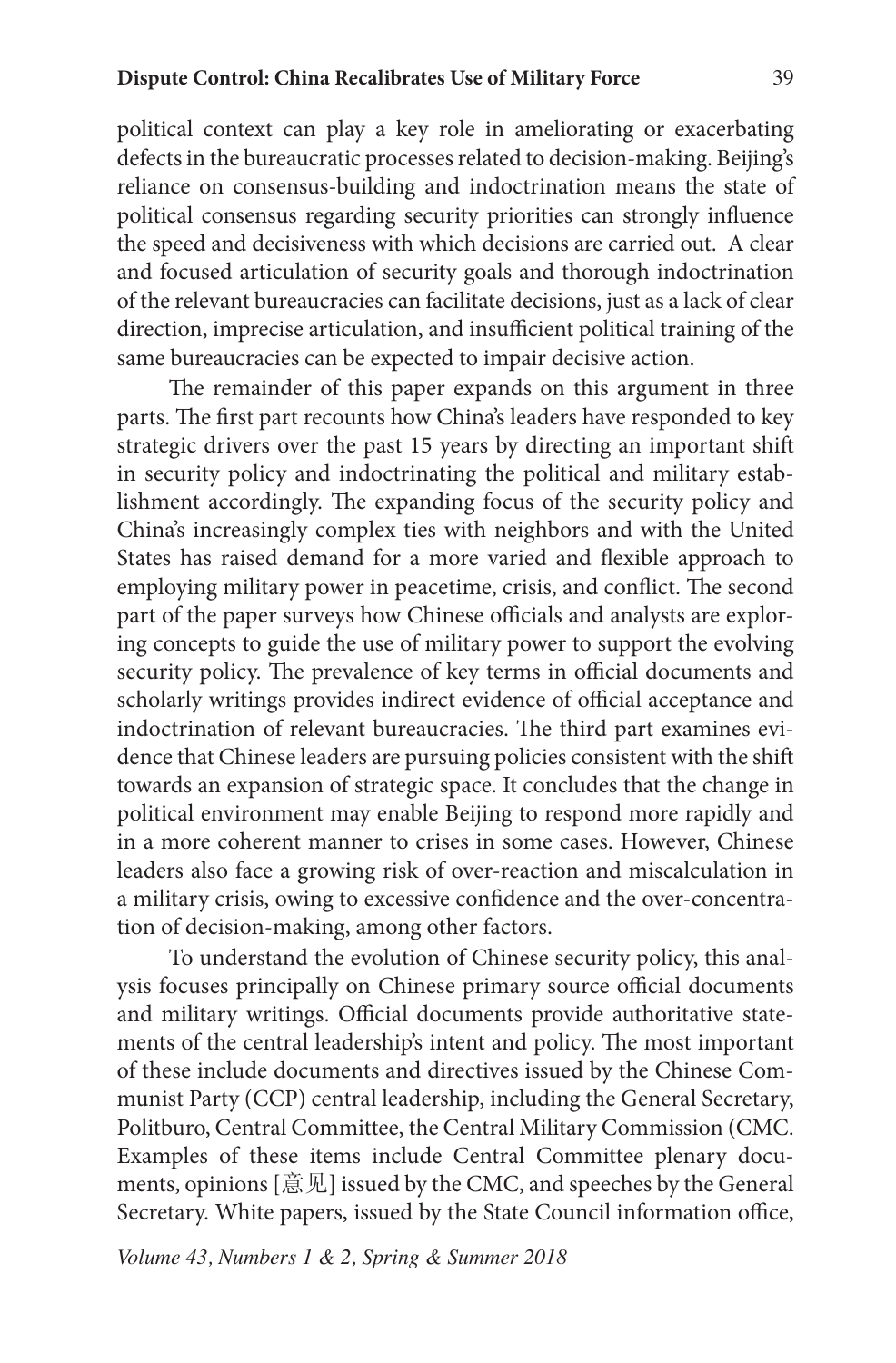provide authoritative statements of the leadership's assessments and security policies. The State Council and ministries also translate top-level directives into law, regulations, and policy, many of which are publicly available. Commentaries in official journals, such as the Central Committee organ, *People's Daily*, or the CMC organ, *People's Liberation Army (PLA) Daily*, expound on the logic and reasoning of policies.

For insight into Chinese military thought, this paper examines party and military newspapers, journals and books. The most important of these include the *PLA Daily*, *China Military Science*, and articles by PLA generals and experts in party journals such as Xinhua, *People's Daily*, *Outlook* or *Seeking Truth*. The Academy of Military Science (AMS) is widely regarded as the CMC's "think tank" and its researchers specialize on topics of strategy and theory, although the National Defense Industry (NDU) carries out research on similar topics as well. Edited volumes written by teams of top experts at either AMS or NDU are especially valuable, as they provide a detailed, authoritative source of insight. The *Science of Military Strategy*, published by AMS in 2001 and in a new edition in 2013, is an important example of such a work, and its views feature prominently in this analysis accordingly.

### **The legacy of a homeland-defense policy**

PLA writings on the use of military power in the late 1990s and early 2000s reflected the influence of a defense policy oriented towards homeland defense. The literature saw military power as principally useful for fighting combat missions to defend the homeland and ensure national unity, although a frequently unspoken assumption also affirmed the PLA's role in enforcing social stability. Policy documents insisted that the military would only be used to defend national territory and would not interfere in the affairs of other countries. For example, defense white papers beginning in 1998 affirmed the country's "independent foreign policy of peace." The papers also consistently stated that China's security policy remains "defensive in nature."

Regarding non-war uses of military power, military writings focused principally on issues of arms control and nuclear deterrence. The 2001 version of *Science of Military Strategy* differed from its predecessor in introducing the idea of a calibrated use of military force which it deemed "war control." However, it described the peacetime application in terms of international agreements and deterrence, ideas that demanded little of the PLA. The book argued that arms control "limits the escalation of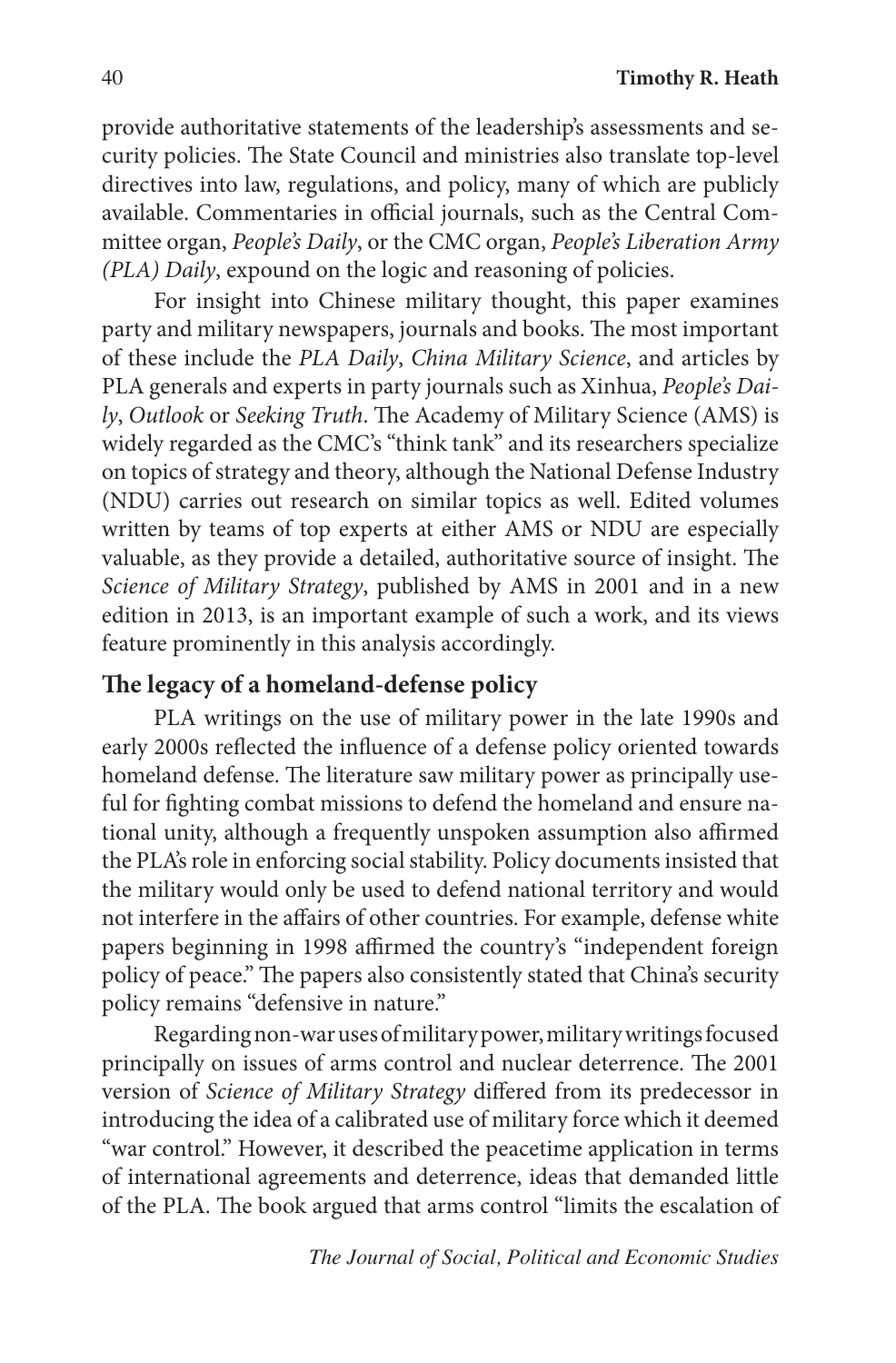the arms race and creates an atmosphere of mutual trust, thus attaining the aim of containing and controlling war." 17 Other writings of this period explored ways to expand nuclear deterrence activities to dissuade military threats and ensure international stability.18

Regarding military conflict, writings in this period focused almost exclusively on contingencies related to the defense of national territory. The 2001 *Science of Military Strategy* envisioned conflict in terms of a "localized conflict under high tech conditions," widely understood to refer to contingencies in Taiwan and China's borders. The book reflected other writings of the time in its focus on the technical means to control military violence in such limited conflicts, such as the use of precision munitions and advanced, resilient communication systems. <sup>19</sup>

These writings reflected the reality that the PLA had barely begun to modernize and remained poorly prepared for most contingencies. Ground forces dominated the military, naval forces concentrated on coastal defense, and the air forces remained organized by large, cold war style formations designed to repel invasions. The PLA trained its forces for possible contingencies in Taiwan and along the country's borders, per the doctrinal focus on "localized wars." In unexpected situations that called for a response below the threshold of war, the military and political leadership often struggled to respond. China carried out deterrence and intimidation activities to cow the intransigent pro-independence leader of Taiwan, Chen Shuibian, from 2000-2008, but avoided more risky, escalatory behavior. And in its territorial disputes with neighbors in the 1990s, Chinese authorities similarly acted cautiously, spurring at least one Western scholar to conclude that Beijing tended to adopt a position of "compromise" in sovereignty disputes.<sup>20</sup>

## **Shifting security needs raise requirements for "expansion of strategic space"**

Reflecting the country's rapid surge in economic and national

<sup>17</sup> Peng Guangqian and Yao Youzhi, *The Science of Military Strategy*,

<sup>(</sup>Beijing, China: Academy of Military Science Publishing, 2005), 197.

<sup>&</sup>lt;sup>18</sup> Michael Chase and Evan Medeiros, "China's Evolving Nuclear Calculus: Modernization and Doctrinal Debate," in ed. James Mulvenon and David Finkelstein, *China's Revolution in Doctrinal Affairs: Emerging Trends in the Doctrinal Art of the People's Liberation Army* (Alexandria, VA: CNA Corporation, 2005), 144-165.

<sup>19</sup> Peng Guangqian and Yao Youzhi, 206.

<sup>20</sup> Taylor Fravel, *Strong Borders, Secure Nation*

<sup>(</sup>Princeton, NJ: Princeton University Press, 2008).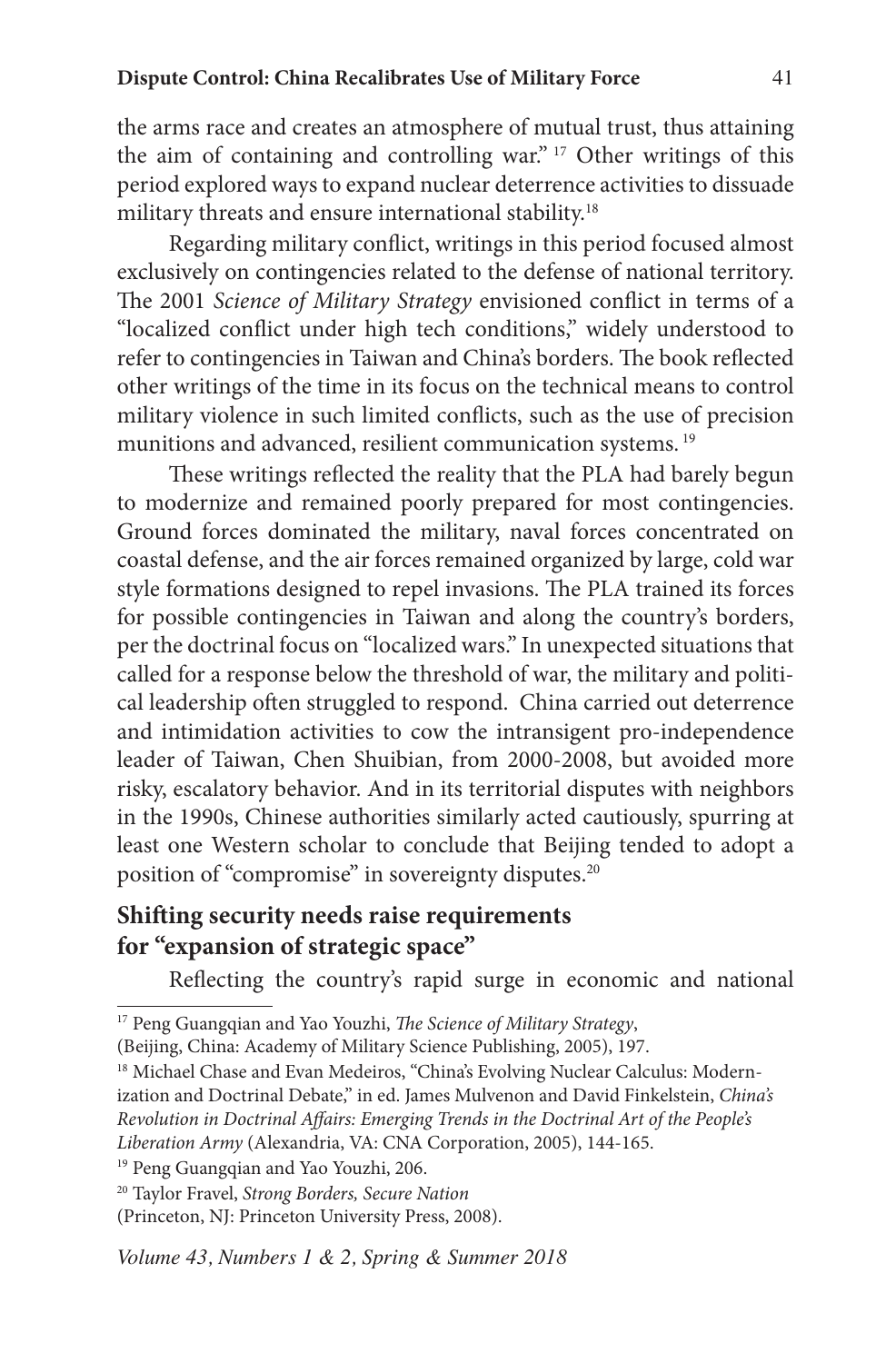power, China's leaders at the turn of the century concluded that the country faced a "period of strategic opportunity" in which the country could develop rapidly for the first two decades of the twenty-first century. At the 16<sup>th</sup> Party Congress, the Central Committee outlined a vision of "national rejuvenation" in which the CCP oversaw an increase in the standards of living for the population and the nation's revitalization as a great power by mid-century.<sup>21</sup> Chinese official documents of the time also redefined security in terms of the nation's basic security, sovereignty and territory, as well as of an expanding array of overseas economic, cyber, space, and other interests needed to sustain growth — subsequently termed China's "core interests."22 Officials concluded that China accordingly needed to more actively shape an international security environment in a manner that featured cooperation on transnational threats, frequent dialogue, and the peaceful settlement of disputes, — tenets captured in the idea of a "new security concept [新安 全观]" announced by authorities around the turn of the century.23

Central leaders directed the military to adjust its role to more effectively support these strategic requirements. General Secretary Hu Jintao's 2004 invocation of the "historic missions of the armed forces" expanded the variety and type of military tasks to include peacekeeping, anti-terrorism, and humanitarian relief. Authorities began to apply the term "diversified tasks" to refer to the military's increasing diversity of war and non-war responsibilities.<sup>24</sup>

The change in the military's strategic responsibilities mirrored broader changes in thinking in foreign policy that broke decisively with decades of tradition. The building of consensus in favor of a more expansive foreign and defense policy did not happen overnight, although in retrospect it seemed inevitable for a country of China's size, historical experience, and strength. Extensive debate preceded the changes in the forms of scholarly debates that raged in the 2000s over foreign policy ideas such as "peaceful rise," and long-standing foreign policy principles

<sup>23</sup> "China's Position Paper on the New Security Concept," PRC Ministry of Foreign Affairs website (2002). URL: http://www.fmprc.gov.cn/ce/ceun/eng/xw/t27742.htm <sup>24</sup> Timothy Heath, "Towards Strategic Leadership: CCP-PLA Relations in the Hu Jintao Era," in ed. Roy Kamphausen, David Lai, Travis Tanner, *Assessing the People's Liberation Army in the Hu Jintao Era* (Carlisle, PA: Strategic Studies Institute, 2014), 399-440.

<sup>&</sup>lt;sup>21</sup> "Full Text of Jiang Zemin's Report at the 16<sup>th</sup> Party Congress," Xinhua, November 17, 2002. URL: http://www.china.org.cn/english/features/49007.htm

<sup>&</sup>lt;sup>22</sup> "China's Defense White Paper," State Council Information Office, December 9, 2002. URL: http://china.org.cn/e-white/20021209/index.htm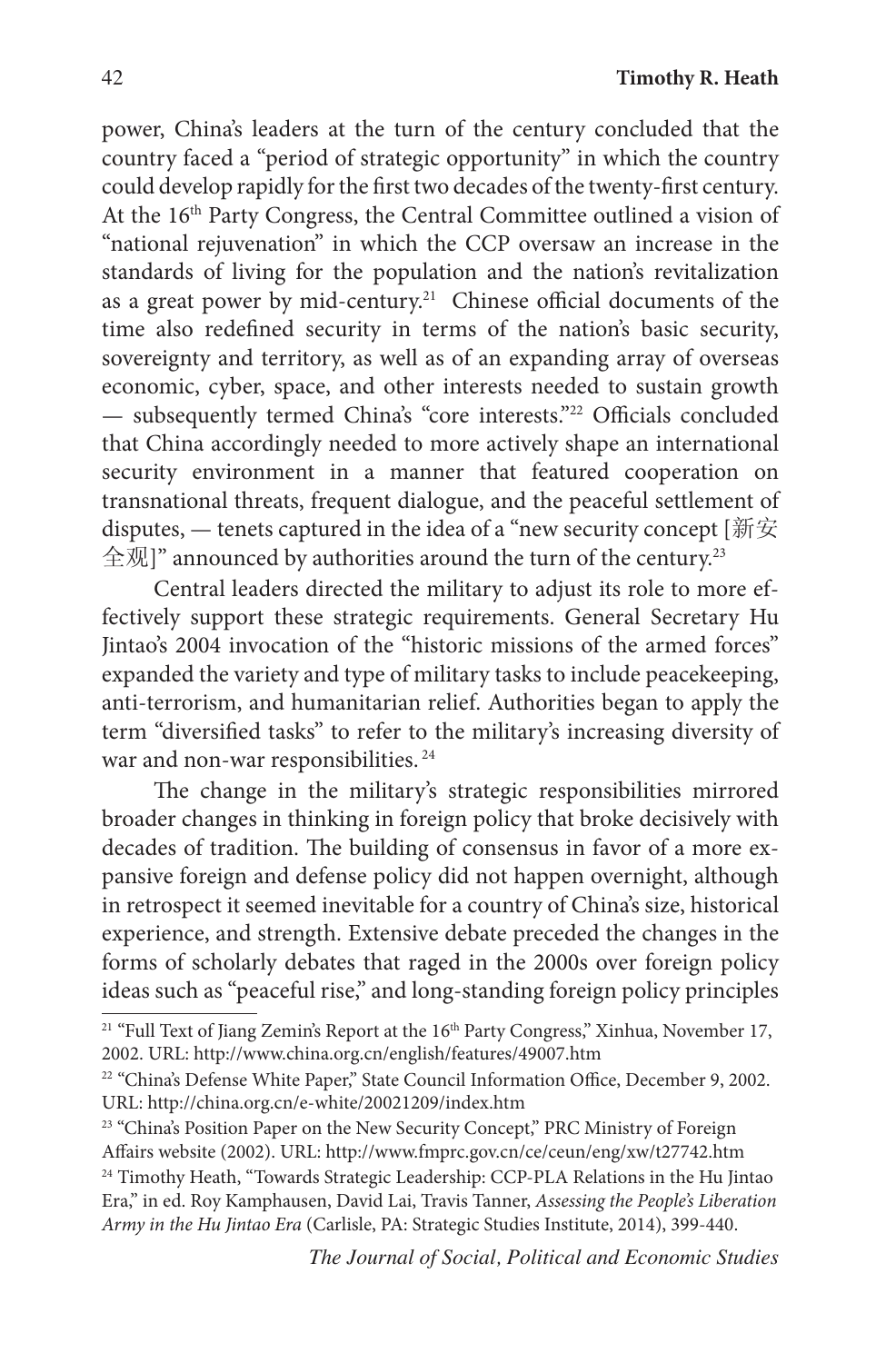#### **Dispute Control: China Recalibrates Use of Military Force** 43

such as Deng Xiaoping's "bide your time, hide your capabilities."25 The 2000s also saw considerable debate over whether China should become a maritime power, a conversation that reflected similar underlying unease on the part of some thinkers over the strategic risks attending the country's ascent.<sup>26</sup>

By 2010, however, a confluence of economic, geostrategic, and political factors bolstered consensus among central leaders in favor of a new set of policies. That year, China overtook Japan to become the second largest economy in the world, firmly establishing its status as a great power.27 Moreover, this period saw China's economic interests spread throughout the globe, non-traditional threats proliferate, and disputes with neighboring powers over contested maritime regions intensify. Central leaders regarded as increasingly inadequate policies that had been first formulated in an era of relative poverty and weakness.

The 18<sup>th</sup> Party Congress reflected well the emerging consensus. Coinciding with Xi Jinping's ascent to power that year, central leaders directed greater efforts to consolidate control over disputed territorial and sovereignty claims, albeit in a manner that avoided war and supported the nation's revitalization through "peaceful development."28 Evidence of implementation of relevant policies may be seen in a variety of developments that suggested greater confidence and risk-taking. China seized control of Scarborough Reef from the Philippines in 2012 and has carried out a major ramp-up in Coast Guard activity in the East China Sea since 2012. Small PLA units have carried out sporadic incursions along the Indian border, although no fighting has been reported.<sup>29</sup>

<sup>25</sup> Bonnie Glaser and Evan Medeiros, "The Changing Ecology of Foreign Policy Making: The Ascension and Demise of 'Peaceful Rise,'" *The China Quarterly*, 190 (2007), 291-310.

<sup>&</sup>lt;sup>26</sup> Daniel Hartnett and Frederic Vellucci, "Towards a Maritime Security Strategy: An Analysis of Chinese Views Since the Early 1990s," in ed. Donovan C. Chau, Thomas M. Kane, *China and International Security: History, Strategy, and 21st-Century Policy* (Santa Barbara, CA: ABC-CLIO, 2014).

<sup>27</sup> *Bloomberg News*, "China GDP Surpassing Japan, Capping Three Decade Rise," August 16, 2010. URL: http://www.bloomberg.com/news/articles/2010-08-16/china-economy-passes-japan-s-in-second-quarter-capping-three-decade-rise

<sup>&</sup>lt;sup>28</sup> Xinhua, "Xi Jinping Vows Peaceful Development While Not Waiving Legitimate Rights," January 29, 2013. URL: http://news.xinhuanet.com/english/china/2013-01/29/c\_132136202.htm

<sup>29</sup> "China's Assertive Behavior Makes Neighbors Nervous," *NPR*, November 2, 2012. URL: http://www.npr.org/2012/11/02/163659224/chinas-assertive-behavior-makes-neighbors-wary . See also Simon Denyer, "Tensions Rise Between Washington and Beijing Over Man Made Islands," *Washington Post*, May 13, 2015.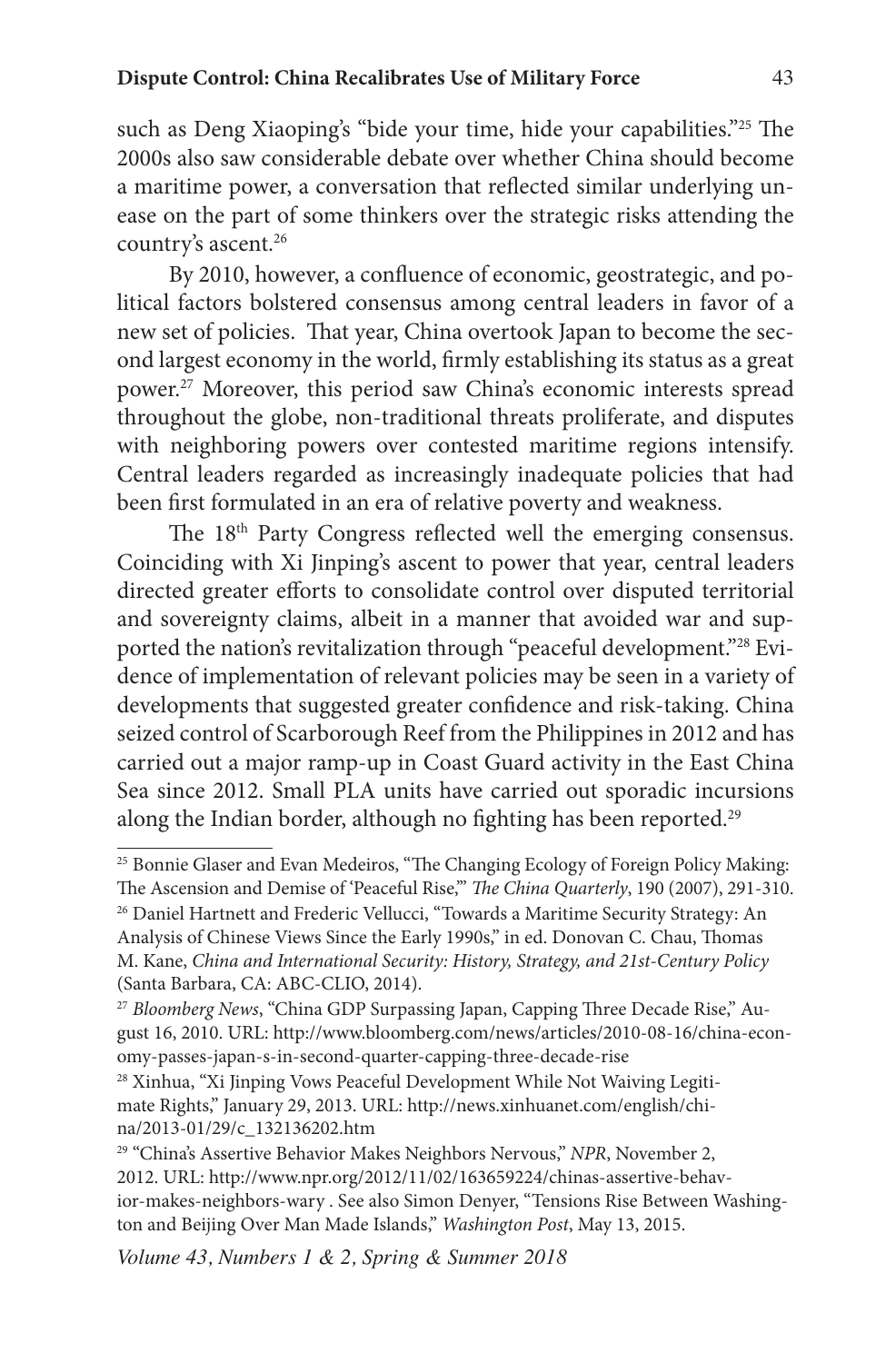The 18th Party Congress also directed greater effort to consolidate the country's leading position in the Asia-Pacific and extend its influence globally.30 Chinese leaders accordingly announced major initiatives to expand infrastructure, extend trade pacts, and establish alternative security arrangements, as seen in The Asian Infrastructure Investment Bank (AIIB) and Belt and Road Initiative (BRI), Shanghai Cooperation Organization (SCO), and proposed measures to enable greater Chinese leadership in security affairs at venues such as the Conference on Interaction and Confidence Building (CICA).<sup>31</sup> It has also stepped up efforts to shape a favorable international security environment. China has increased its participation in peacekeeping operations and carried out more vigorous mediation in inter-state conflicts, such as those in Sudan and Afghanistan.<sup>32</sup>

These developments underscore the significant changes that have occurred in security policy. In contrast to a long-standing emphasis on upholding regional and international stability to enable domestic growth, Chinese leaders increasingly balance the pursuit of stability with an incremental expansion of influence, albeit an expansion of a limited and opportunistic type that seeks to realize gains in the least destabilizing manner possible. Xi's directive in 2013 to "uphold stability *and* uphold rights [维稳维权]" well captures this policy shift, as it elevated in priority the "defense of rights and interests" to a status co-equal to that of the long-standing focus on stability.<sup>33</sup>

In practical terms, China is seeking to turn contested regions (principally in the first island chain) that previously rested under the control of other countries into regions that now rest primarily under Chinese control. Beijing is simultaneously seeking to more actively in-

<sup>30</sup> Timothy Heath, "The 18<sup>th</sup> Party Congress: Policy Blueprint for the Xi Administration," *China Brief*, November 30, 2012. URL: http://www.jamestown.org/ programs/chinabrief/single/?tx\_ttnews%5Btt\_news%5D=40182&cHash=15c-31780cea335c08645f1644ef17799#.Vhe7yek4SM4

<sup>31</sup> Liang Fei and Chang Meng, "AIIB and OBOR Hotly Debated at Boao Forum," *Global Times*, March 27, 2015. URL: http://www.globaltimes.cn/content/914299.shtml <sup>32</sup> Voice of America, "China Mediates Peace Talks on South Sudan," January 12, 2015. URL: http://www.voanews.com/a/china-mediates-peace-talks-on-south-sudan/2595612.html

<sup>33</sup> "Xi Advocates Efforts to Boost China's Maritime Power," Xinhua, July 21, 2013. URL: http://news.xinhuanet.com/english/china/2013-07/31/c\_132591246.htm

URL: https://www.washingtonpost.com/world/asia\_pacific/tensions-rise-betweenwashington-and-beijing-over-man-made-islands/2015/05/13/e88b5de6-f8bd-11e4 a47c-e56f4db884ed\_story.html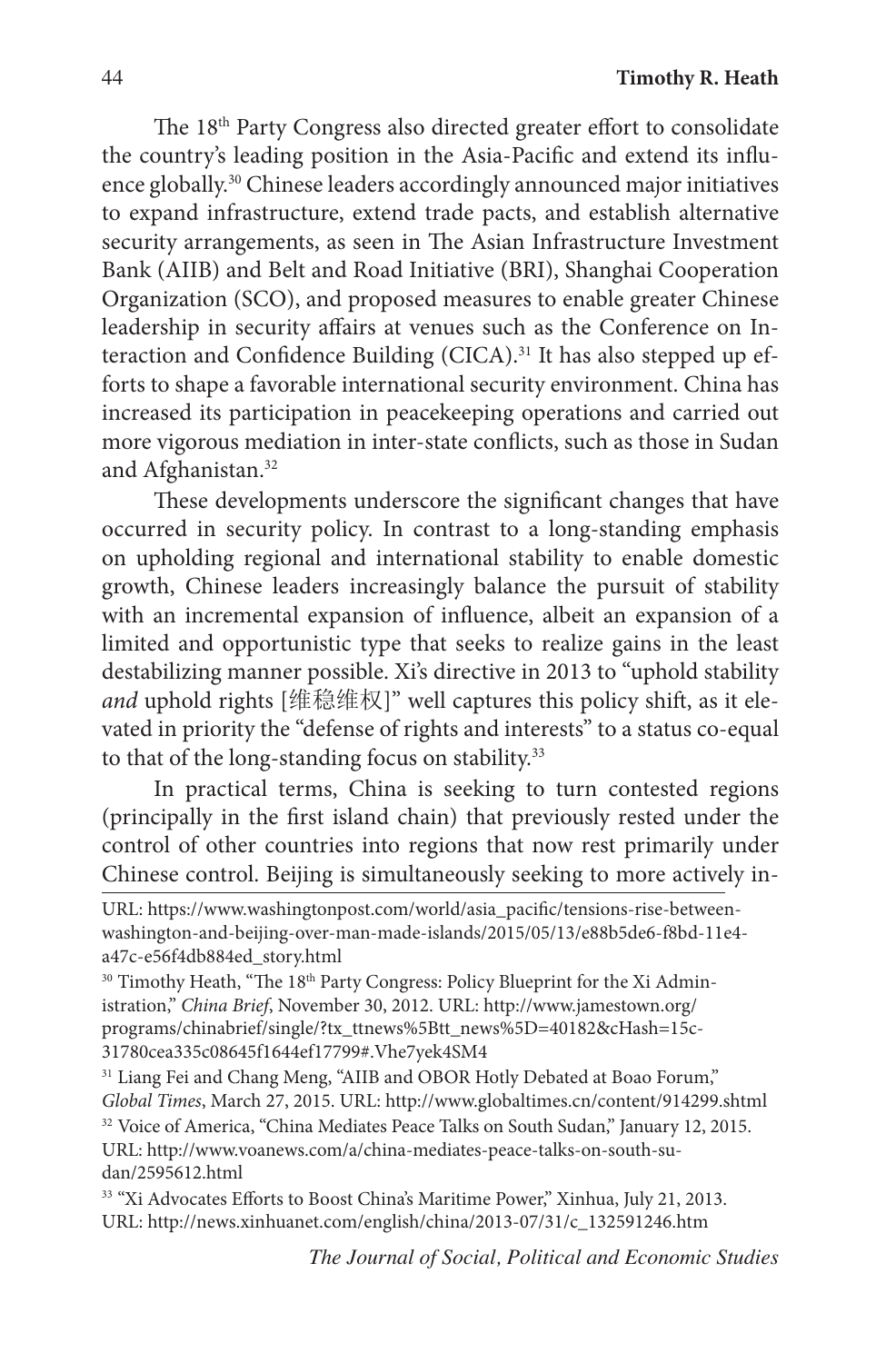fluence the evolution of the security environment along its periphery. This is functionally equivalent to a pursuit of an *expansion of actual control* of land and maritime space, and, to a lesser extent, in global domains, even though the Chinese have not actually introduced any new territorial claims. The level of expansion remains quite limited, however. China has not signaled any aspirations beyond "recovering" disputed territories. Moreover, its ambitions to *expand influence over the regional and international order* remain confined to modifications and changes to accommodate Chinese preferences. Focused principally on regional aspirations, Beijing has shown less interest in contesting U.S. leadership of the international order.

For military thinkers, the pursuit of greater control over core interests and reform of the international order merge together in the idea that China's rise requires an "expansion of strategic space" (扩大战略空间). The 2013 version of the *Science of Military Strategy* defined the strategic space as an "area required by China to resist foreign interference and aggression, and to safeguard the country's development." The definition notably does not restrict the area to Chinese territory. In fact, the book explained that the area is "determined by the expanded scope of national interests and the distance in which military power may be projected." This view suggests the strategic space could expand as economic and strategic interests grow. It also suggests the space is determined in part by the range of modern weapons systems that could threaten China.<sup>34</sup> Chinese sources suggest the first island chain as a rough boundary for the envisioned strategic space. The 2013 *Science of Military Strategy* explained that the strategic space could enable the military to "implement operations with the mainland and the coastal seas as the strategic inner line; and to deter, absorb, and control the near seas and Northern Indian Ocean as the strategic outer line." This strategic space thus appears to encompass as a type of defensive buffer zone the air and maritime region along China's periphery and throughout the first island chain (i.e., the first chain of islands from the Asian mainland, encompassing the Kuril Islands, Japan, the Philippines, and the Malay peninsula) and even extending into the Indian Ocean. It also appears to require China field military capabilities to defend its interests in space and cyber space. The 2013 *Science of Military Strategy* stated that establishing such a space would allow China to "support the expansion of national interests in

<sup>34</sup> Academy of Military Science Editorial Committee, *Science of Military Strategy* [战略学] (Beijing, China: Academy of Military Sciences Press, 2013), 241.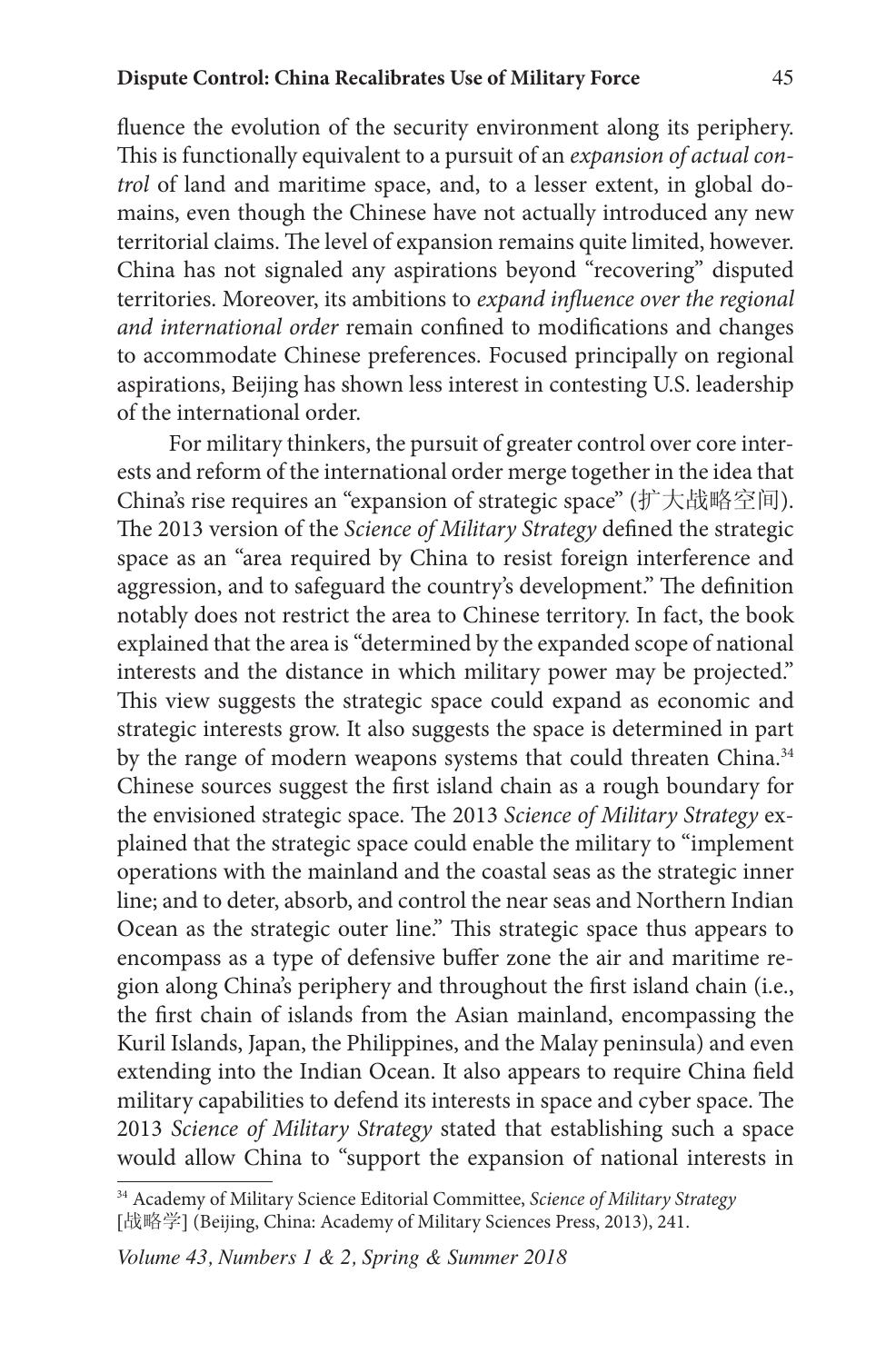peacetime, respond effectively when crisis emerges, and to adopt an attack-momentum defense [采取攻势防卫] during war time."<sup>35</sup> Similarly, a 2009 analysis by Chen Zhou, an expert on national defense policy at the Academy of Military Sciences, affirmed the country's commitment to a "defensive" policy, but defined it in terms of an "expansion of scope" to account for the "intermingling of security and developmental interests" and the "close connection between China's interests and the interests of other countries." The expanded scope, he argued, should "break through the limits of China's coastline, actively construct a strategic foundation in the periphery, expand the defensive forward positions, and stretch the line of national defense in the air and sea."36

The pursuit of an expansion of strategic space unavoidably increases tensions with the United States and its allies because the expansion is premised, to some extent, on the contraction of influence by those same countries. Military officials accordingly have anticipated greater strains in the relationship with the United States and its allies. Sun Jianguo, PLA Deputy Chief of the General Staff, explained in 2015, "without struggle, it will be impossible for the United States to respect our core interests."37 This, in turn, raises the importance of finding ways to reduce the risk of conflict, to manage crisis, and to deter adversaries.

The focus on an expansion of strategic space has coincided with a vigorous criticism of a legacy security policy centered on homeland defense. The 2013 *Science of Military Strategy* observed, for example, that the "defect of homeland defense based strategic mindset is becoming more obvious by the day." In dismissing the previous passive, defensive mode as obsolete, it argued instead that China should "establish a new strategic space" that "surrounds and protects the home territory, radiates to the periphery, and takes care of both the physical and virtual realms."38

Official policy documents since 2014 have echoed many of these ideas, although they eschew provocative terms like the "expansion of strategic space." Like its predecessors, the 2015 Defense White Paper upheld the country's "defensive" security policy. However, the same document hinted at changes in the interpretation of that policy, when it

<sup>35</sup> *Science of Military Strategy* (2013)*,*106.

<sup>&</sup>lt;sup>36</sup> Chen Zhou, "On the Development of China's Defensive National Defense Policy

Under the New Situation," *China Military Science* [中国军事科学], 6 (2009), 63-71.

<sup>37</sup> Sun Jianguo, *Seeking Truth* [求是], March 1, 2015.

URL: http://www.qstheory.cn/dukan/qs/2015-02/28/c\_1114428331.htm

<sup>38</sup> *Science of Military Strategy* (2013)*,* 104.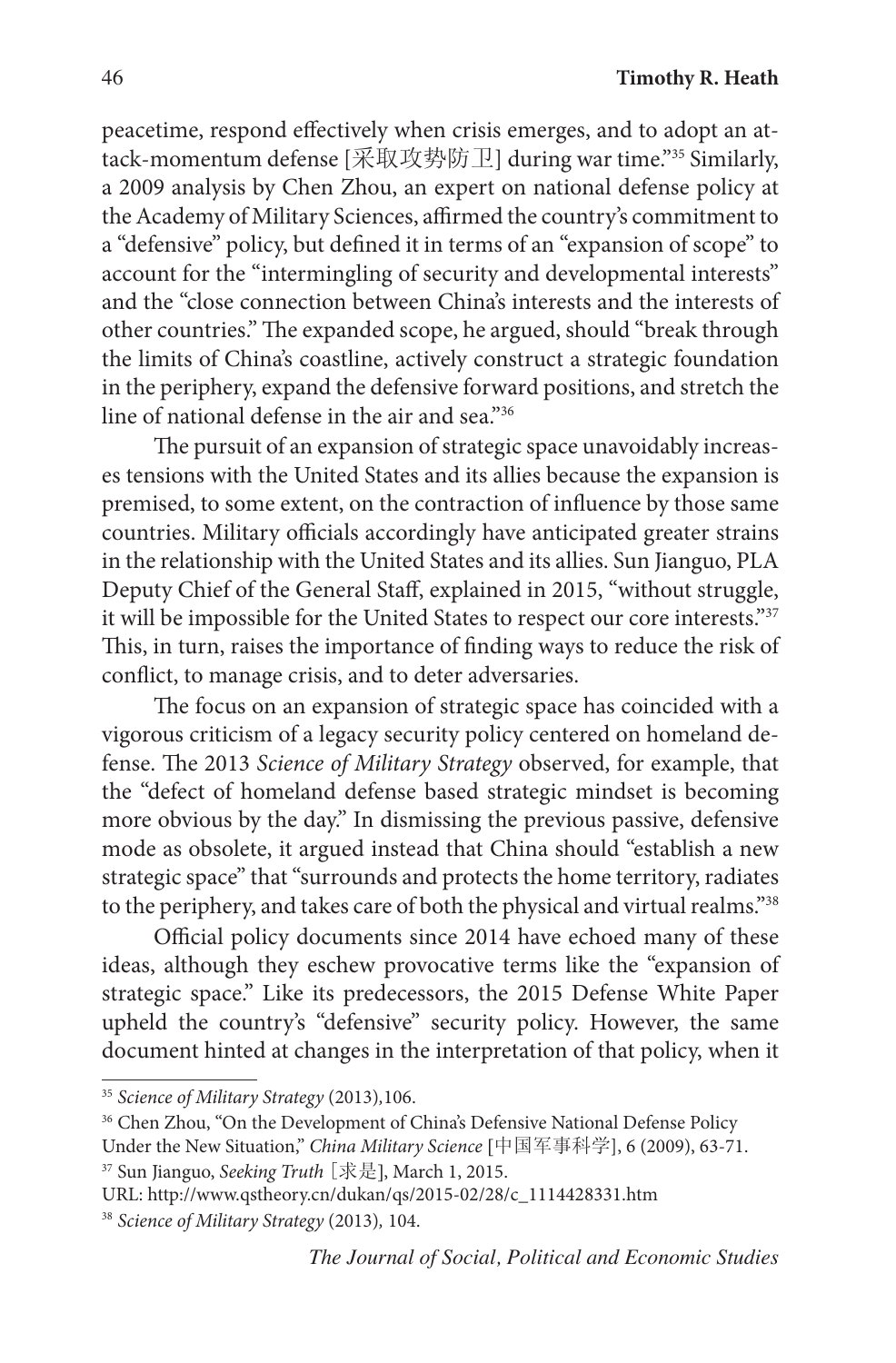explained that "new requirements" called for the military to help build a "favorable strategic posture [有利战略态势]" to "guarantee the country's peaceful development." It noted in particular the country's "growing strategic interests," which it explained required the military to "actively expand military and security cooperation" and "promote the establishment of a regional framework for security and cooperation." It also reiterated Xi Jinping's directive to balance "rights protection and stability maintenance." To achieve these goals, it called on the military to carry out preparations, planning, and activities in "all directions and in all domains [各方向各领域]" and to "effectively secure China's overseas interests."39 The similarity between these official documents and the works by the AMS scholars is likely more than coincidental. The Academy of Military Sciences, after all, exists principally as a research institution to advise the Central Military Commission, the main authority for military policy. And AMS experts, such as Chen Zhou, have played a critical role in drafting virtually all defense white papers.<sup>40</sup> Books and articles by the AMS, such as the 2013 *Science of Military Strategy*, thus likely both reflect the development of security policy and amplify and expound on the meaning of policy directives contained therein.

In addition, the evolution of China's security and the growing literature on the expansion of strategic space policy mirrors trends in the military's modernization and operations since around 2010, suggesting a direct relationship. The PLA in 2016 announced a major reorganization aimed in part at expanding is ability to project power as a joint force. The PLA Navy has added an aircraft carrier, advanced warships, and aircraft capable of operating at greater distances. Indeed, the PLA Navy has already begun to occasionally field forces beyond the second island chain (i.e., the second chain of islands from the Asian mainland, encompassing the Ogasawara Islands in Japan and the Mariana Islands) in line with its aspiration to carry out a "distant seas defense," even as it strengthens its ability to carry out "near seas" defense within the first island chain. The PLAAF has over the same period also added more advanced fighters, transports and bombers. These additions appear consistent with its stated ambition to become a "strategic air force" capable

<sup>39</sup> "China's Military Strategy," State Council Information Office, May 26, 2015. *Ministry of National Defense* website. URL: http://eng.mod.gov.cn/Database/WhitePapers/2015-05/26/content\_4586686.htm

<sup>&</sup>lt;sup>40</sup> Jian Zhang, "China's Defense White Papers: A Critical Appraisal," *Journal of Contemporary China*, 21: 77 (2012), 881-898.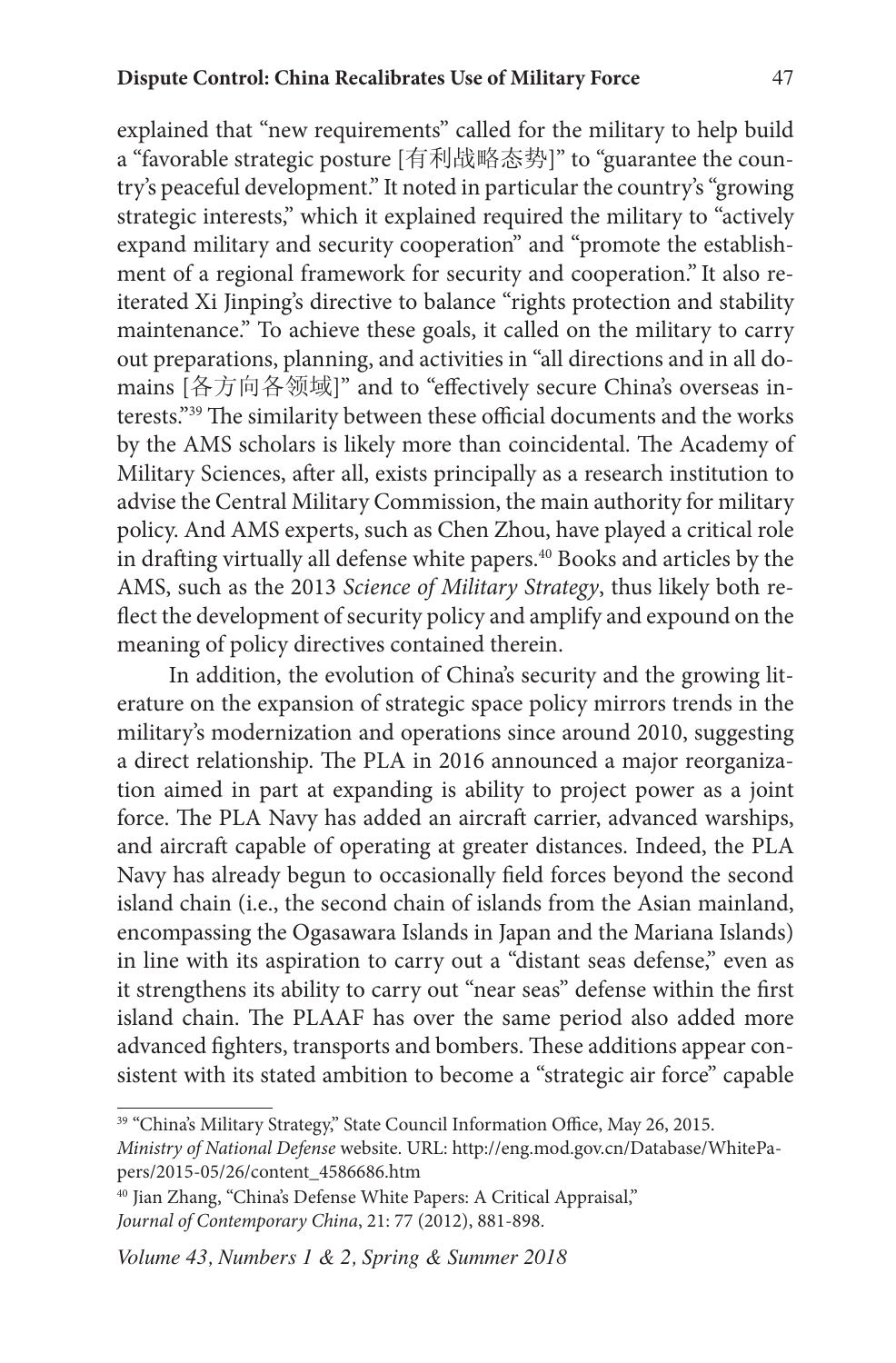of carrying out offensive and defensive operations over long distances. China is adding to its capabilities in space and cyber space.<sup>41</sup> Finally, the PLA has significantly expanded its overseas presence since. It has expanded its role in humanitarian assistance and disaster relief, participated in a growing array of bilateral and multilateral exercises, and sustained a naval deployment off the Horn of Africa since 2009.<sup>42</sup>

### **Shift in security policy increases strategic risks**

The security policy's shift towards an expansion of strategic space, carried out within the formal framework of a "defensive" policy, carries inherent risks if competing imperatives are weighed too heavily in one direction or the other. The directives to strengthen control of disputed sovereignty and territorial claims and further reform the international order, for example, provide a strong incentive for proactive and assertive uses of military power. But too aggressive an effort to gain control of disputed regions or revise the international order, however, could incite a regional war that would almost certainly undermine the country's revitalization.

Similarly, the imperative to maintain international stability and maintain a strictly "defensive policy" centered on homeland defense provides a strong incentive to limit the use of military power to avoid destabilizing the security environment. However, a failure to secure core interests and shape a favorable security environment would render China vulnerable in several ways. First, failure to adequately defend Chinese interests in such sensitive areas as Taiwan, and the South and East China Seas, in a crisis could carry destabilizing political consequences for the ruling CCP. Chinese citizens nurtured on nationalist enthusiasm may receive poorly evidence that the military had suffered a major defeat, especially if the defeat occurred in a contingency involving neighbors widely perceived as militarily inferior. Second, failure to gain control of disputed maritime regions could result in the loss of valuable fishing, mineral, and energy resources to rival claimants. Third, a failure to strengthen influence over strategic passageways such as through the East and South China Seas would render the country's economic lifeline highly vulnerable to disruption in the event of conflict with other

<sup>41</sup> Department of Defense, "Annual Report on Military and Security Developments Involving the People's Republic of China," 2015. URL: http://www.defense.gov/Por-

tals/1/Documents/pubs/2015\_China\_Military\_Power\_Report.pdf

<sup>42</sup> State Council Information Office, "China's Military Strategy," May 26, 2015. URL: http://www.chinadaily.com.cn/china/2015-05/26/content\_20820628.htm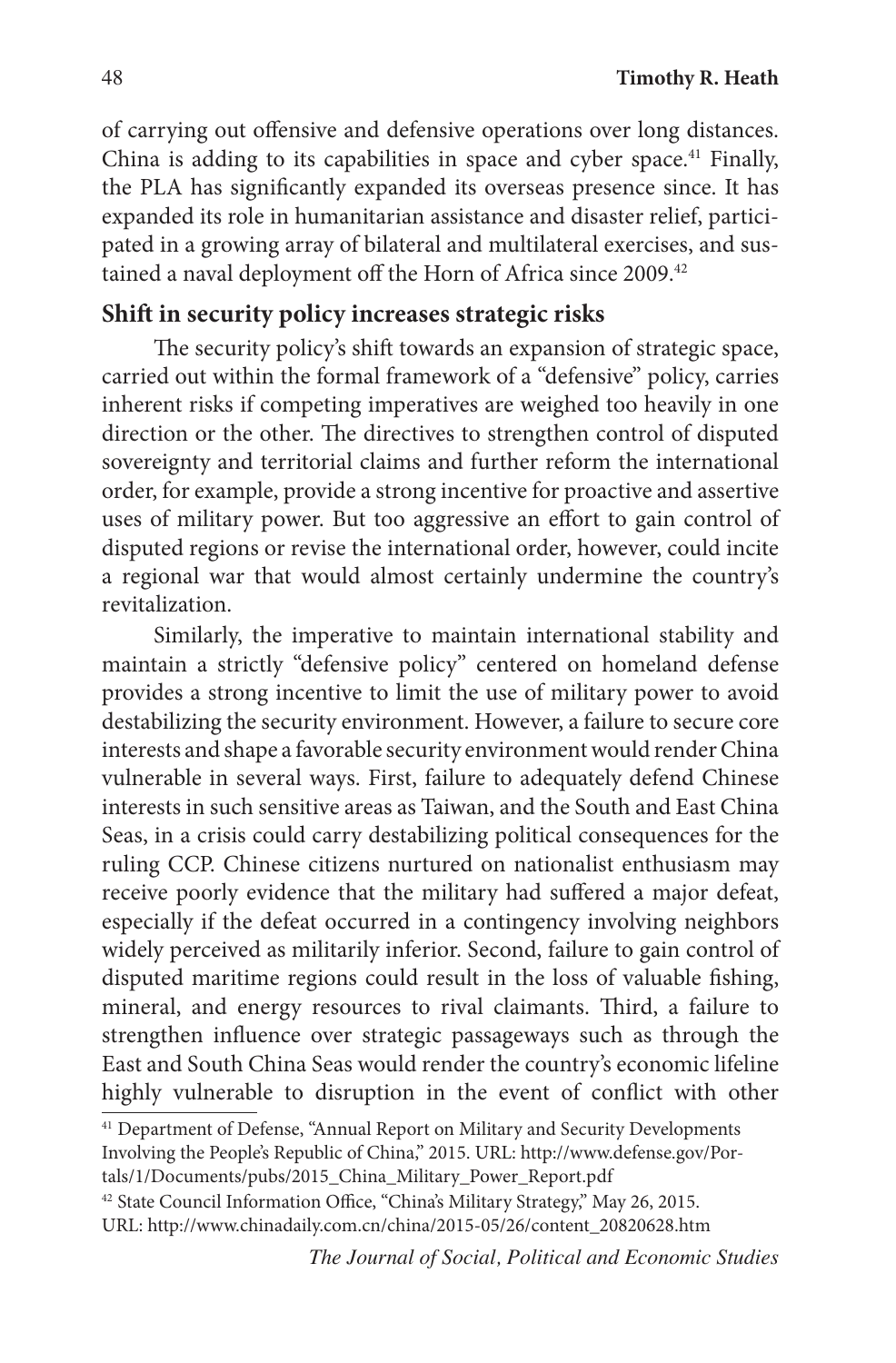countries. Fourth, a failure to blunt the efforts by the United States and its allies to strengthen a U.S.- led security architecture would leave China more exposed to pressure and coercion should US-China relations sour.

Military writings recognize these risks. The 2013 *Science of Military Strategy* noted that past rising powers relied on warfare and military power to achieve strategic expansion, but that China had opted instead for a "peaceful, cooperative expansion" that relied principally on "economic exchange and cultural blending." It acknowledged, however, the possibility of "contradictions and conflicts" arising from resistance to the country's peaceful expansion.<sup>43</sup> In a 2012 article, First Deputy of the General Staff General Zhang Qinsheng similarly explained that because Western powers "will not easily give up their status of dominating international affairs," China's situation would be "more difficult and arduous" in the second decade of the 21st century.44 In 2012, NDU Deputy Director Meng Xiangqing warned that China is currently in a period of "high of strategic friction" with the international community, and "in particular, with nations on China's periphery," which suggested a higher risk of standoffs at sea, military patrols, exercises, and even the possibilities of militarized crisis. Moreover, Meng assessed that the risk of conflict had significantly increased.<sup>45</sup>

To balance the competing imperatives and manage risk, military experts have espoused a tightly controlled, carefully calibrated use of military power to achieve national goals. The 2013 *Science of Military Strategy* explained that requirements for war control had "grown higher, the means of control more numerous, the modes of control more flexible, and the comprehensive nature of control stronger." It explained that effective war control requires a transition from a focus on "defense" to "control"; from a focus on "combat" to "momentum"; and from a focus on "combat victory" to "early victory."46 In 2014, Liu Shenyang, Deputy Commander of the Jinan Military Region, explained that in determining strategic objectives to control the use of military power in any situation, China should "avoid aiming too high," as this might result in a "politi-

<sup>43</sup> *Science of Military Strategy* (2013)*,* 104.

<sup>44</sup> Zhang Qinsheng, "Firmly Grasp the National Development Important Period of Strategic Opportunity [牢牢把握国家发展重要战略机遇期]," *Seeking Truth* [求是], December 3, 2012, 12-16.

<sup>45</sup> Huang Yingying, "孟祥青:中国周边危机管控已有大突破 [Meng Xiangqing: China Has Had Great Breakthroughs on Regional Crisis Management]," *International Herald Leader* [国际先驱导报], November 6, 2012, 1-2.

<sup>46</sup> *Science of Military Strategy* (2013)*,* 112.

*Volume 43, Numbers 1 & 2, Spring & Summer 2018*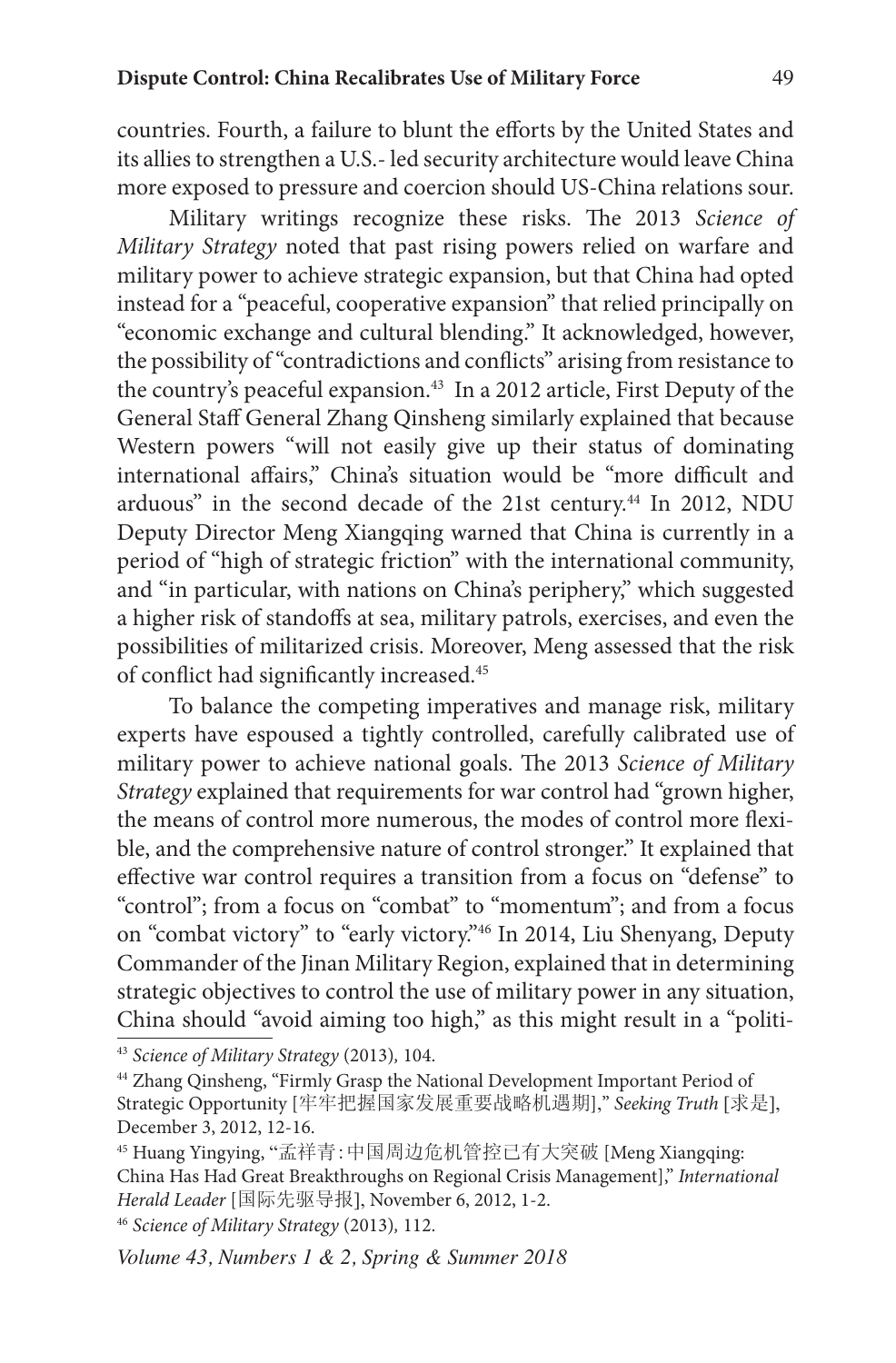cally passive position," since "excessive military action" could result in "international isolation." However, he argued China should also avoid "aiming too low," else it would "fail to make appropriate gains at the negotiation table." <sup>47</sup>

Consistent with the trend in military writings away from an exclusive focus on homeland defense, such descriptions highlight the importance of controlling the use of military power, principally in peacetime and crisis, and of the importance of coordinating civilian and military power to realize political objectives. As before, military scholars emphasize the importance of "shaping the situation" [造势], which requires a coordination of military, political, economic, and diplomatic efforts to build a favorable environment for China's rise. However, more recent interpretations of the idea have defined this idea in terms of an expansion of strategic space. The 2013 *Science of Military Strategy* called for "creating a strategic situation [战略态势] favorable for internal stability and for an external expansion [拓外] that is lasting in stability and durable in peace." Shaping the situation now requires efforts such as "strategic balancing," which suggests balancing bilateral and multilateral relationships to strengthen deterrence; "stability on the periphery," which evokes the construction of a favorable regional security architecture; and "anti-independence" and "unity building" actions, which suggests military preparations and operations to defeat Taiwan, Xinjiang, and other perceived threats to China's unity and security.<sup>48</sup>

# **Dispute control: Using military power to expand strategic space without war**

Chinese military theorists have proposed or refined a variety of concepts applicable in peacetime, crisis, and conflict to realize the expansion of strategic space. Many of these concepts have been analyzed individually, and some appeared in military doctrines well before the recent shifts in security policy. But these concepts take on different meanings and points of emphasis when viewed through the lens of the new security policy. This analysis proposes the term, "dispute control," to highlight the shared political connotations of a family of concepts regarding the use of military power. Dispute control is the idea that China's leaders seek a spectrum of military options in peacetime, crisis, and

*The Journal of Social, Political and Economic Studies*

<sup>47</sup> Liu Shenyang, "On War Control: Primarily from the Military Thought Perspective [控制战争:从军事思想角度来看]," *China Military Science*, [中国军事科学], 4 (2014), 1-8.

<sup>48</sup> *Science of Military Strategy* (2013)*,* 112.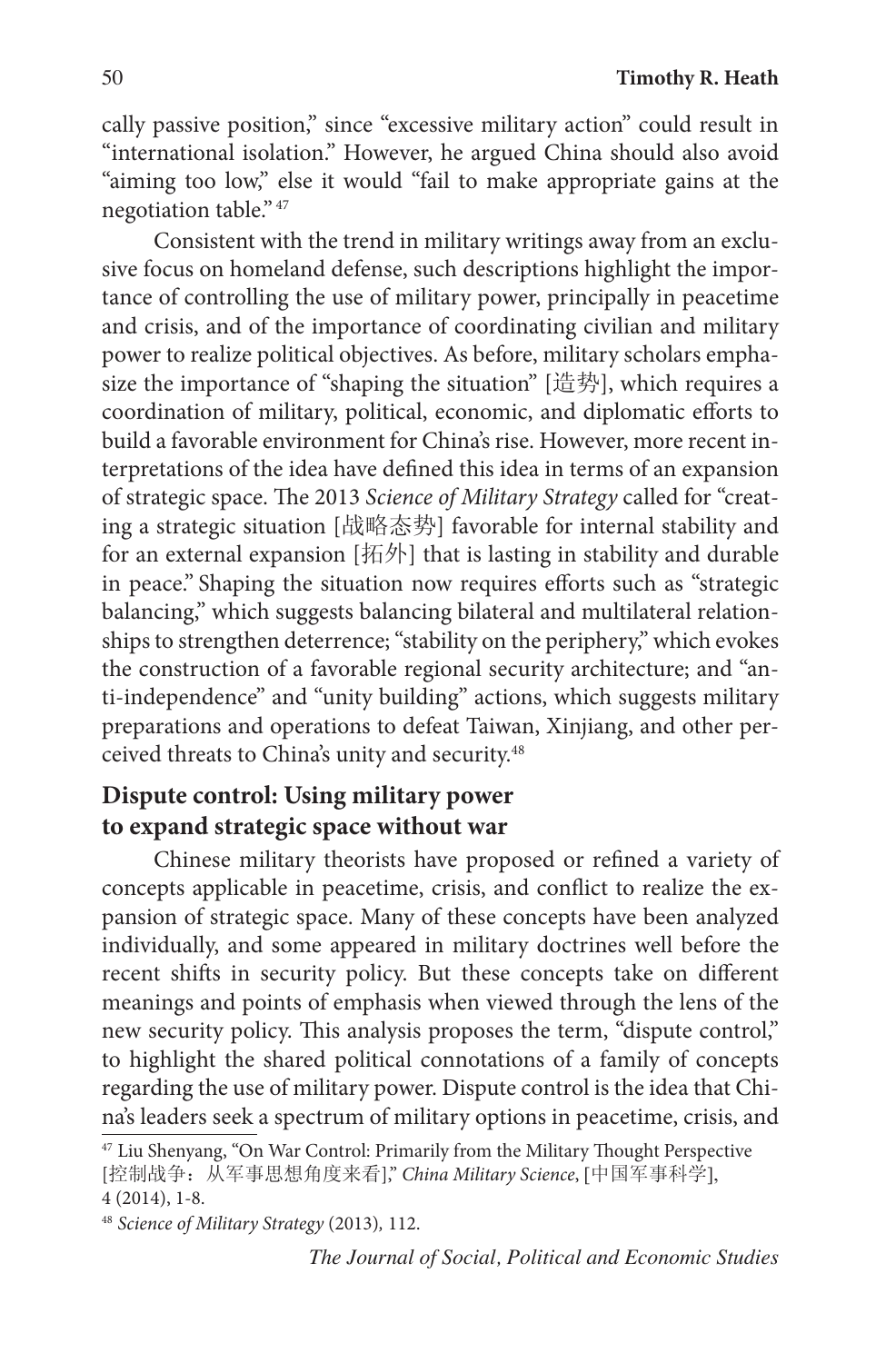conflict to defend the expanding focus of national interests in a manner that minimizes the risk to the international stability needed to enable the country's development.

Several points about this definition merit explanation. First, the "expanding focus" of the nation's security policy lies at the heart of many challenges facing China's military. The expansion of strategic space unavoidably encroaches on the air and maritime regions claimed by other countries. The incompatibility of control over the same space underpins many of the most severe disputes involving Taiwan's status, ownership of the Senkaku Islands, and sovereignty over the islands and reefs in the South China Sea. Second, the term "dispute" denotes disagreements that are as salient in peacetime as in war. In light of the Chinese preference for seeking ways to resolve differences through peaceful methods, this seems a more appropriate term than the similar sounding word, "conflict," which suggests military hostilities. Third, although China has many disputes with other countries, this analysis is focused on disputes related to the expansion of strategic space, and for this reason the disputes of interest are mainly security related ones involving contested air and maritime regions, and to a lesser extent, the domains of space and cyberspace. However, it also includes disputes with non-traditional actors over China's overseas security interests. Third, "control" seems an appropriate word to capture the Chinese interest in finding ways to calibrate the use of military power and avoid unnecessary conflict. While authorities do indeed seek to enhance control over an increasing array of national interests and reform elements of the international order, they also prize international and domestic stability. Balancing the competing imperatives remains central to Beijing's strategic objectives, and for this reason it has a strong incentive to strengthen its control over the exercise of military power. The following section elaborates on these points by briefly reviewing the shared assumptions and political concerns that underpin the ideas associated with "dispute control."

*Military trends*. The advent of precision guided munitions and widespread use of digital military technologies have encouraged theorists to esteem a highly controlled type of war. Military theorists see as the most likely type of conflict ones that involve precision-guided munitions and far-flung military operations featuring information technology. In addition, the threat of annihilation from nuclear weapons has made unlimited war unthinkable. The need to operate below the threshold of nuclear war adds another imperative for military thinkers to pursue a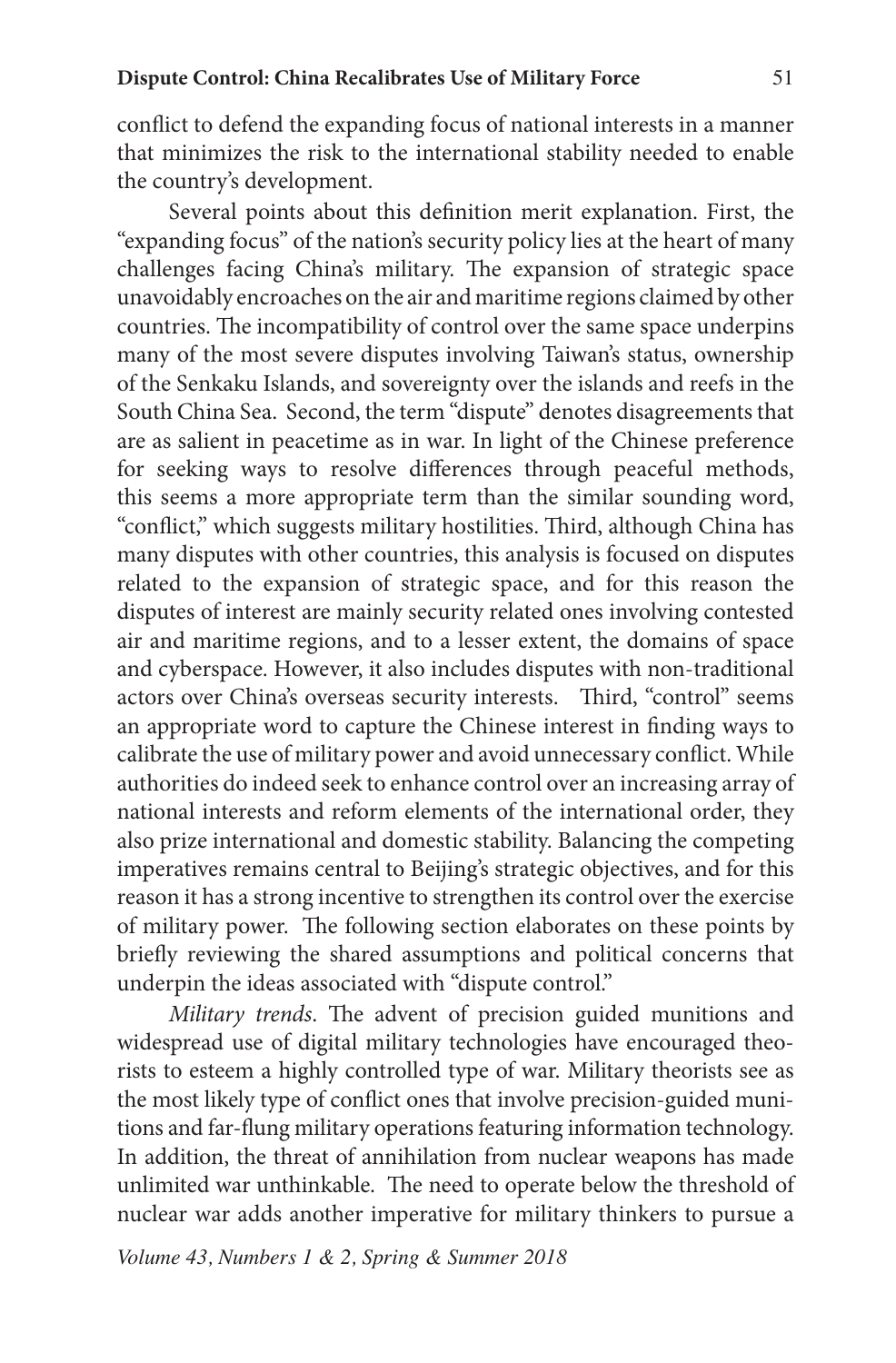more controlled approach to crisis and conflict.<sup>49</sup> The same logic has encouraged military thinkers to prioritize peaceful means of employing military power to achieve security goals, or to avoid war if possible through effective management of a crisis and other methods.

*International trends*. Changes in the international strategic situation provided another impetus for military thinkers to adopt ideas associated with dispute control. At the turn of the century, Chinese authorities saw a world moving towards multi-polarity and deeper global economic integration.<sup>50</sup> These trends raised the cost and risk of unlimited war and thereby reinforced the need to manage escalation in any conflict and to seek peaceful means of resolving differences if at all possible. The same trends have scattered Chinese economic interests around the world, elevating in importance non-war military operations to protect those interests, principally through cooperation in multilateral initiatives.

*Emphasis on political control*. Chinese military thinkers have long emphasized the subordination of military to political objectives as a fundamental principle of the employment of armed force. The strategic risks underpinning the expansion of strategic space underscores the importance of this principle. Uncontrolled escalation of war, noted a 2009 article in *China Military Science*, will "not only have an unfavorable impact" on the domestic, political, economic, and social stability situation, but also "may cause tension in the region or even in the world."51 Reinforcing this point, military writings regard the designation of a feasible strategic objective as the single most important means of controlling the risks of war in crisis and conflict. The 2001 version of the *Science of Military Strategy* identified the formulation of a realistic and reasonable strategic and political objective as war control's "most basic method."52 Other experts have regarded ideas such as war control and crisis management as inherently political. Deputy Commander of the Shenyang Military Region, Lieutenant General Wang Xixin, stated in a 2014 article that war control is "both political and military warfare." He explained that political means influence the onset, conduct, and resolution

<sup>52</sup> Peng Guangqian and Yao Youzhi, 206.

*The Journal of Social, Political and Economic Studies*

<sup>49</sup> Liu Shenyang, 6.

<sup>&</sup>lt;sup>50</sup> Xinhua, "Full Text of Jiang Zemin 16<sup>th</sup> Party Congress Report," November 18, 2002. URL: http://news.xinhuanet.com/english/2002-11/18/content\_633685.htm

<sup>51</sup> *China Military Science* [中国军事科学], "A Study of Strategic Military Guidelines in the New Period of the New Century [新时期新世纪战略军事指导方针学]," 3 (2009), 36-44.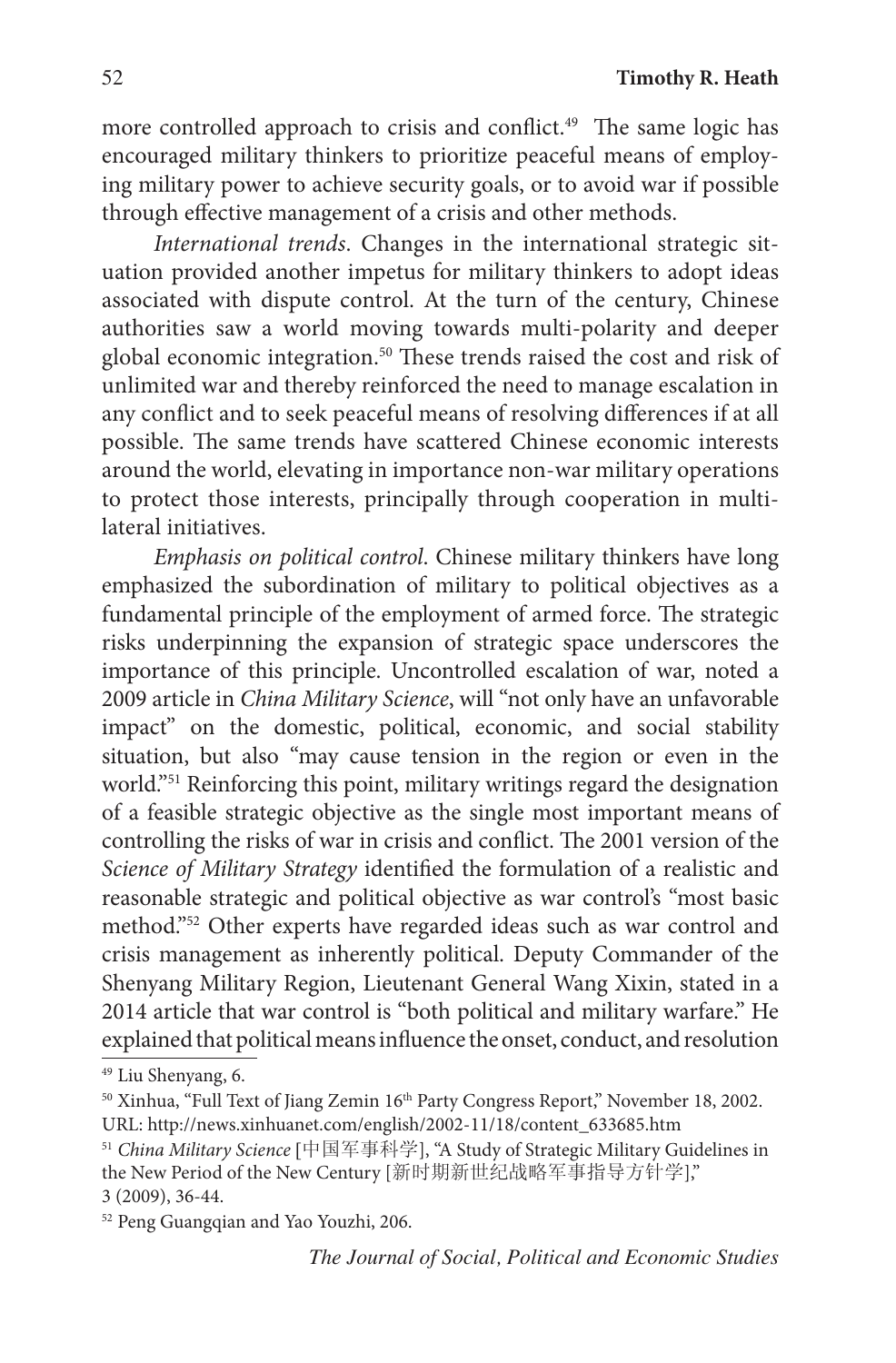of conflict, and for that reason the separation of "political means" from the "military means" of controlling conflict "does not exist."53

*Expansion of strategic space*. Politically, the ideas associated with dispute control respond to the reality that China's expanding interests since the late 1990s have raised new strategic vulnerabilities, the protection of which may require a broader variety of military options than was the case in the decades in which China was much weaker and its interests fewer. Dispute control is not limited to the confrontational uses of military power, however. It includes possibilities for cooperation under multilateral frameworks as a way of providing security for overseas interests against non-traditional threats. It also shares the recognition of the need to consider the impact any military action may have on higher order strategic priorities, such as the need for international stability to enable the focus on domestic development. Because diplomatic methods may be insufficient to resolve the differences, military power may in some cases be required. But inappropriate use of military power to resolve a particular dispute could prove counter-productive if mishandled. In all cases, the application of military power must be tightly controlled and exercised only after due consideration of the impact on other important strategic interests.

#### **Dispute control: A closer look at the family of ideas**

Shared assumptions about military and international trends, the fundamental orientation towards the political task of defending an expansion of strategic space, the imperative to balance competing strategic goals, and a focus on tightly controlled military activities to realize political goals underpin many concepts invoked by contemporary theorists regarding the use of military power. "Non-war" missions include a broad array of cooperative activities; some activities fit well within the contours of dispute control. "War control" shares much with the overarching concept of "dispute control," although its primary focus appears to be in conflict. "Strategic deterrence" shares some of the concerns of war control, although like other ideas it carries meanings that apply to purposes beyond the scope of this study. More commonly encountered in official documents are the terms "war containment" and "crisis management," which have gained new meanings in light of the political task of defending expanding national interests. Each of these terms is briefly reviewed below.

<sup>53</sup> Wang Xixin, "Further on War Control [再论控制战]," *China Military Science* [中国军事科学], 8 (2014), 58-66.

*Volume 43, Numbers 1 & 2, Spring & Summer 2018*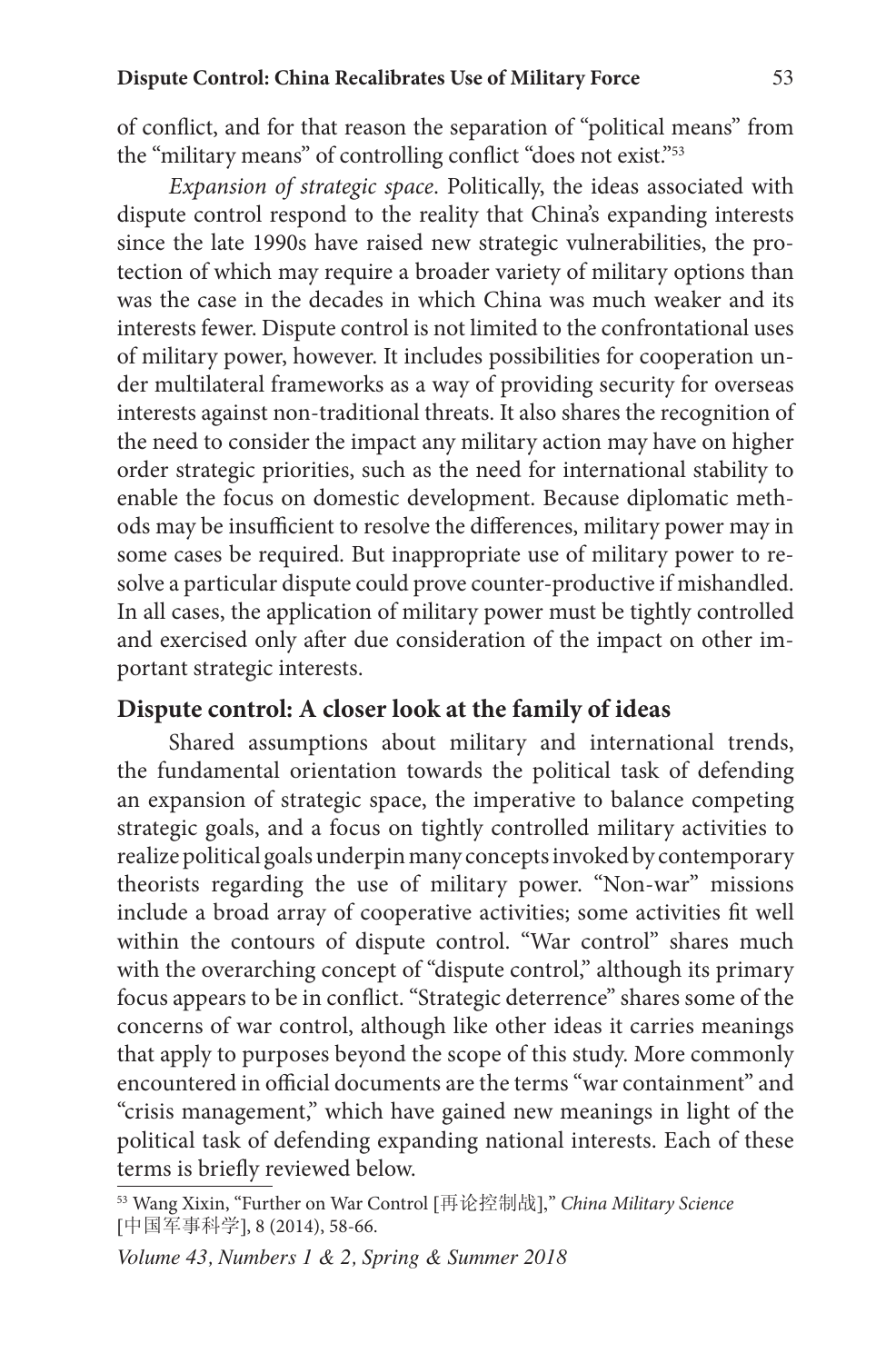*"Non-war missions"* Non-war missions [非战争] include a broad range of non-combat operations designed to address threats such as piracy, humanitarian assistance, disaster relief, and terrorism. The term appeared around the turn of the century, reflecting in part the influence of Western writings on "missions other than war" that flourished in light of anti-terrorism military operations following the attacks on September 11, 2001. PLA writers regard non-war missions as especially relevant for managing non-traditional threats to overseas economic interests. Many of the activities that fall within the scope of non-war missions apply directly to the protection of core interests through non-violent means and the shaping of a favorable security order at the heart of the expansion of strategic space. Relevant tasks include activities, such as military engagements, multilateral peacekeeping operations and support to law enforcement operations in defense of sovereignty claims.<sup>54</sup>

The terms "non-war missions" and the related term, "diversified military tasks" (which includes both traditional warfighting and nonwar missions) have received official backing as an accurate description of the types of duties expected of the military in light of the country's increasing security requirements. The terms have appeared in official speeches by Hu Jintao as early as 2006, and in subsequent defense white papers. Indeed, the 2013 defense white paper, titled, the "Diversified Employment of the Armed Forces" featured both concepts prominently.55

*War control*. Western scholarship on Chinese concepts of "war control [控制战争]" to date has remained limited. Studies of Chinese deterrence and nuclear doctrine have acknowledged the concept, but generally only in passing.56 Lonnie Henley's 2007 study remains the most complete and definitive, and for this reason merits a brief review. Drawing from Chinese definitions, Henley explained that "war control" is the employment of all elements of comprehensive national power to shape the international environment and make war less likely; manage crises and prevent unintended escalation; put China in a favorable position if

<sup>54</sup> Zhao Xiangang and Zheng Tiechang, "Accurately Understanding Diversified Military Missions [准确理解多样化军事任务 ]," *PLA Daily* [解放军报], September 9, 2008. URL: http://military.people.com.cn/GB/1078/7878875.html

<sup>&</sup>lt;sup>55</sup> Xinhua, "The Diversified Employment of the Armed Forces," State Council Information Office, April 16, 2013.

URL: http://news.xinhuanet.com/english/china/2013-04/16/c\_132312681.htm

<sup>56</sup> Forrest Morgan, Karl Mueller, Evan Medeiros, Kevin Pollpeter, Roger Cliff,

<sup>&</sup>quot;Dangerous Thresholds: Managing Escalation in the 21<sup>st</sup> Century,"

<sup>(</sup>Santa Monica: RAND Corporation, 2008).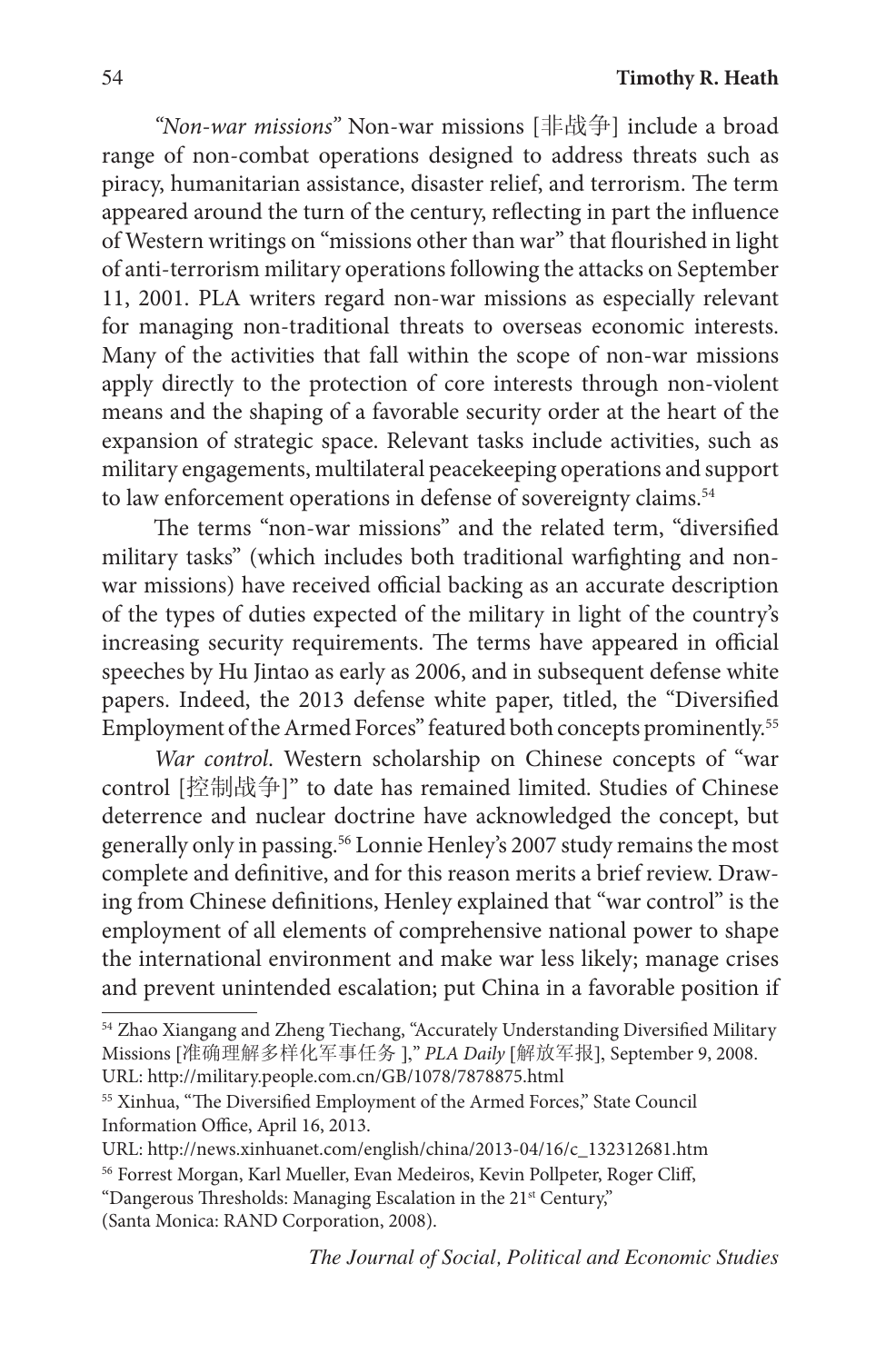war does occur; control the course of the conflict once it is underway; and conclude the conflict on terms in line with political objectives.<sup>57</sup> Thus, although the term appears designed to facilitate the waging of war, its application goes well beyond conflict. The concept covers "prewar crisis management" as well as "stability control after war." Indeed, Chinese writers agree that war control's highest ambition seeks to "win without fighting."

In practical terms, war control consists of military measures to "shape the situation [造势]," which one Chinese expert defined as the "creation of a powerful posture and strong offensive capability that is irresistibly fierce and overpowers the enemy" through a "rational concentration and employment of forces." In a pre-conflict state, Henley noted, war control seeks to shape the security environment, reduce the threat of war, manage crises, and carry out military intimidation and deterrence activities. During conflict, war control methods include steps to define war objectives, and manage military targets, techniques, and operational parameters. War control seeks the termination of conflict on favorable terms and calls for measures to shape the post-conflict situation. Henley observed the importance of seizing the political and military initiative throughout all phases in the Chinese writings. "It is difficult to overstate," noted Henley, "how prominent the concept of the initiative is in Chinese writings." Chinese experts explain that seizing the initiative "creates freedom of action" for the military forces, while a reactive posture limits options. Henley saw in this idea the risk that Chinese authorities could be tempted to overreact in a conflict.<sup>58</sup>

The concept of war control directly supports the expansion of strategic space. Chinese leaders seek a tightly controlled form of war flexible enough to achieve limited political objectives, and this concept is well suited for this purpose. Yet despite its relevance, the official significance of the "war control" term remains unclear. A handful of articles on the topic have appeared in military journals since 2001, and both the 2001 and 2013 versions of the *Science of Military Strategy* carried chapters on the idea. However, the term has not appeared in any speeches by senior leaders or any official policy statements, such as defense white papers, probably due to sensitivities over such an easily misconstrued term.

<sup>57</sup> Lonnie Henley, "War Control and Escalation Management," *Assessing the Threat: The Chinese Military and Taiwan's Security*, by Michael Swaine, Andrew Yang, and Evan Medeiros (ed.), Carnegie Endowment for International Peace: Washington, DC (2007), 85-110.

<sup>58</sup> Henley, 91.

*Volume 43, Numbers 1 & 2, Spring & Summer 2018*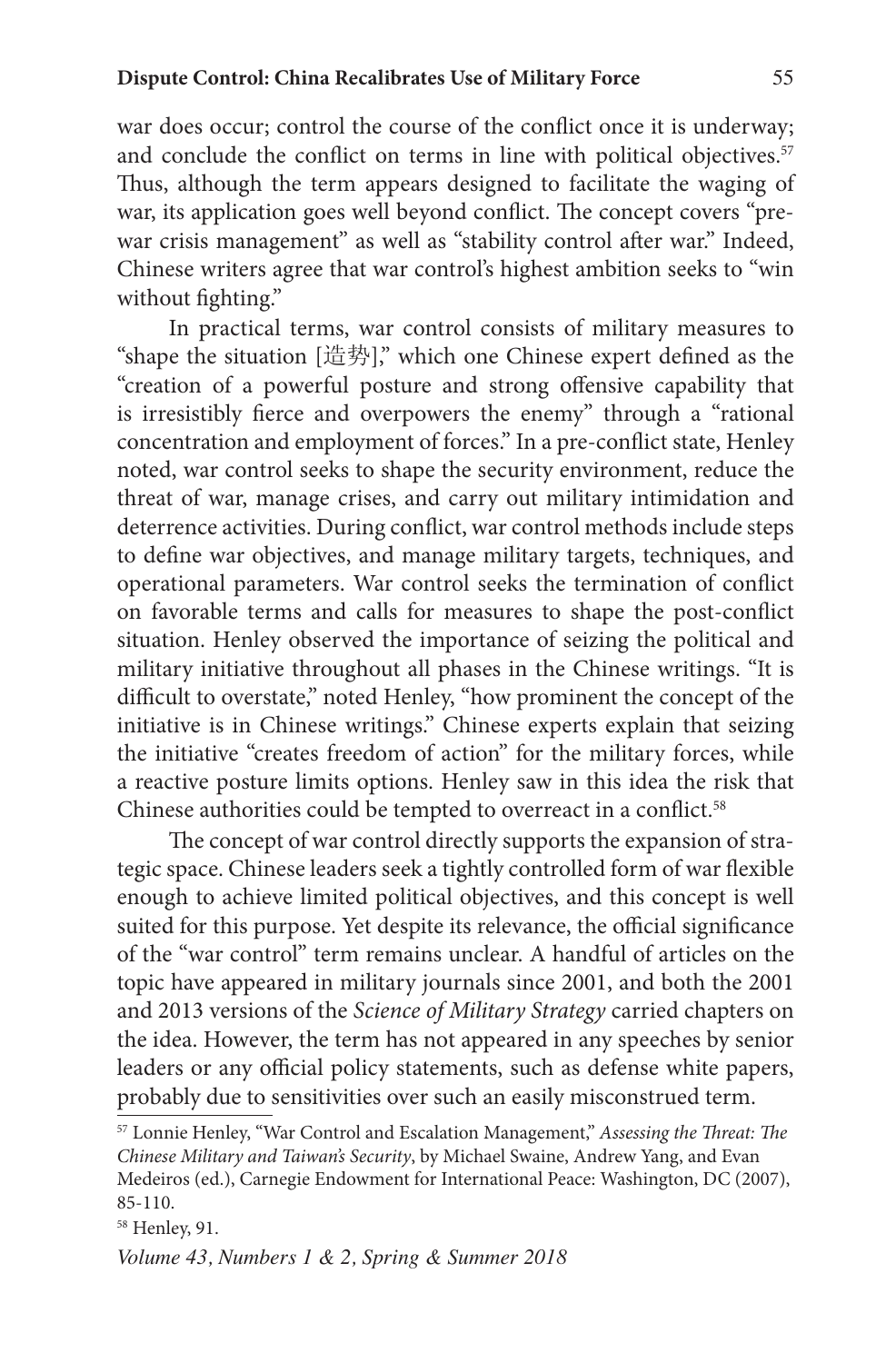*War containment*. Chinese writers define "war containment" or "war deterrence [遏制战争]" as the whole of government efforts to prevent a crisis from escalating to conflict. In a 2002 article, AMS Department of Strategic Studies researcher Yuan Zhengling, stated that war containment includes "preventing and delaying the outbreak of war, and avoiding the escalation of war once it breaks out." He explained that it includes the "comprehensive employment of military, political, economic, diplomatic, and other means," but "does not abandon or neglect the position and role of the military in realizing strategic objectives."59 This concept again seems well suited to the political needs of a leadership eager to calibrate the use of military power in peacetime, crisis, and conflict to realize limited political objectives.

War containment has featured prominently in government documents, which suggests the term has some level of official backing. The 2002 Defense White Paper invoked the idea, and most subsequent versions have carried the term as well. Senior leaders have frequently mentioned the concept in their speeches to military personnel. In 2006, for example, Hu Jintao directed the military to "respond to crisis, maintain peace, contain war, and fight and win wars."60

*Strategic deterrence*. Chinese writings on strategic deterrence [战略威慑] emphasize the display or limited use of military power to impose one's will on the enemy as a method of de-escalation. The 2001 *Science of Military Strategy* defined strategic deterrence as the "display of force or show of determination to use force to compel the enemy to submit to one's volition and refrain from taking hostile actions or escalating hostile actions."61 Strategic deterrence is generally conceived as taking place within peacetime conditions, but may also apply in a crisis or even during conflict. It represents another way to modulate the use of military power to intimidate or compel an adversary from taking provocative actions. It is a concept with application that goes beyond the main concerns of dispute control. Nevertheless, it shares in common with war control and war containment the idea of employing military force to deter or compel adversaries to behave in a manner consistent

<sup>59</sup> Yuan Zhengling, "An Active Defense Strategy to Protect National Interests [积极防 御战略维护国家利益]," *National Defense* [国防], December 24, 2002, 8-10.

<sup>60</sup> Xinhua, "Hu Jintao Stresses the Need for Rapid Development of National Defense and Armed Forces [胡锦涛强调推动国防和军队建设又快又好的发展]," March 11, 2006. URL: http://news.xinhuanet.com/misc/2006-03/11/content\_4291493.htm <sup>61</sup> Peng, 213.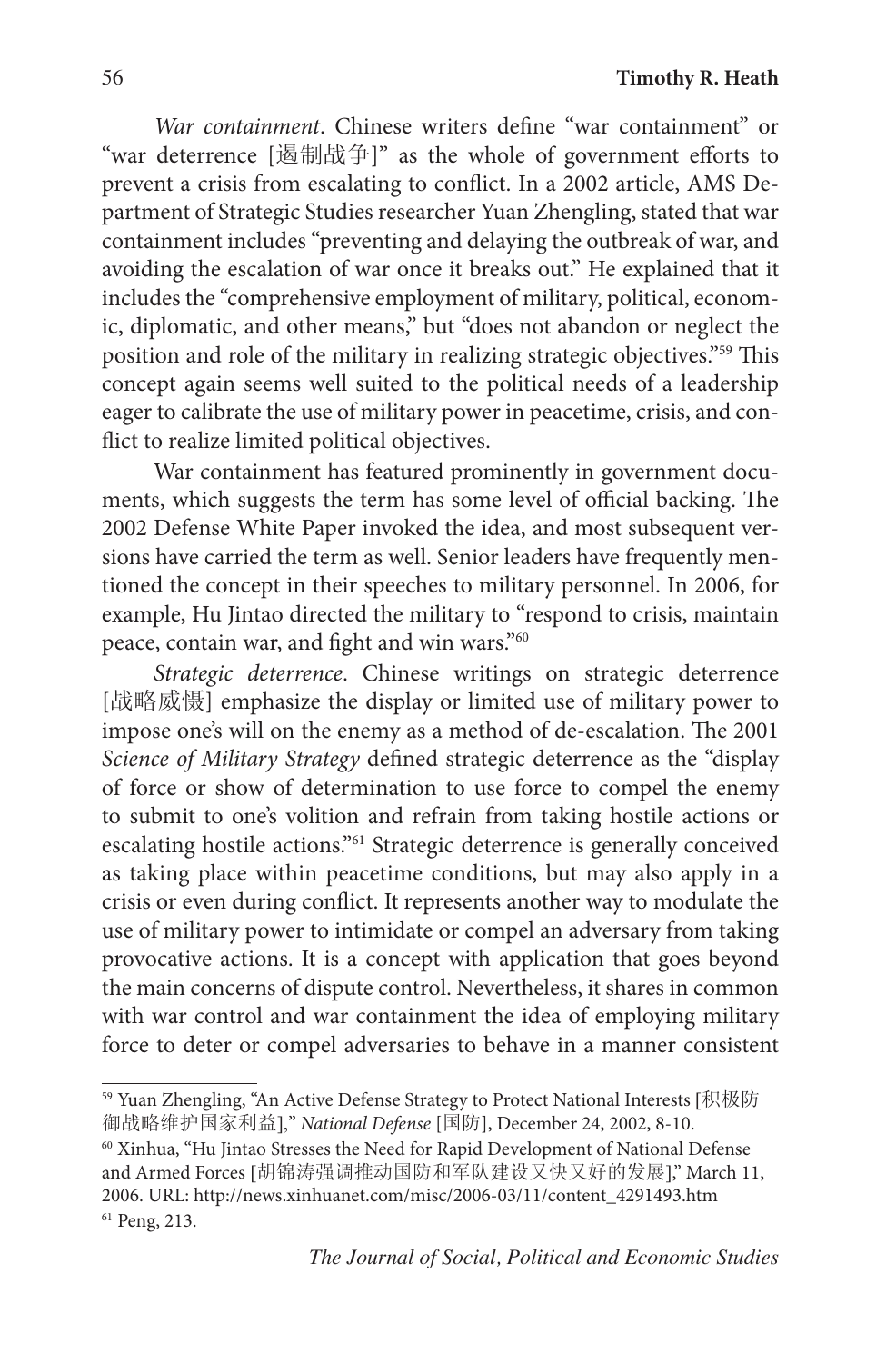#### **Dispute Control: China Recalibrates Use of Military Force** 57

with China's strategic objectives without necessarily engaging in conflict.

The term "strategic deterrence" has scarcely appeared in speeches by senior leaders or official documents, again possibly reflecting political sensitivities over such a term. However, within military strategic circles, the concept appears among other variations of deterrence. Michael Chase has noted an increased willingness to explore more flexible interpretations of nuclear deterrence in PLA doctrinal writings, for example.<sup>62</sup>

*Crisis management*. The idea of "crisis management [危机管理]" rose to prominence in the late 1990s and 2000s.<sup>63</sup> The idea of crisis management goes beyond military topics. Officials have used this term to discuss a variety of unstable events, ranging from the global financial crisis to epidemics of communicable diseases.<sup>64</sup> For the military, crisis management generally refers to PLA support for civilian led efforts to deescalate or restore to stability some dangerous situation involving military forces. The 2001 *Science of Military Science* defined crisis as a "state of danger in which there is possibility of confrontation or military conflict between or among nations or political groups" and recommended measures to de-escalate the situation and reduce the risk of conflict.<sup>65</sup> Other writings in the early 2000s that discussed "crisis management" similarly focused on basic methods and procedures to increase communication and de-escalate tensions.<sup>66</sup> As applied to the expansion of China's strategic space, the idea of crisis management can be further narrowed to the group of destabilizing incidents related primarily to contested air and maritime regions within China's first island chain.

The idea of crisis management has appeared prominently in official documents and senior leader speeches. Official policy documents frequently carry the directive to "contain crisis" or "respond to crisis." For example, defense white papers since 2006 have highlighted the importance of crisis management. Hu Jintao similarly tasked the military with "responding to crisis" in a 2006, a theme frequently seen in senior

<sup>66</sup> Johnston, 36.

<sup>62</sup> Michael Chase, "China's Transition to a More Credible Nuclear Deterrence," *Asia Policy*, 16 (2013), 69-101.

<sup>63</sup> Iain Johnston, "The State of International Relations Theory in China: Considerations for the Ford Foundation" (Beijing: Ford Foundation, 2003).

<sup>64</sup> Wang Lao, "Hu Jintao Demonstrates New Type Leadership Visit [胡锦涛出访展示 新领导人开放形象]," *People's Daily* (人民日报), June 6, 2003.

URL: http://www.people.com.cn/GB/guoji/24/20030606/1009931.html

<sup>65</sup> Peng Guangqian and Yao Youzhi, 205.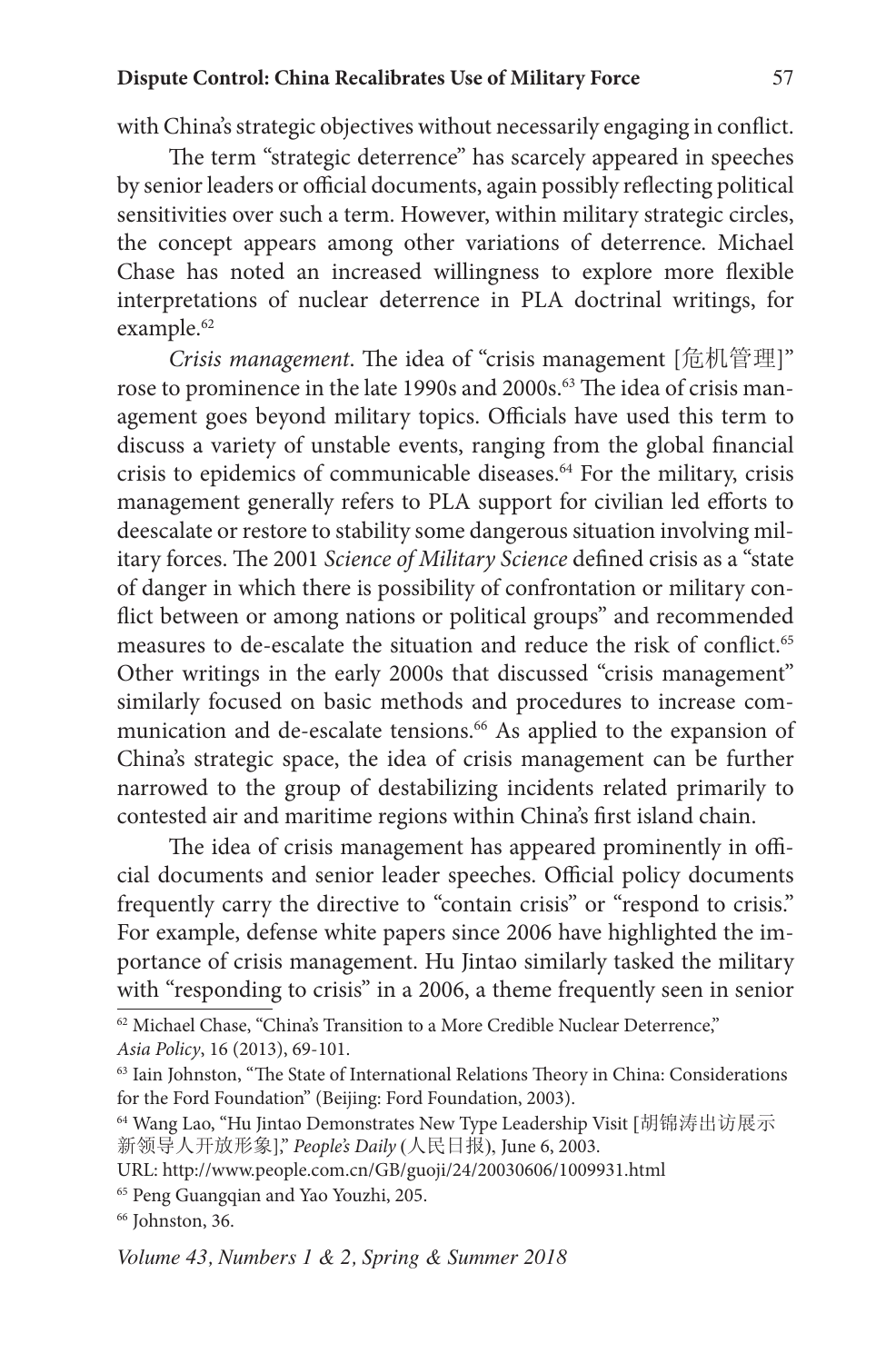leader speeches to the military since then.<sup>67</sup>

This group of ideas shows considerable variation in the level of official backing seen in policy documents and senior leader speeches, and in their points of emphasis. The concepts that more explicitly discuss the application of military power in war, such as war control or strategic deterrence, are infrequently mentioned in official documents and speeches. By contrast, concepts that focus on peaceful methods to realize security, deter war, or manage crises feature more prominently in official literature. This suggests, in part, a political sensitivity to terms that evoke war or nuclear weapons. Chinese leaders frequently assert, after all, that their military forces exist principally to "promote world peace and common development."

### **Application in peacetime, crisis, and conflict**

Official discourse has focused principally on peacetime actions, the avoidance of war, and the importance of managing crises well, all of which reinforce broader messages regarding the country's intent. Ideas on how to manage much more dangerous crises with a higher risk of escalation to conflict, such as those potentially involving Japan in the Senkakus, are less commonly seen in official documents, and there may not be a ready consensus on how to handle such incidents.<sup>68</sup> Military writings advocating the exploitation of crises for strategic gain have grown more common in recent years. Strategic gains that China has experienced in past disputes include: control of a disputed geographic feature, as happened with Scarborough Reef in 2012; increased access and exploitation of a rival's exclusive economic zone, as China did with its Haiyang 981 deployments near Vietnam in 2014; and the expansion of administrative powers over disputed regions, as China did with the establishment of the Sansha prefecture to administer the South China Sea islands in 2012.<sup>69</sup> In the past cases cited, China justified favorable changes in the status quo as a "retaliation" for actions undertaken by rival disputants.

As these examples suggest, the influence of these ideas on policy

<sup>67</sup> Xinhua, "Hu Jintao Stresses the Need for Rapid Development of National Defense and Armed Forces [胡锦涛强调推动国防和军队建设又快又好的发展]," March 11, 2006. URL: http://news.xinhuanet.com/misc/2006-03/11/content\_4291493.htm <sup>68</sup> Erickson and Liff, 212.

<sup>69</sup> *NamViet News*, "Sansha: New City in the South China Sea," August 28, 2012. As of March 26, 2018: https://namvietnews.wordpress.com/2012/08/28/sansha-new-city-inthe-south-china-sea/.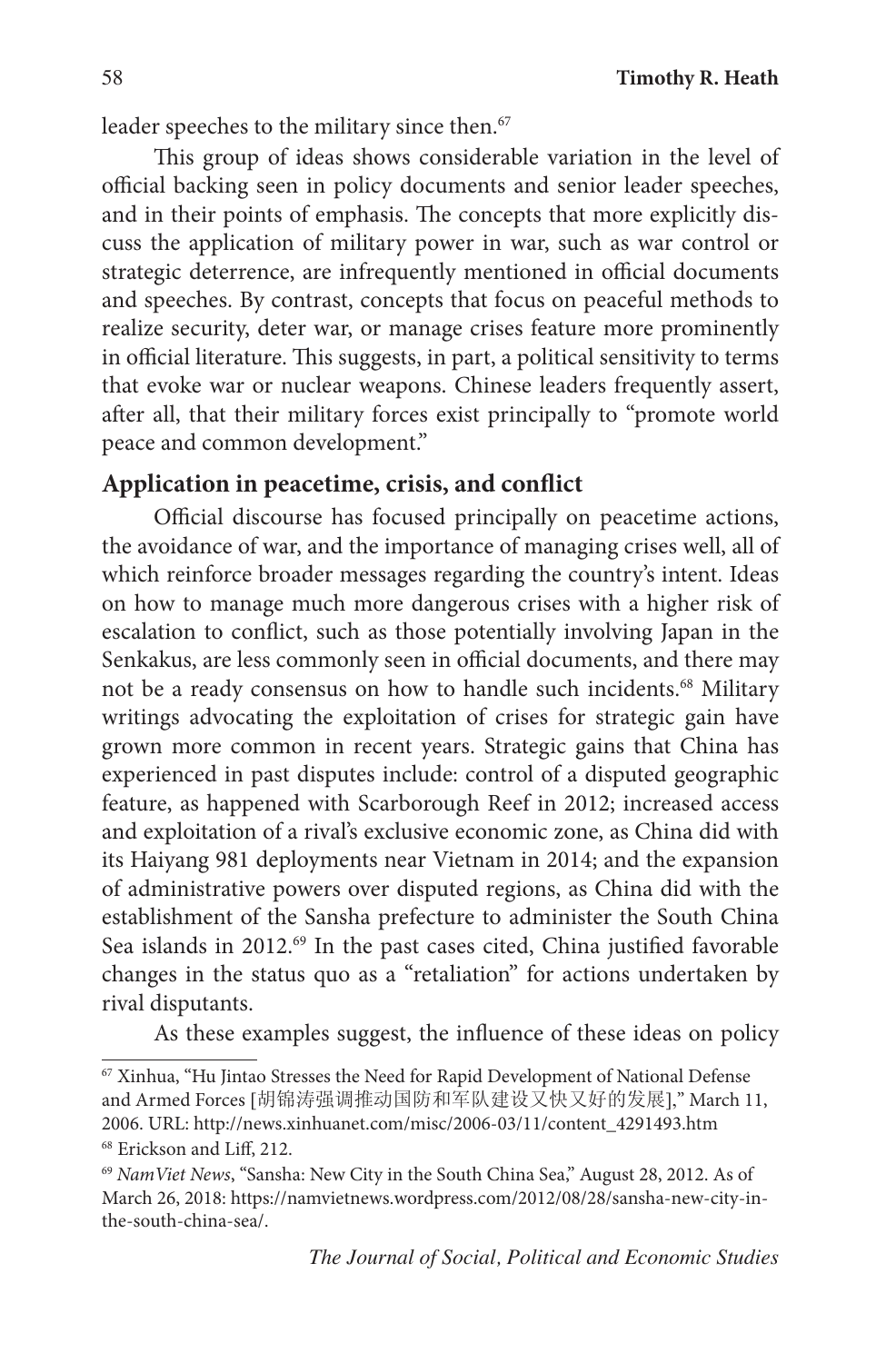remains unclear, but the logic expressed does appear consistent with the shifting focus of defense policy towards the expansion of strategic space and China's conduct in recent maritime disputes. The following section surveys the literature on ideas related to dispute control for insight into how political and military elites may be thinking about ways to protect expanding security interests through military activities in peacetime, crisis, and war.

### **Peacetime application**

Non-military and non-war military actions play a key role in supporting the expansion of strategic space in peacetime. As the 2013 *Science of Military Strategy* observed, in light of "contradictions, frictions, and struggles encountered within the nation's expansion of interests," China should "rely more upon such non-military powers, such as political, economic, and diplomacy to resolve them." The book stated that the military is expected to play a "powerful role" in ensuring, and supporting, the non-military means of "defending national sovereignty, security, and territorial integrity." It prioritized war prevention and crisis management accordingly.<sup>70</sup> Chen Zhou similarly recommended the "expansion" of security policy to prioritize "containing war as the primary objective of military strategy."71

Military writings have in recent years elaborated a more complex and sophisticated variety of non-war actions to achieve two goals: first, reduce the risk of war; and second, support efforts to gain control of core interests and reform the international security order. The inherent tension between these competing goals has encouraged military writers to recommend the simultaneous implementation of a broad array of somewhat cross-cutting measures. Important ideas that prioritize the former include the promotion of military diplomacy and multilateral security activities. Measures that prioritize the latter include planning for contingencies, enhanced deterrence, and the expansion of actual control through principally non-military means, albeit with coordinated military support.

*Military diplomacy and multilateral security activities*. Military thinkers advocate military-diplomatic actions to build a favorable security environment, promote cooperative security relationships, and reduce

<sup>70</sup> *Science of Military Strategy* (2013)*,* 111.

<sup>71</sup> Chen Zhou, "On the Development of China's Defensive National Defense Policy Under the New Situation," *China Military Science* [中国军事科学], 6 (2009), 63-71.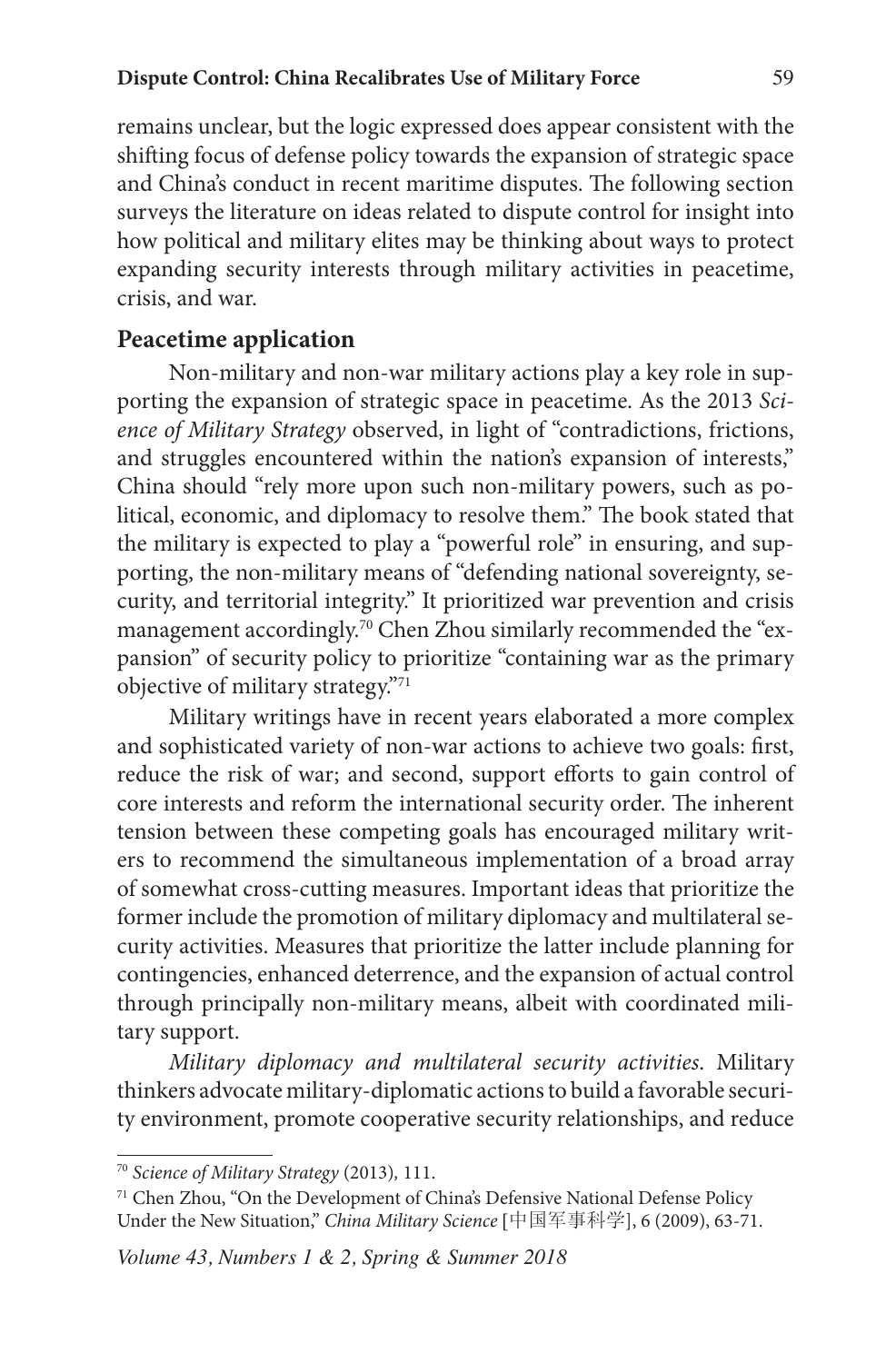the risk of crisis. One article explained that war containment requires efforts to "guard against and handle a crisis" by taking "appropriate actions and measures to forestall the crisis or prevent it from escalating into a military conflict or war." Relevant measures include peace-keeping operations, military exchanges, and participation in bilateral and multi-lateral exercises. Multi-lateral security cooperation to provide humanitarian assistance, disaster relief, and counter-transnational threats such as piracy can also promote a stable and more hospitable environment.<sup>72</sup> The term, "preventive diplomacy," which shares many of these ideas, has appeared in speeches by senior leaders since the late 2000s.73 In September, 2015, China announced its intention to furnish a permanent force of 8,000 troops to the United Nations for peace-keeping operations.<sup>74</sup>

Military strategists have also advocated establishing and shaping international institutions and mechanisms as another important means of reducing the risk of war.75 This idea has the added benefit of facilitating the expansion of Chinese influence over the terms of international security. Other writers argue for more effective "prediction and identification" of the possible sources of conflict. In a 2014 article, Deputy Director of the Shenyang Military Region Wang Xixin argued for taking appropriate measures in peacetime to "resolve the sources of dispute," so that these "do not develop into crises." He explained that this requires building "consultation mechanisms" and "actively carrying out international cooperation."76 Examples might include efforts to build an alternative regional security system based on the SCO, CICA, and other Chinese led multilateral organizations. In early 2017, China announced its first security policy for Asia, which envisions a greater role for the PLA and Chinese-led security mechanisms.<sup>77</sup>

*Manage security competition*. Military thinkers envision environ-

<sup>72</sup> *China Military Science* [中国军事科学], "A Study of Strategic Military Guidelines in the New Period of the New Century [新时期新世纪战略军事指导方针学]," 3 (2009), 36-44.

<sup>73</sup> Xinhua, "Xi Jinping Meets Venezuela President Chavez," February 9, 2009.

URL: http://news.xinhuanet.com/world/2009-02/19/content\_10848042.htm

<sup>74</sup> Jane Perlez, "China Surprises U.N. with \$100 Million and Thousands of Troops for Peacekeeping," *New York Times*, September 28, 2015.

<sup>75</sup> Liu Shenyang, 8.

<sup>76</sup> Wang Xixin, 63.

<sup>77</sup> Ministry of Foreign Affairs of the People's Republic of China, "China's Policies on Asia-Pacific Security Cooperation," January 1, 2017.

URL: http://www.fmprc.gov.cn/mfa\_eng/zxxx\_662805/t1429771.shtml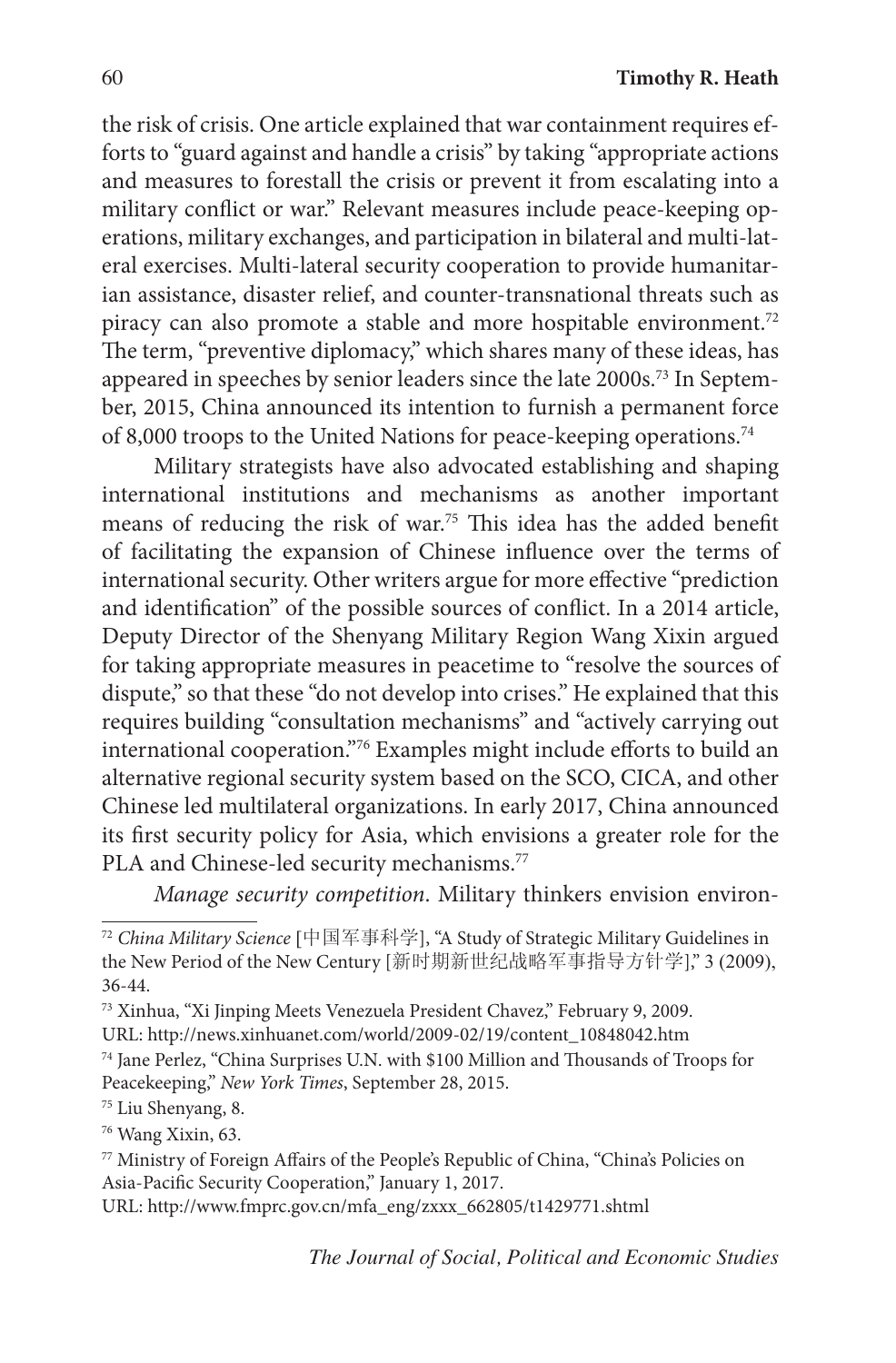ments in which China's relationship with other countries have undergone sever strain, yet do not devolve into conflict. In a relationship of intense strategic competition, military thinkers call for "carrying out rational, advantageous, and restrained struggles." Wang Xixin explained that this involves deflecting potential rivals from "stirring up trouble for their own interests everywhere," presumably through diplomatic efforts and military deterrence. Should the relationship develop an arms race, he advocated the "active promotion of arms control and disarmament." Wang also called for "strengthening the forces of peace so that an opponent does not dare to lightly launch war," which suggests the idea of building friendly military diplomatic relationships with powerful nations such as Russia.78 Organizational reforms announced in 2015 are designed to enhance the lethality of the PLA as an integrated, joint force capable of fighting short duration, high intensity regional conflicts at greater distances from China, such as those centered on the control of reefs in the South China Sea or contingencies involving naval and air forces in operations up to the second island chain.79

*Plan for contingencies and preposition forces*. Military experts advocate prudent preparations for contingencies in peacetime. This requires formulating "specific strategic plans" and setting up "strategic positions in advance" so that the "source of threat" knows that China is monitoring any potentially dangerous situation. One article called for developing a "variety of preparedness plans" for crisis situations. It also advocated shortening decision processes to improve the country's ability to respond in an accurate and timely manner. The writings also emphasize the importance of developing ways to provide strategic warning and deploying forces prudently to maximize the available options for decision makers. Liu Shenyang commented, China should "strengthen strategic forecasting and analysis" and "prepositioning of forces to actively create and maintain a favorable situation to protect national security and peaceful development."80

*Enhance military deterrence.* Chinese thinking about deterrence has undergone considerable evolution. To support the expansion of security needs, Chinese thinkers have explored more flexible

<sup>78</sup> Wang Xixin, 66.

<sup>79</sup> Department of Defense, "Annual Report to Congress: Military and Security Developments Involving the People's Republic of China," 2016, i.

<sup>80</sup> Liu Shenyang, 3.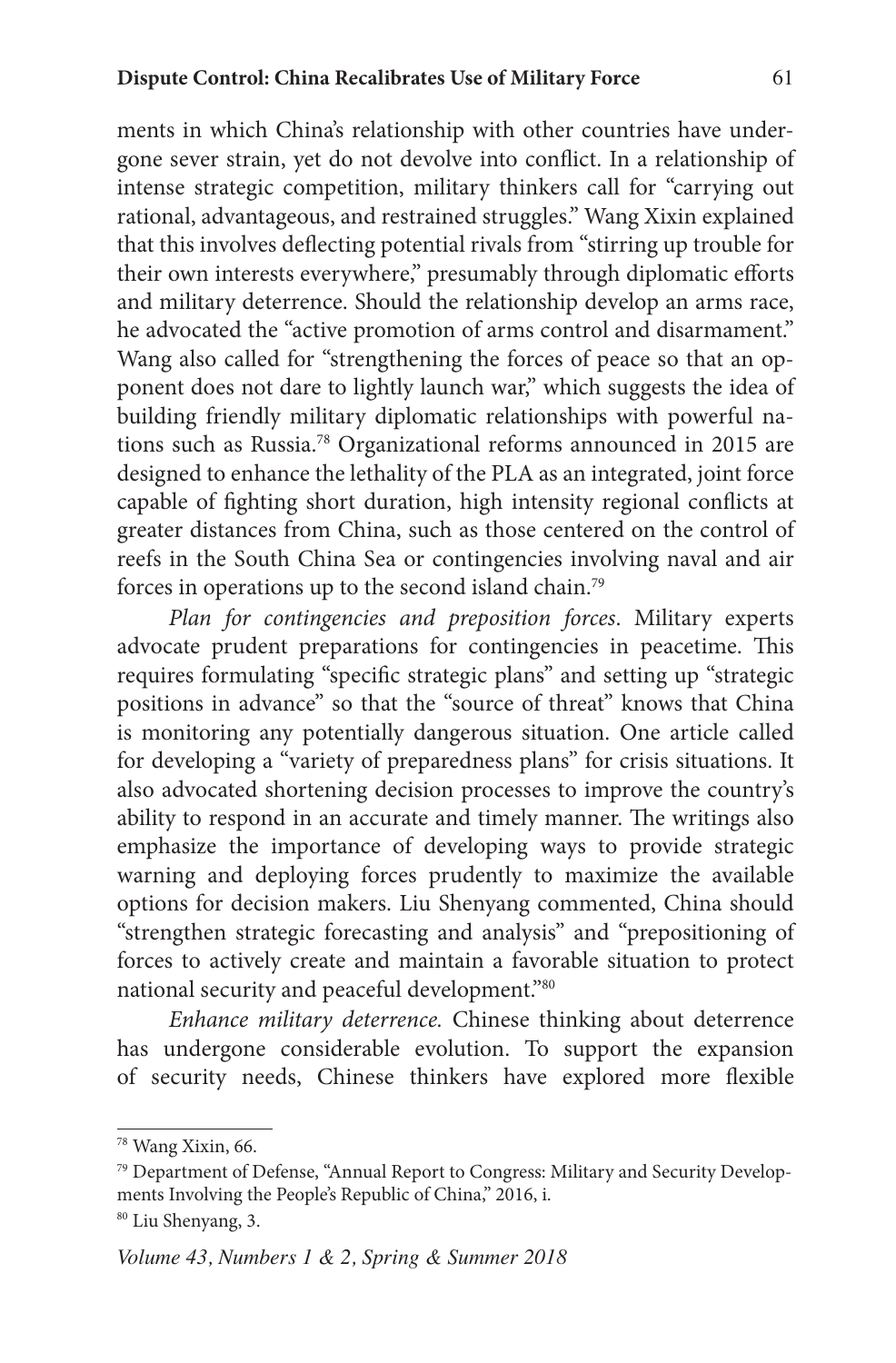interpretations of the long-standing principle of "No First Use."<sup>81</sup> Other thinkers have advocated conventional deterrence, as well as deterrence in the space and cyber domains. The 2013 *Science of Military Strategy* advocated a "composite nuclear and conventional deterrence" designed to the "deter key major military crises, effectively contain war, delay the eruption of war, curb escalation, avoid or reduce damage from war." The book regarded deterrence as an important peacetime method of using military power to "create favorable conditions and subdue troops without fighting," principally through the establishment of a "normalized deterrence posture to force an opponent to not dare to act lightly or rashly."82 China has in recent years undertaken measures to elevate its deterrence posture. In 2016, China also elevated the Second Artillery Corps into an independent service and renamed it as the PLA Rocket Force. Chinese JIN class ballistic missile submarines are expected to soon carry out nuclear deterrence patrols, which will likely operate in the deep waters of the South China Sea.<sup>83</sup>

*Military support to non-military coercive policies*. While preferring to achieve strategic objectives through cooperative actions, writings on dispute control recognize the possibility that coercive approaches may be required. In general, these writings advocate a close coordination of military and civilian assets, with law enforcement and other civil authorities in the lead. Recommended coercive non-war actions range from messaging, warning, demonstrations of power, and other measures to defend Chinese interests. As an example, the 2013 *Science of Military Strategy* called for the "flexible adoption" of "non-war military activities" including those of a "confrontational nature." It described confrontational non-war activities in terms of "low intensity military activities against actual and potential opponents to demonstrate military power, express security concerns, declare the strategic bottom line, and detect the opponent's movements."84 In the South and East China Seas, China's reliance on legal arguments, economic incentives, propaganda, and Coast Guard vessels and aircraft to strengthen control over disputed features embodies this approach.<sup>85</sup>

<sup>81</sup> Chase, 75.

<sup>82</sup> *Science of Military Strategy* (2013)*,* 115.

<sup>83</sup> David Logan, "PLA Reforms and China's Nuclear Forces," *Joint Force Quarterly*, October 1, 2016.

<sup>84</sup> *Science of Military Strategy* (2013)*,* 119.

<sup>85</sup> Simon Denyer, "US 'Hypocrisy' and Chinese Cash Strengthen Beijing's Hand in South China Sea," *Washington Post*, June 19, 2016.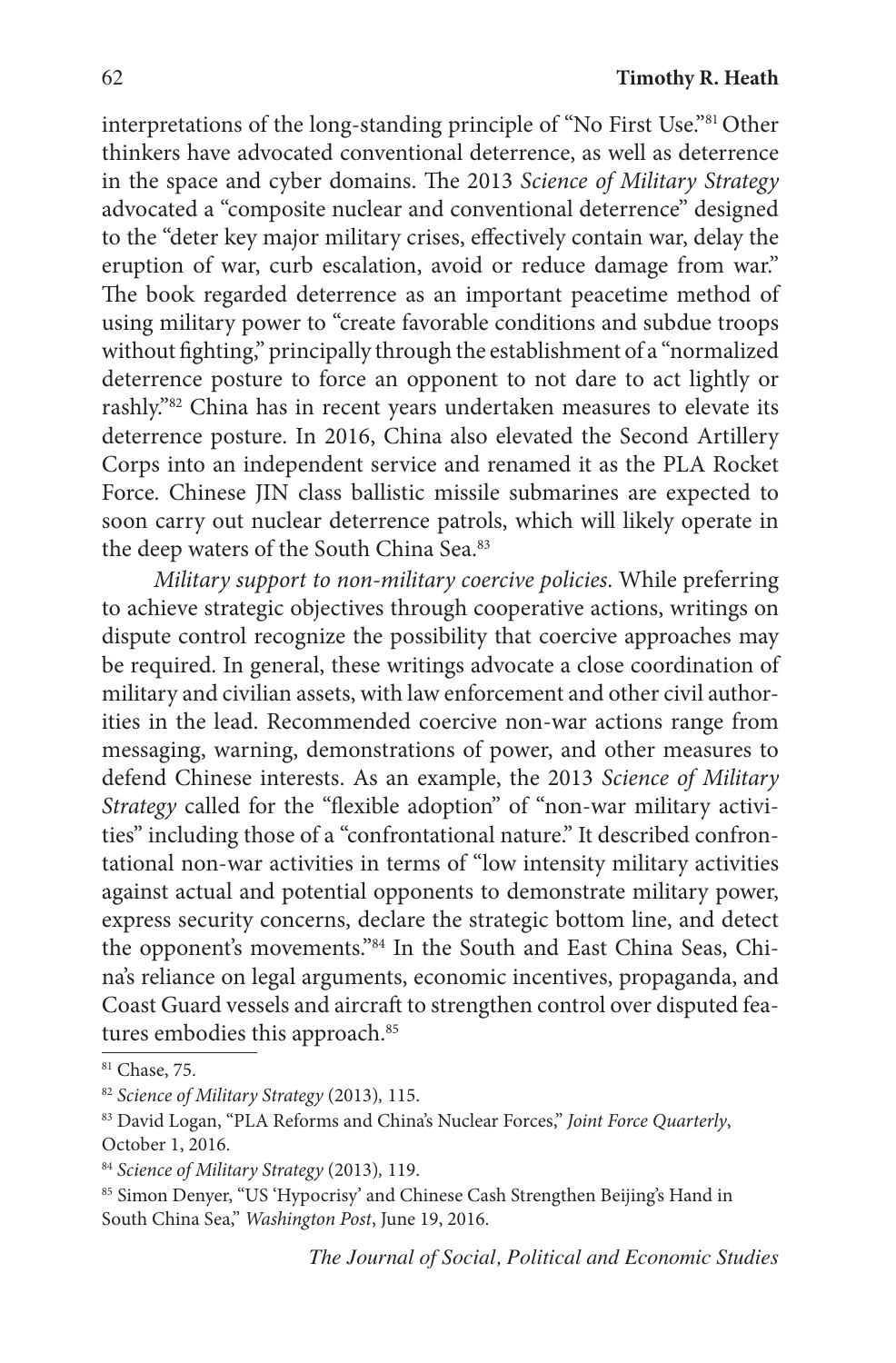#### **Crisis and crisis management**

Despite assessing a generally low risk of war, many Chinese analysts acknowledge that the country's focus on peaceful expansion has raised the risk of militarized crisis. An article in *China Military Science* observed that although the possibility of large-scale wars "continues to diminish… various crises that can easily lead to military conflict or even trigger localized wars" have become "major threats" to national security.86 Zhang Tuosheng, an expert in international crisis at the China Foundation for International Strategic Studies, similarly noted, "The frequency of wars has shown a downward trend, but the frequency of crises has shown an upward trend."87

Experts on inter-state crises have published numerous studies and analyses, the study of which can provide some insight into how the country's experts regard crisis management. These experts tend to focus on the more dangerous, crisis-prone "military crises" [军事危机]. Some experts distinguish between conventional and unconventional types. Conventional military crises tend to carry higher risks and are caused by disputes over territory, sovereignty, resources, ethnicity, religion, or geopolitical influence. Unconventional crises, by contrast, stem from terrorist activity, pirate attacks, the proliferation of weapons of mass destruction, and other non-traditional threats. Zhao Zijin and Zhao Jingfang, researchers at the Crisis Center at the National Defense University, also distinguished between "sporadic," that is, unplanned, crises, and "non-sporadic," or pre-planned, crises. The latter include crises manufactured to provide a pretext for war and crises instigated for brinksmanship purposes.<sup>88</sup> In China's history, the start of the Sino-Vietnam war provides an example of a crisis instigated for purposes of starting a war. Chinese propaganda claimed Vietnam had shelled and attacked its citizens across the border as justification for its "defensive" operation to invade its southern neighbor and thereby discredit Hanoi's alliance with the Soviet Union.<sup>89</sup>

<sup>86</sup> *China Military Science* (2009), 38.

<sup>87</sup> Zhang Tuosheng, "A Study of China's Behavior in International Military and Security Crises [中国军事安全危机行为研究]," *World Economics and Politics* [世界经济与政 治], April 14, 2011, 103-121.

<sup>88</sup> Zhao Zijin and Zhao Jingfang, "On the Control and Management of Military Crises [论军事危机的管控]," *China Military Science* [中国军事科学], 7 (2013), 62-71. 89 Nicholas Koo, *Collateral Damage: Sino-Soviet Rivalry and the Termination of the Soviet-Vietnam Alliance*, Columbia, NY: Columbia University Press, 2011.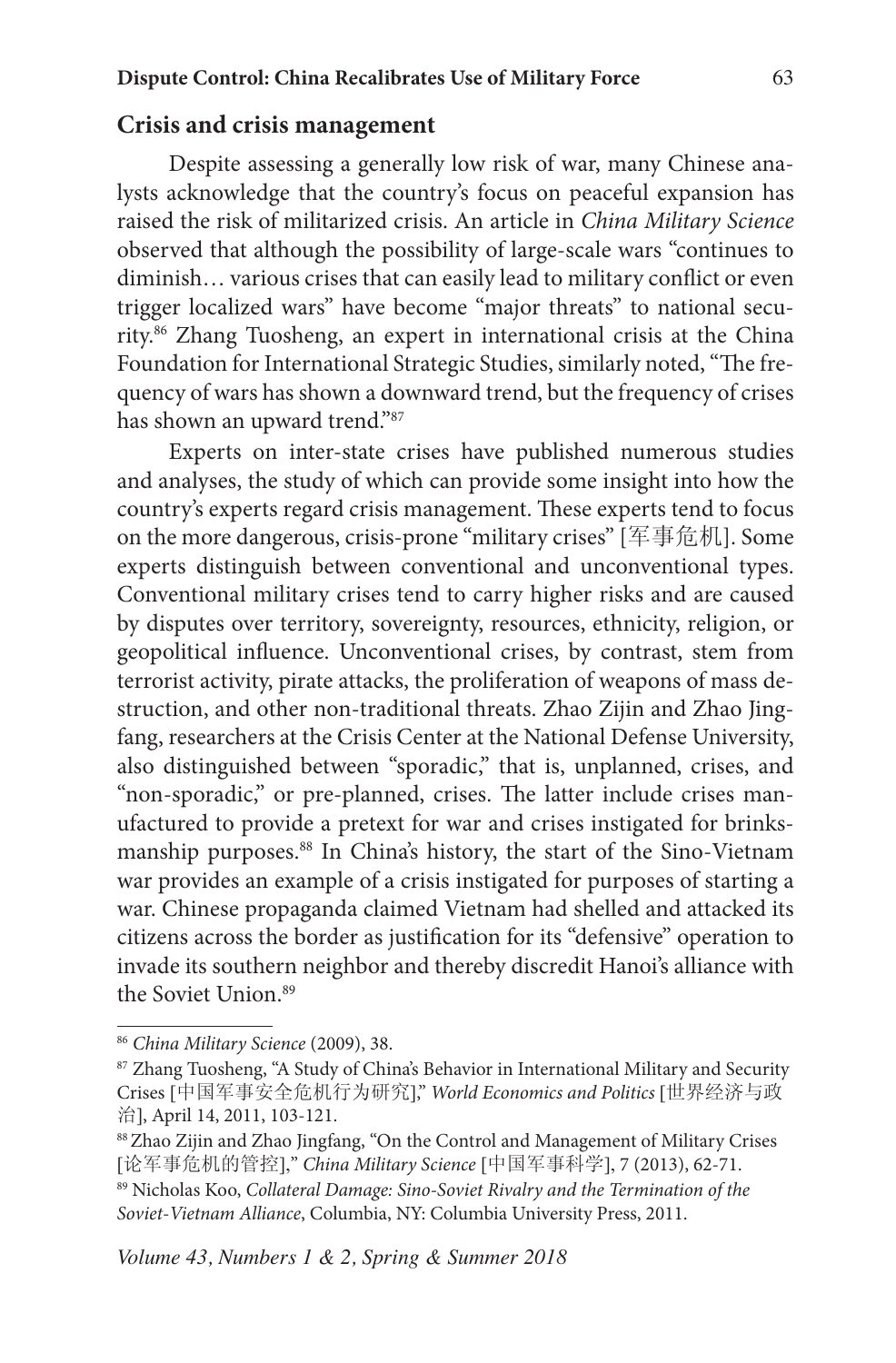At least some experts regard militarized crises linked to nontraditional threats as growing in frequency. Zhang Tuosheng noted a "steady decline globally" in military conflicts triggered by traditional inter-state disputes, but a rise in crises caused by non-traditional security problems. Noting that major powers share considerable interests today, Zhang saw a strong incentive for the countries to cooperate to resolve problems. While acknowledging the persistence of maritime disputes, he nevertheless argued that such disputes were much more "controllable" than disputes over land. Deepening political, economic, and security ties between China and its neighbors also provided incentives for all countries to control the risks of escalation in a crisis.<sup>90</sup>

Regardless of the cause or type, many theorists attribute the potential onset of crises involving China and other countries to an intensification of fundamentally incompatible interests that arise from the expansion of China's strategic space. Fears about friction over various disputes between China and the allies of the United States had reportedly increased interest in topics related to crisis management among Chinese decision makers. Zhang Tuosheng observed in 2011 that there had been a "clear change in the crisis concept of China's leaders." He noted that crisis management had become "highly valued by the Chinese government and strategic studies community."91

Reflecting a strand of opportunism consistent with the logic of a security policy premised on the expansion of strategic space, many military theorists recommend exploiting crises for strategic gain. Meng Xiangqing stated a "so-called crisis is simply danger taking a turn for the better."92 Similarly, the 2013 *Science of Military Strategy* stated that the military should seek to "guide circumstances to transform crisis into opportunity." Crises, it argued, present both "risks and windows of opportunity to resolve contradictions and issues."93 The sense of opportunity inherent in crises extends to even the more dangerous militarized crises. Zhao Zijin and Zhao Jingfang explained that "if handled properly," a militarized crisis can "provide a major opportunity to promote national interests and achieve peace." They argued that the "risk associated with a military crisis is proportional to the opportunity it offers. Large risk is accompanied by great opportunity." Their article stated that a well-man-

<sup>90</sup> Zhang Tuosheng, 104.

<sup>&</sup>lt;sup>91</sup> Zhang Tuosheng, 105.

 $92$  Huang, 1.

<sup>93</sup> *Science of Military Strategy* (2013), 115.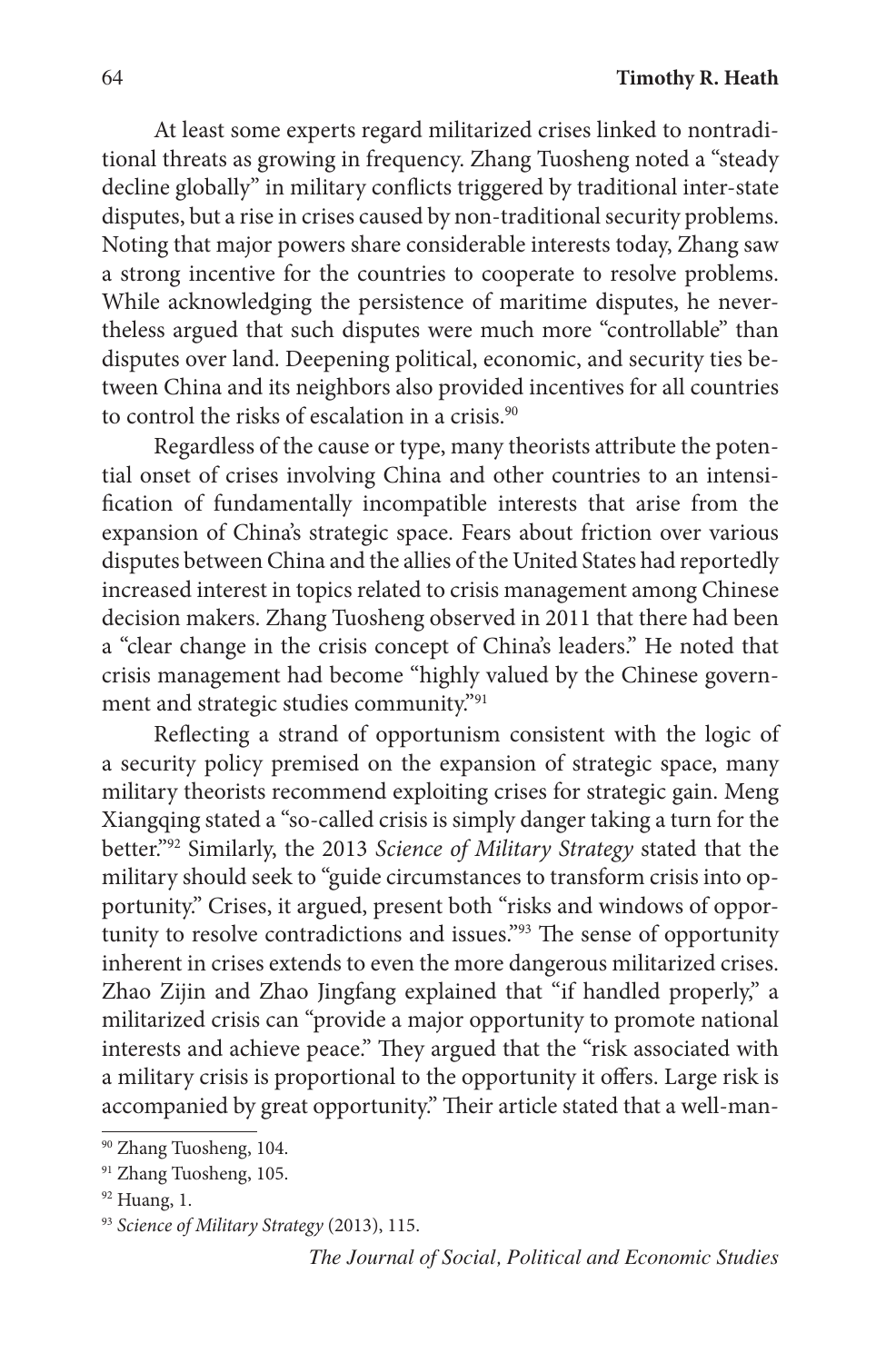aged military crisis could result in China "securing more interests, establishing a new strategic balance, and maintaining peace for a longer period of time."94 Although Beijing has avoided high-risk crises, it has pursued provocative policies that favorably changed the status quo. For example, China's establishment of an Air Defense Identification Zone (ADIZ) in the East China Sea exacerbated tensions with Japan and the United States, but resulted in a favorable change in the status quo that arguably damaged U.S. credibility and provided a useful justification for expanded Chinese military air activity near Japan.<sup>95</sup>

*Crisis management*. The persistence, or even exacerbation, of deep-seated differences, combined with an increasing risk of militarized crises and with an opportunistic posture that seeks gain through crisis situations has elevated the importance of crisis management as an idea. Due to the dangers of escalation, Zhang Tuosheng argued, China must "place the containment and control of crises as important components of military strategy." This requires "crisis management," in coordination with "military deterrence and non-war military activities" to prevent situations from escalating into war.<sup>96</sup> China's approach to North Korea exemplifies this approach. As the standoff betwen North Korea and the United States has escalated, China has both stepped up non-military activities, such as backing United Nations sanctions to pressure Pyongyang and diplomatic engagement with all parties to reduce tensions. At the same time, Beijing has also maintained military deterrence activities to dissuade both sides from launching attacks.<sup>97</sup>

Crisis management experts distinguish between measures that reduce immediate risks of conflict and those that address the root causes of conflict. According to Zhang Tuosheng, the main objective of crisis management is to "prevent the escalation of a dispute into military conflict, while doing all one can to protect one's interests." <sup>98</sup> Scholars make the distinction between compromise settlements that temporarily reduce the risk of a clash and the resolution of a dispute that permanently resolves the source of conflict. Zhao Zijin and Zhao Jingfang noted that

94 Zhao Zijin and Zhao Jingfang, 63.

As of March 23, 2018: https://amti.csis.org/counter-co-east-china-sea-adiz/

96 Zhang Tuosheng, 110.

<sup>95</sup> Michael Green et al., "Counter-Coercion Series: East China Sea Air Defense Identification Zone," Asian Maritime Transparency Initiative, June 13, 2017.

<sup>97</sup> BBC, "Beijing's Balancing Act Over North Korea," September 12, 2017. As of March 27, 2018: http://www.bbc.com/news/world-asia-china-41236742.<br><sup>98</sup> Zhang Tuosheng, 115.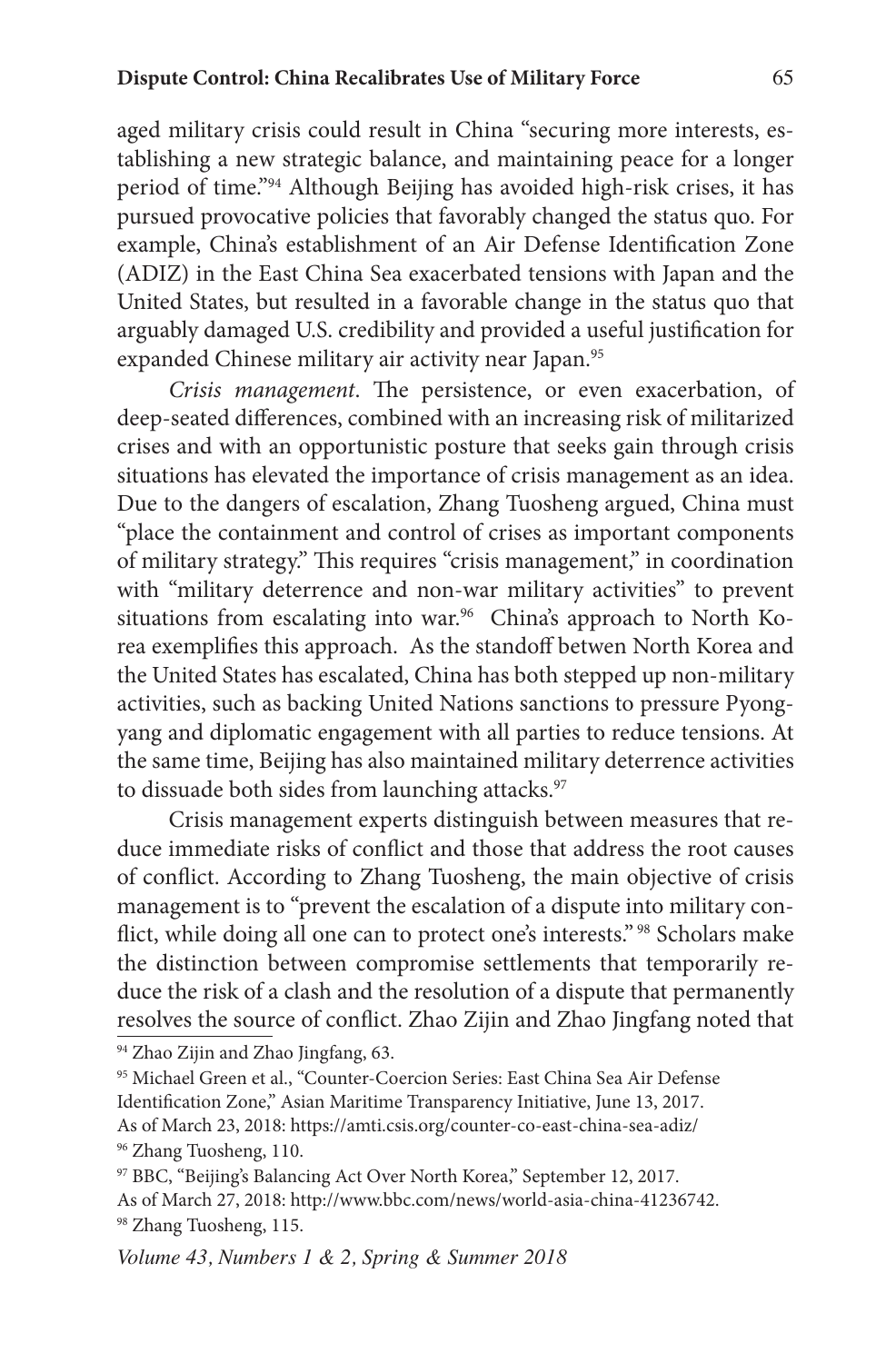other than in situations in which a country designs a crisis to provoke war, parties involved in a crisis can often find some compromise settlement through negotiations. The authors emphasized, however, that success in crisis control and management is not equal to finding a resolution to the root drivers of disputes. Without resolving the core issue, crises will "come and go repeatedly."99Zhang Tuosheng similarly argued, "Conflict resolution goes beyond temporary crisis settlement" in that it "thoroughly eliminates the sources of conflict." He explained that once crisis management yields major results, China should "redouble its efforts in pushing conflict resolution."100 An example of this may be seen in the aftermath of the U.S.-China Hainan Island incident in April, 2001. In that event, a U.S. Navy EP-3 reconnaissance aircraft collided with a Chinese figher plane, resulting in the loss of the Chinese fighter pilot's life and the capture of the U.S. aircrew. China and the United States managed the crisis and resolved the immediate issue, but subsequently China pushed for the United Sates to permanently reduce risks of such collisions by halting the reconnaissance flights.<sup>101</sup>

According to Zhang, there have been a number of principles of crisis management that have remained constant over the past sixty years. These include the ideas that China should: 1) promptly give a diplomatic warning; 2) adopt certain military actions to demonstrate credible deterrence; 3) dominate by striking second and don't be the first to use force; 4) seek necessary compromises while safeguarding long-term overall interests; and 5) care about justice and 'face'.102 Western and Japanese analysts have observed similar tendencies. Iain Johnston identified a "need to claim the moral upper hand," "beliefs about Chinese exceptionalism," and the pursuit of "absolute flexibility," among recurring themes in crisis management writings.<sup>103</sup> A study by Japan's National Institute for Defense Studies concluded that Beijing's crisis management aims at "preventing an escalation while maximizing national interests." Examining a number of case studies, NIDS identified as persistent features the tendencies to: stand firm on issues related to their principles such as sovereignty and territorial integrity, while behaving in a flexible

<sup>99</sup> Zhao Zijin and Zhao Jingfang, 67.

<sup>&</sup>lt;sup>100</sup> Zhang Tuosheng, 116.

<sup>&</sup>lt;sup>101</sup> Shannon Tiezzi, "Preventing Another 'Hainan Incident," The Diplomat, August 27, 2014. As of March 27, 2018: https://thediplomat.com/2014/08/preventing-another-hainan-incident/. 102 Zhang Tuosheng, 117.

 $103$  Johnston, 45.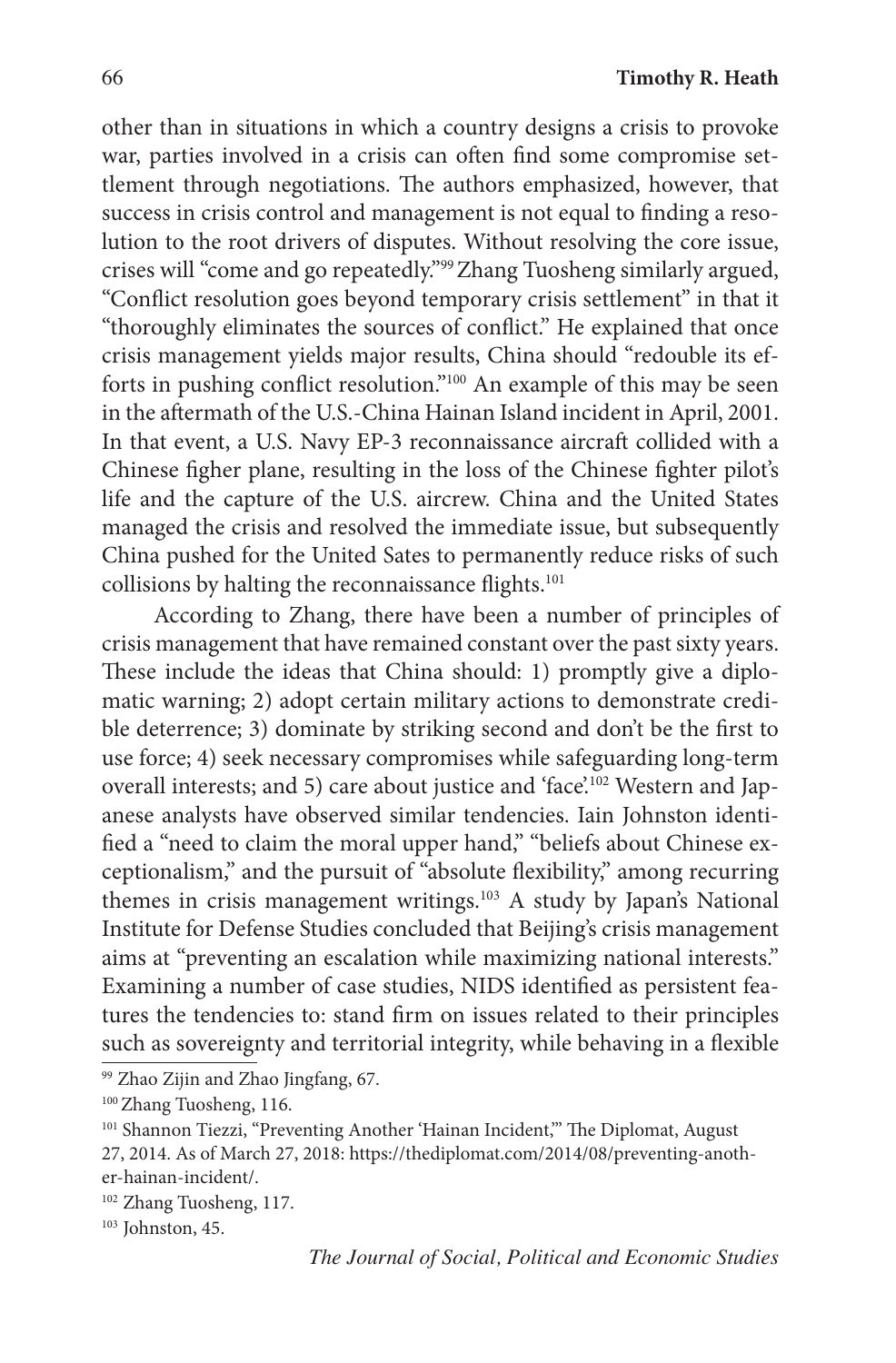manner; promote the appearance that the opponent is always wrong in a crisis, while seeking to gain the initiative in action; and employ military, diplomatic, and economic tools to manage crisis.<sup>104</sup>

Reflecting the shift in focus in the country's security policy since 2010, Chinese experts have proposed a refinement in such principles. In light of "new requirements," Zhang Tuosheng recommended measures to: 1) "use non-military measures, such as diplomacy, and non-military actions" to manage a crisis and warn a potential adversary; 2) place "growing importance" on "acting in accordance with international law and seeking legitimacy in actions;" 3) strengthen efforts to "set up measures for building mutual security trust with interested parties;" and 4) pay more attention to "seeking mutual compromise and concessions" over disputes and "strive for win-win and avoid the no-win situation."105

In terms of the execution of crisis management, experts have recommended a number of steps, many of which will likely appear familiar to practitioners in any country.<sup>106</sup> These include steps to: gather intelligence and information; and determine the nature of the military crisis. The article by Zhao Zijin and Zhao Jingfang viewed the determination of the nature of the military crisis as a "critical step" in its management. In particular, the article emphasized the importance of judging whether the crisis was "an accident or deliberately planned." Other important steps include "setting the political objective" and the creation and implementation of a crisis management plan.<sup>107</sup>

Crisis management writings accord a prominent place for the military for primarily deterrence purposes. One article explained that there are three main ways the military can be employed for deterrence purposes in crisis. It can deter through a show of force; through deployments; and through the formation of security partnerships.<sup>108</sup> The 2013 *Science of Military Strategy* called on the PLA to "combine strategic unfolding with actual combat deployments to create a powerful deterrence posture, demonstrate resolve to fight, force an opponent to promptly reverse course at the last minute before danger, and position forces to transition from deterrence to conflict." Evoking an unsettling

<sup>104</sup> NIDS, "China Security Report 2013," Tokyo, Japan (2014). URL: http://www.nids. go.jp/publication/chinareport/pdf/china\_report\_EN\_web\_2013\_A01.pdf

<sup>&</sup>lt;sup>105</sup> Zhang Tuosheng, 118.

 $106$  Johnston, 60.

<sup>&</sup>lt;sup>107</sup> Zhao Zijin and Zhao Jingfang, 69.

<sup>&</sup>lt;sup>108</sup> Zhao Zijin and Zhao Jingfang, 68.

*Volume 43, Numbers 1 & 2, Spring & Summer 2018*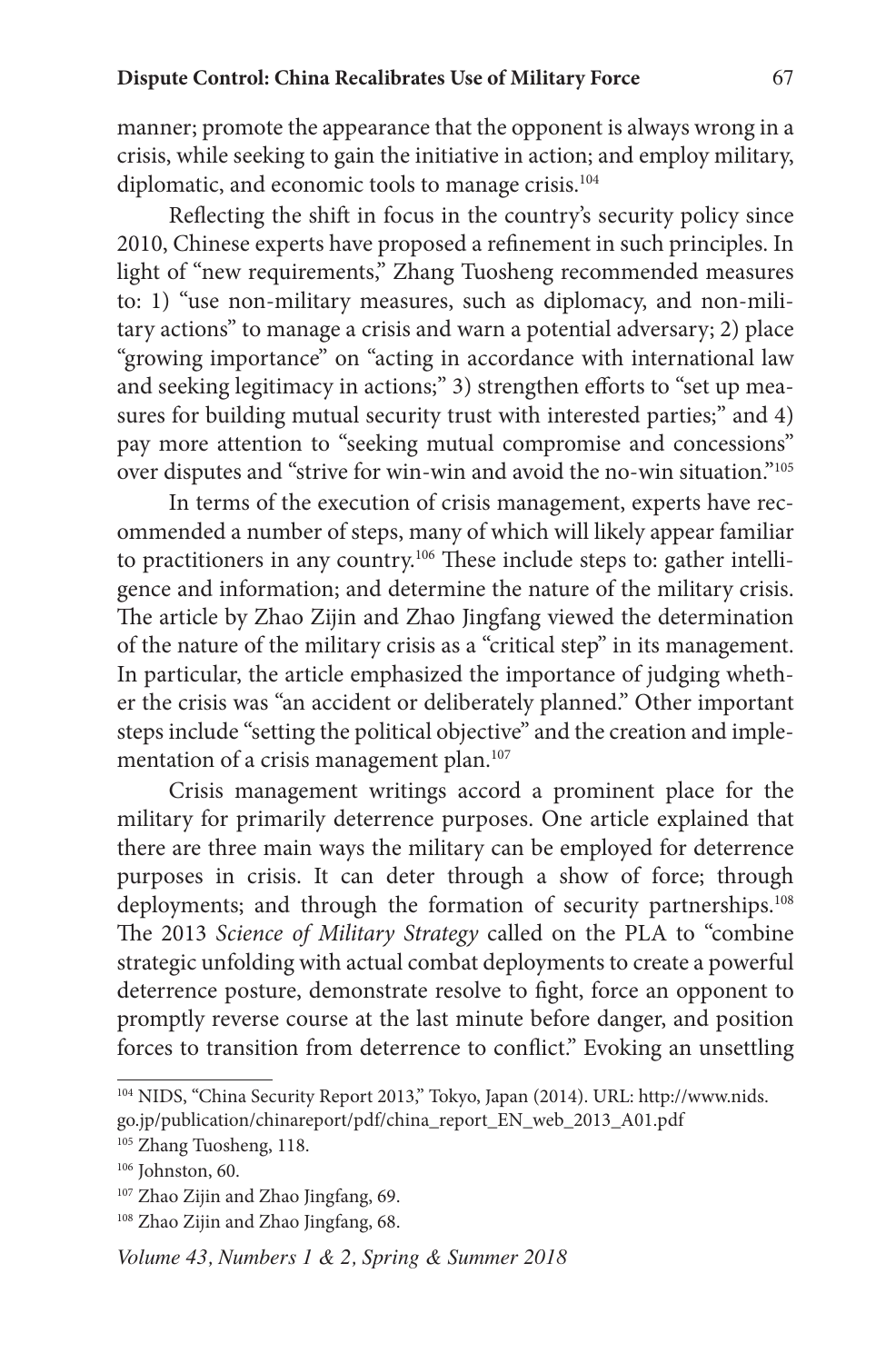approximation of brinksmanship behavior, the book recommended China "adopt activities that verge towards warfare to force an opponent to acknowledge difficulties, retreat, and terminate the crisis." It recommended in particular the "the adoption of limited and yet effective warning type firepower strikes and information attacks," citing as precedent the bombing of Jinmin in 1958 to demonstrate resolve and warn the United States.<sup>109</sup> Chinese writers also consider some forms of attack a variation of deterrence. Reflecting a theme commonly seen in Chinese military writings, Zhao Zijin and Zhao Jingfang commented, "Actual combat may be required to further deter the enemy." They explained that a "small battle may be waged to stop a large one, or to keep the confrontation from escalating further." However, the authors reiterated the principle that military confrontation should always serve political and diplomatic objectives.<sup>110</sup>

Reviewing such literature, Western scholars have expressed skepticism regarding the country's preparedness to handle major crises. Some experts have identified persistent problems in Chinese decision-making and crisis management. Ian Johnston noted persistent problems in China's top-level decision-making processes, military command and operations. Johnston noted, for example, the PLA's propensity to hide critical information if it reflected poorly on the military, the lack of effective intra-ministerial coordination mechanisms, as well as difficulties in making fast decisions due to the requirements for consensus.<sup>111</sup>

# **Wartime application**

The expanding focus of the country's security policy has elevated in importance the role of military actions in peacetime and crisis. However, Chinese writers recognize the risk that crisis situations could escalate into a military clash. Emphasizing a continuum between war and non-war activities, one expert explained that should non-war actions fail to secure political objectives, China should be "ready to quickly employ war methods."112

Experts acknowledge that controlling war remains extremely difficult. Relevant writings acknowledge that war control requires extensive military preparation. Important measures for wartime control methods include the establishment of joint operation command mechanisms and

<sup>109</sup> *Science of Military Strategy* (2013)*,* 119.

<sup>110</sup> Zhao Zijin and Zhao Jingfang, 66.

<sup>&</sup>lt;sup>111</sup> Johnston, 50.

<sup>112</sup> *China Military Science* (2009), 42.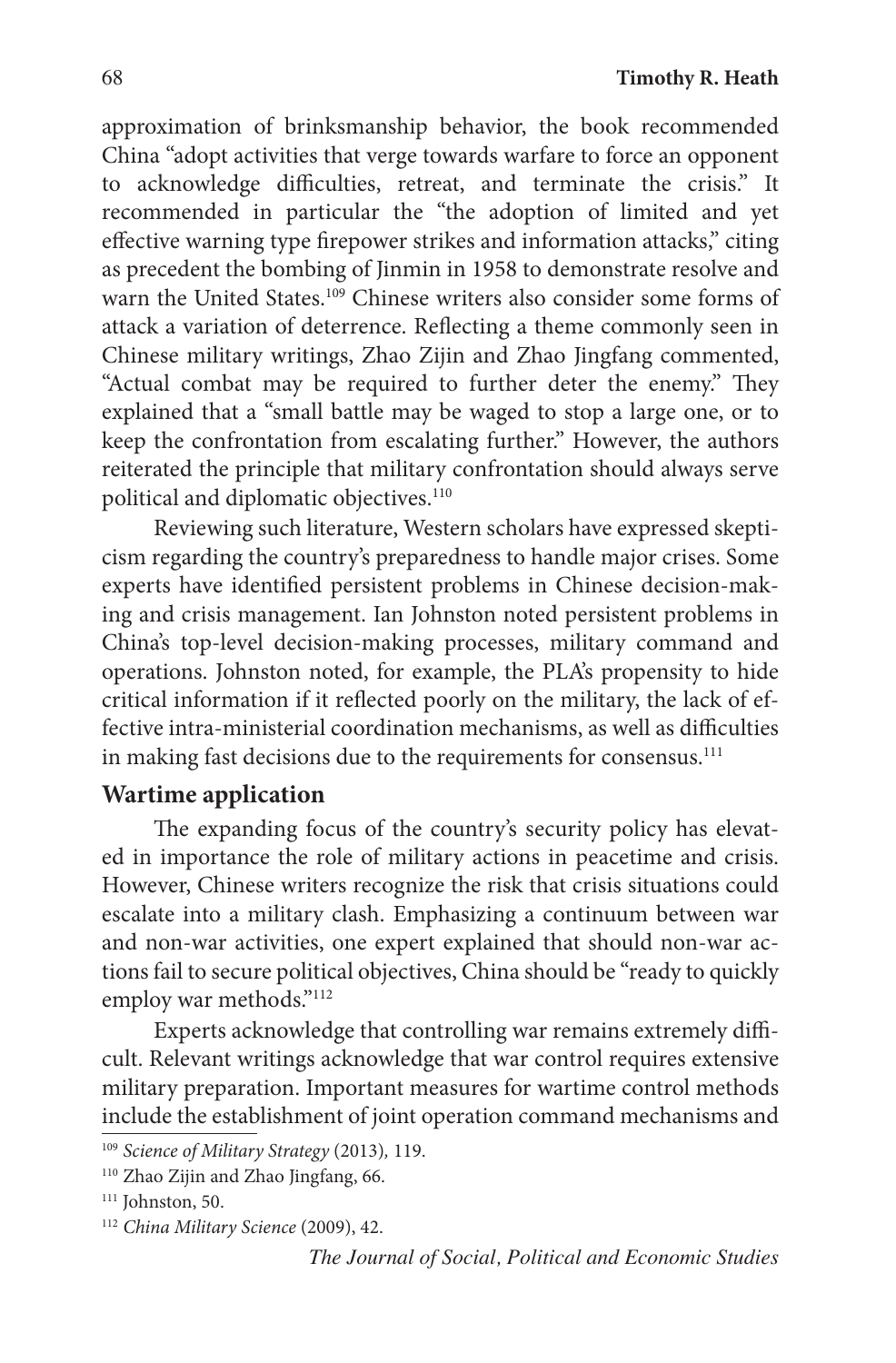a theater of operations. Wang Xixin also recommended quickly establishing intelligence, surveillance, and reconnaissance capabilities to allow a "multi-domain and multi-dimensional" awareness of the battlefield. In terms of operational capabilities, he emphasized the role of elite forces that are capable of rapid deployment, of full-spectrum operations, and that possess the ability to quickly establish control of a situation.<sup>113</sup>

War control writings emphasize management of the means, operational methods, and targets of conflict.114 Military thinkers highly prize precision strike and information technologies to achieve more precise effects. Liu Shenyang regarded "target-centric warfare" as the practice of war control in conflict. He explained that its goal is "neither annihilation of enemy forces nor occupation of all territories." Instead, it focuses on "achieving operational objectives as quickly as possible," "gaining control over the situation," "sabotaging [command and control] links and nodes," and "paralyzing the entire system," by which he meant integrated networks of commanders and troops responsible for specific battlefield tasks<sup>115</sup>

Writers on war control note the favorable impact of technology for the purposes of controlling combat operations. In particular, the maturing of information technologies in combat has enabled "greater transparency of the battlefield," according to Wang Xixin, which reduces the risk of "unauthorized warfare initiation and uncontrolled abuses of attacks due to misjudgment." Wang also noted that improvements in precision-guided munitions had "reduced non-target collateral damage," while the use of "soft kill methods" [i.e., cyber attacks, electronic jamming, and other non-kinetic means of disabling information networks] could reduce wartime violence. In addition to the continued widespread international condemnation of war, Wang regarded recent military technological developments as favorable to the exercise of war control in combat.

Despite these apparently favorable features of military technologies, writings on war control evince anxiety about the potential for unintended escalation. The 2013 *Science of Military Strategy* recommended setting limited political, military, and economic objectives of conflict and for limiting the use of military power so as not to threaten the enemy government's survival or to destroy its military. The goal, instead, should

<sup>113</sup> Wang Xixin, 65.

<sup>114</sup> Peng Guangqian and Yao Youzhi, p. 206-8. *Science of Military Strategy* (2013)*,* 115. <sup>115</sup> Liu Shenyang, 6.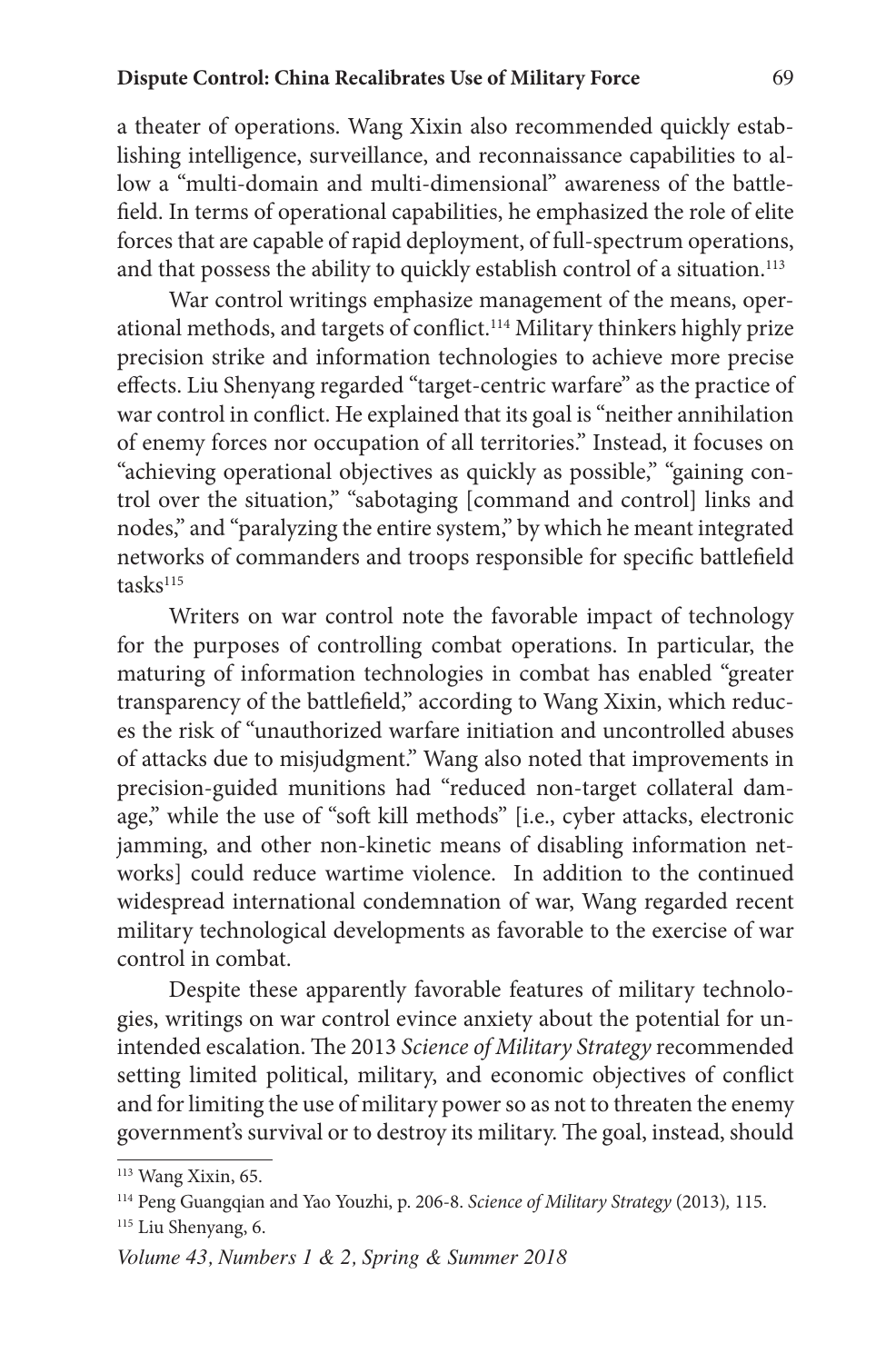focus on compelling the adversary to compromise. To control the risks of escalation, it also recommended limiting the scope of conflict, the geographic area of conflict, and making efforts to avoid drawing in the entire breadth of territories of the two countries at war. It also called for making distinctions between major and minor targets, with the priority going to targets that enable the adversary to wage and sustain war, such as leadership organs, military command and control centers, bases for hi-tech weapons, important supply facilities, etc. To the extent possible, it recommended avoiding targeting civilians and respecting laws of war and international treaties.<sup>116</sup>

To aid in managing escalation, experts discuss the calibration of escalation options in coordination with political efforts to resolve the conflict. Wang Xixin listed a range of military options, from the least to the most escalatory. At the lower end, he recommended military demonstrations, exercises, simulated bombings, and adjustments to deployments. A higher-level escalation involves "military intervention," which he defined as the deployment of troops to "seize a disputed territory" or "establish military bases in a conflict area." A more violent application consists of "military strikes", which he claimed should seek to "use war to end war" through the implementation of "limited and appropriate military strikes" to prompt an enemy's return to the negotiating table.<sup>117</sup>

### **Post conflict**

Military writers discuss the management of disputes and conflict with an awareness of the need to anticipate the post-conflict situation. While vague, the writings generally recommend the termination of a conflict after meeting political objectives. As with the pre-conflict and conflict stages, war control in the post-conflict stresses the maintenance of momentum. One writer echoed a common theme in the writings when he called for ending war "at the right time and under the right situation" to "solidify accomplishments." Just as military conflict is seen as an escalation of a fundamentally political conflict, the termination of military conflict is regarded as a step in the continuation of the political dispute. The same author noted that war termination should be used to "create favorable conditions for the ensuing political and diplomatic struggle."<sup>118</sup>

<sup>116</sup> *Science of Military Strategy* (2013)*,* 122-124.

<sup>117</sup> Wang Xixin, 65.

<sup>118</sup> Liu Shenyang, 4.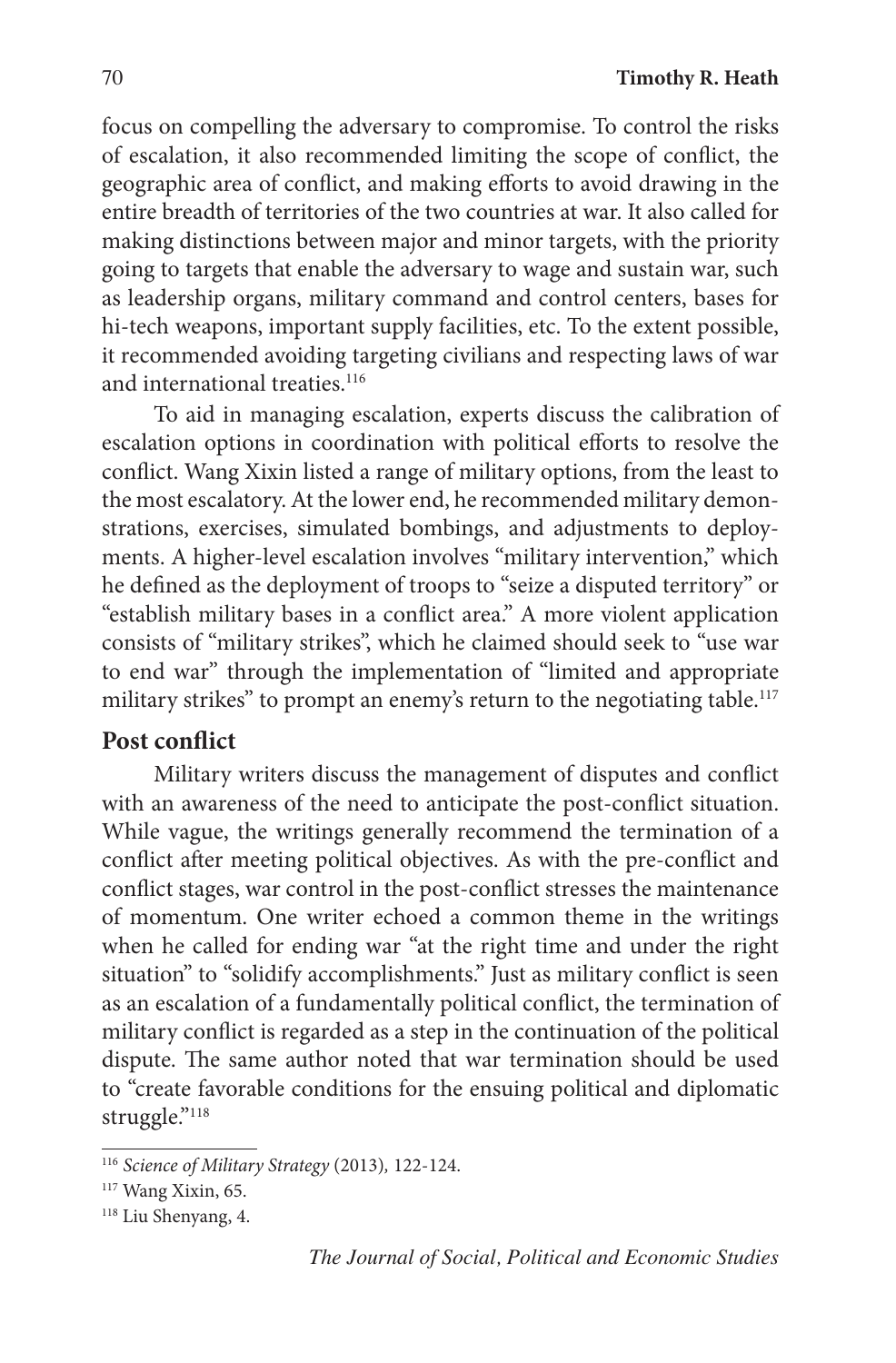### **Policy implementation to expand strategic space**

The shift in the nation's strategy towards a limited, peaceful expansion has imposed complex and difficult demands on China's political and military leadership. At the same time that central leaders have called for a greater application of military power to protect a proliferating array of national interests and to support the reform of the international order, they have also restricted the military from taking actions that could provoke regional war or otherwise undermine the stability required for the nation's sustained rise. These somewhat conflicting imperatives have raised the need for a higher, more precise concept of the controlled use of military power and its role in policy. To carry out this approach to dispute control, Chinese leaders require four important functions: First, leaders need a stronger, more centralized civilian control of security policy in peacetime, crisis, and conflict to calibrate the use of force and manage the risks to competing security objectives. Second, authorities need to implement measures to stabilize relations with the United States, reduce the risk of conflict, and improve crisis management. Third, senior leaders require a modernized, versatile professional military capable of carrying out a diverse set of military operations. Fourth, leaders seek a professional, capable civilian or law enforcement force capable of acting in close coordination with the military. In recent years, China has stepped up efforts to carry reforms consistent with these requirements. Progress remains deeply incomplete, however, and many weaknesses pertaining to decision making remain. For example, China still relies on consensus-decision making, which can slow decision-times in a crisis; and China's preference for strong centralized control impairs adaptive, flexible action and initiative at the tactical level.

*Centralized civilian control*. Central leaders in recent years have implemented measures and promoted ideas designed to improve central control and civilian oversight of security policy. The creation of a National Security Commission in 2013, formulation of the "holistic security concept," and the promulgation of a "National Security Law" in 2015 reinforce the idea of centralized control of security policy to manage the competing imperatives of stability and expansion in day-to-day security developments and in crises.<sup>119</sup> Erickson and Liff's study of the National Security Commission expressed considerable skepticism about the commission's readiness to effectively manage a crisis. They concluded

<sup>119</sup> David Lampton, "Xi Jinping and the National Security Commission: Policy Coordination and Political Power," *Journal of Contemporary China*, 24: 95 (2015), 759–777.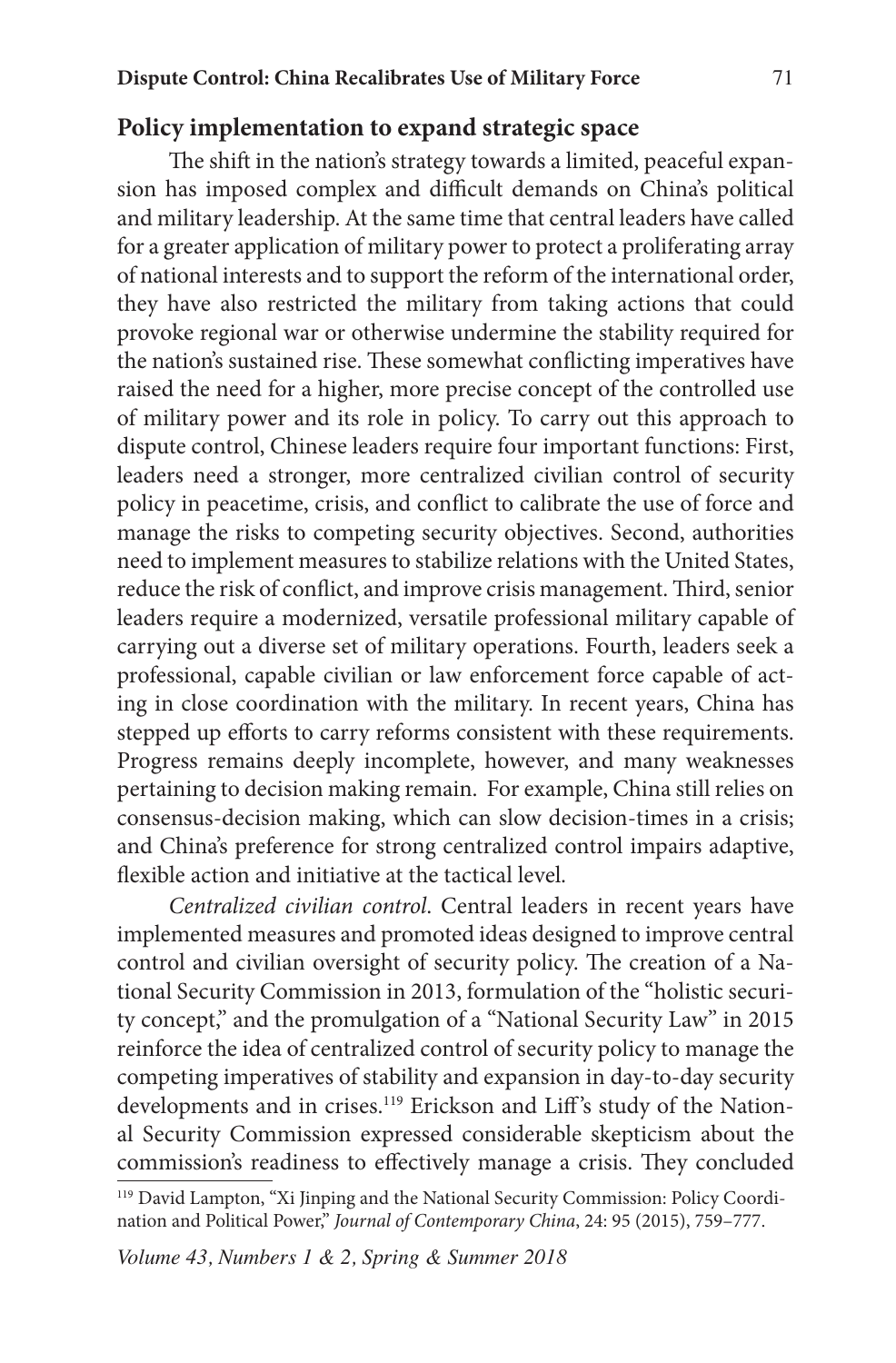that the NSC remains "domestic-oriented, under institutionalized, and confronting major political-bureaucratic headwinds, especially from the Politburo Standing Committee and PLA."120

*Crisis prevention, management measures.* Since 2010, Chinese authorities have carried out a number of measures designed to stabilize bilateral ties, reduce the risk of conflict, and improve crisis management. In 2013, President Xi Jinping urged the United States to adopt a "new type of great power relationship" premised largely on U.S. strategic concessions as a way to reduce the risk of conflict.121 Chinese willingness to establish rules for use of a military hotline, and to develop confidencebuilding measures governing maritime and air-to-air military encounters similarly reflect an underlying anxiety about the rising risk of militarized crises.122

*Modernized, tailored military forces*. The vision of a networked military force capable of expeditionary activity and tailored force packages capable of employing precision strikes to achieve carefully delineated political objectives dovetails with the general thrust of the PLA's modernization. In the pursuit of the ability to prevail in a "local war under informatized conditions," the ground forces have sought to transform from a large formation, Cold War style force into a brigade structure capable of a diverse array of military missions; the naval forces have expanded operations both within and beyond the first island chain; while the air forces have sought to develop both offensive and defensive capabilities as a "strategic air force." The PLA as a whole has also sought to improve its ability to execute joint operations and enhance its reliance on information systems.123 In 2016, the PLA announced a major overhaul of its command structure and organization to enable joint operations over vast distances.124 Xi Jinping has also initiated a major anti-corruption drive as part of a broader effort to improve military readiness and competence.<sup>125</sup>

<sup>120</sup> Erickson and Liff, 214.

<sup>121</sup> Jane Perlez, "China's 'New Type' of Ties Fails to Persuade Obama," *New York Times*, November 9, 2014.

<sup>122</sup> Phil Stewart, "U.S., China Agree on Rules for Air-to-Air Military Encounters," Reuters, September 25, 2015.

<sup>123</sup> State Council Information Office, "China's Military Strategy," May 26, 2015. URL: http://news.xinhuanet.com/english/china/2015-05/26/c\_134271001.htm 124 Michael Chase, "Xi in Command: Downsizing and Reorganizing the People's Liberation Army (PLA)," AMTI website, September 11, 2015. URL: https://amti.csis.org/ xi-in-command-downsizing-and-reorganizing-the-peoples-liberation-army-pla/ <sup>125</sup> Aditya Tejas, "Xi Jinping to Overhaul China's Military Structure to Solidify Control: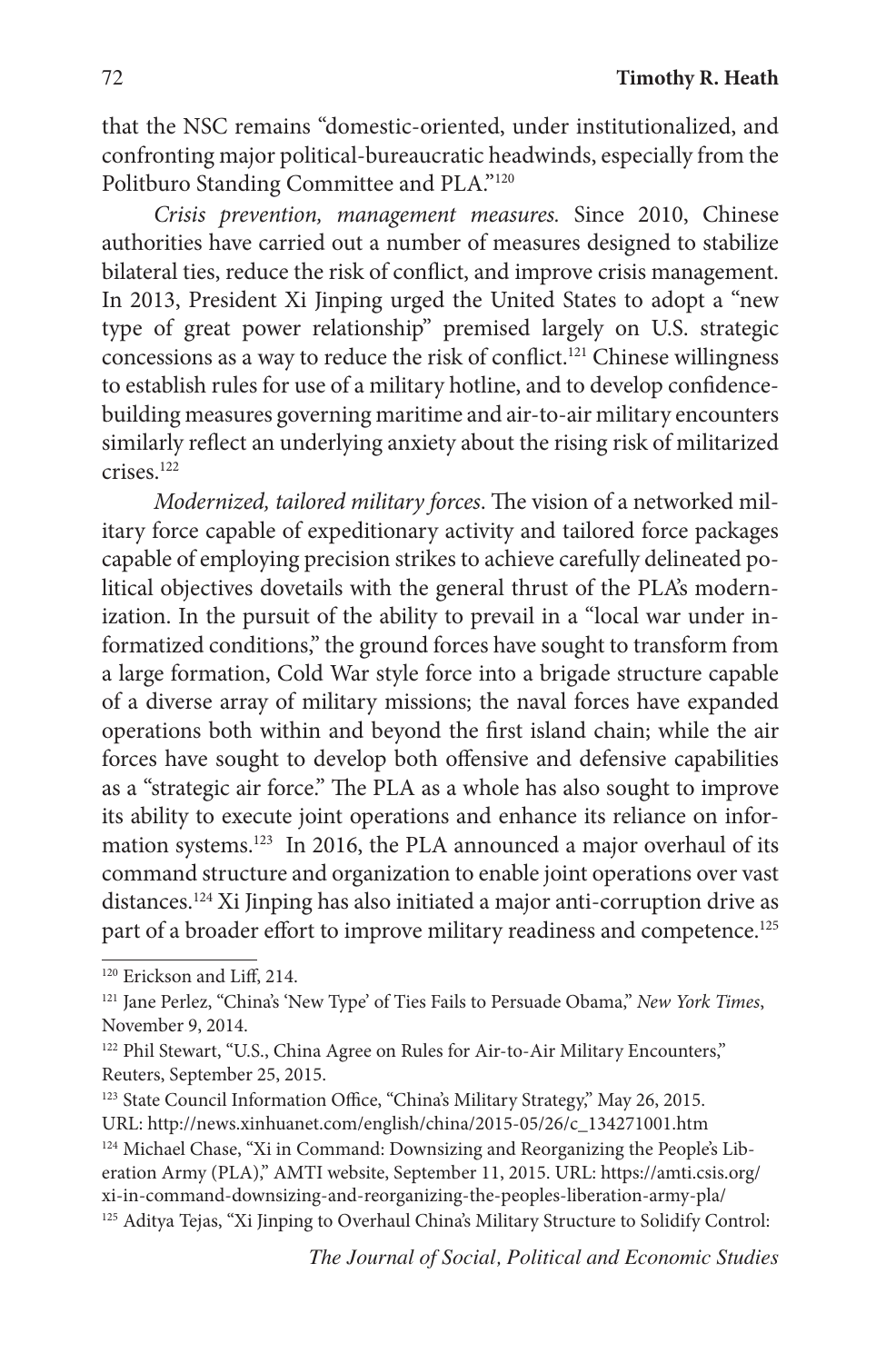Despite efforts toward reform, the PLA continues to struggle with numerous weaknesses, ranging from low quality personnel, weapons shortfalls, corruption, and obsolete command structures.<sup>126</sup>

*Modernized civilian and new domain forces*. The shift towards peaceful expansion has further elevated the demand for military and non-military forces to collaborate in the defense of national interests in the maritime, space, and cyber space domains. The latest defense white paper affirms China's intent to develop appropriate capabilities. It noted the "need to develop a modern maritime military force structure commensurate with China's national security and development interests." China's rapid expansion of its surface combatant fleet, addition of replenishment vessels, and commissioning of one aircraft carrier and planned deployment of at least two more supports the PLA Navy's ability to project power. Similarly, the establishment of its Coast Guard in 2013 and expansion of its forces directly supports this requirement.<sup>127</sup> Western observers have already noted improvements in the ability of the Chinese Coast Guard to coordinate with the PLA Navy. Moreover, China already has the world's largest fleet of Coast Guard vessels and some of the world's largest cutters, with the largest weighing more than a U.S. Navy Arleigh-Burke destroyer at 10,000 tons.128 While expressing its "opposition to the weaponization of space," the 2015 Defense White Paper also noted the country's intention to "secure its space assets to serve national economic and social development." The paper affirmed the country's intent to develop a "cyber force," a development affirmed by authorities in other announcements.<sup>129</sup>

Once the reforms are carried out, China's political and military leadership could be better positioned to deploy and control tailored

Report," *International Business Times*, September 1, 2015. URL: http://www.ibtimes. com/xi-jinping-overhaul-chinas-military-structure-solidify-control-report-2076876 <sup>126</sup> Michael Chase, Jeffrey Engstrom, Tai Ming Cheung, Kristen A. Gunness, Scott Warren Harold, Susan Puska, Samuel K. Berkowitz, *China's Incomplete Military Transition: Assessing the Weaknesses of the PLA* (Santa Monica, CA: RAND Corporation, 2015). URL: http://www.rand.org/content/dam/rand/pubs/research\_reports/RR800/RR893/ RAND\_RR893.pdf

<sup>127</sup> Kathrin Hille, "China to Merge Maritime Patrol Units," *Financial Times*, March 10, 2013.

<sup>128</sup> Ryan Martinson, "China's Second Navy," *Proceedings*, April 2015. URL: http://www.usni.org/magazines/proceedings/2015-04-0/chinas-second-navy <sup>129</sup> "China to speed up the development of a cyber force," PRC Government website, May 26, 2015. URL: http://english.gov.cn/news/top\_news/2015/05/26/content\_281475115069380.htm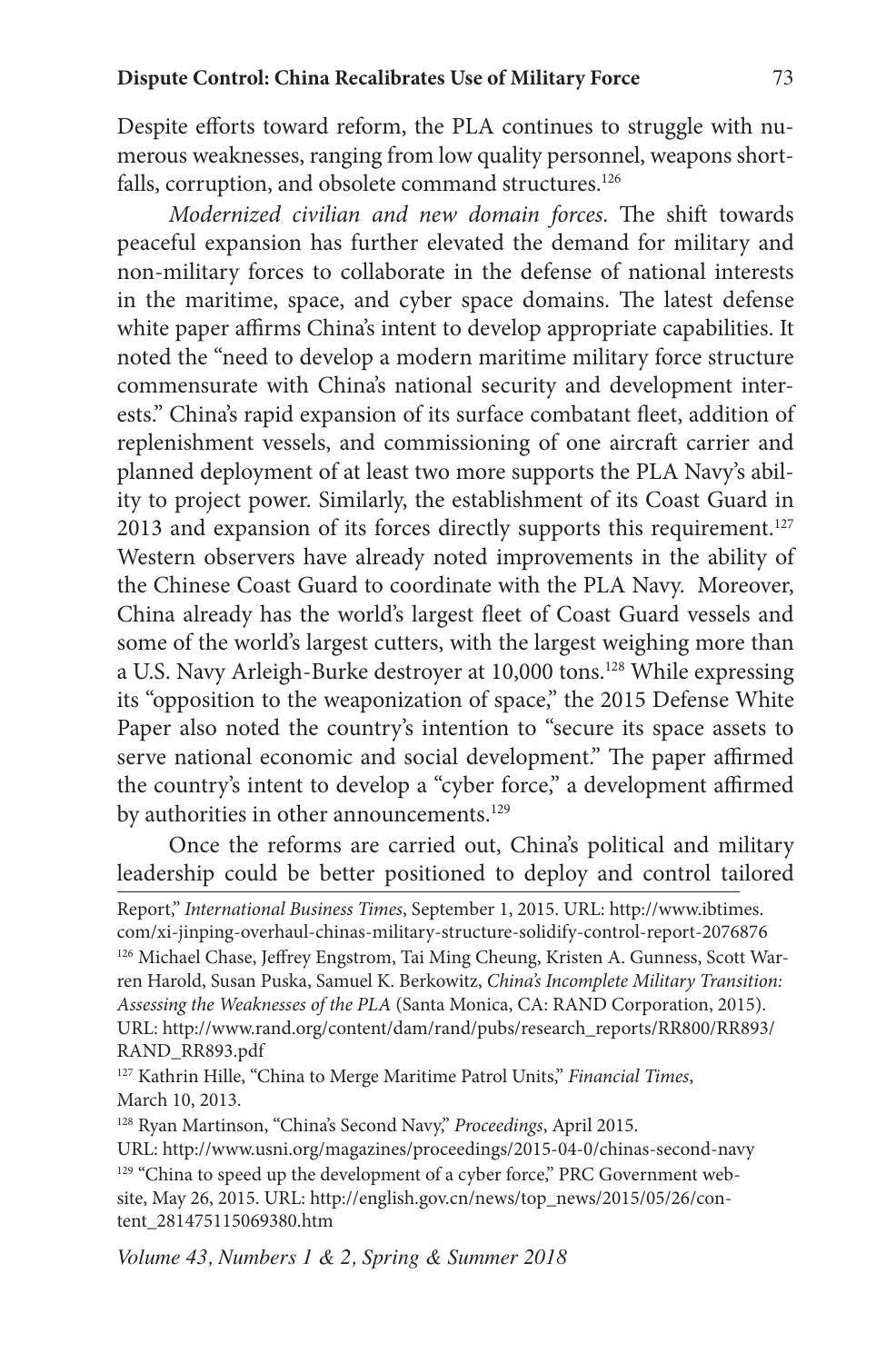groups of military forces to carry out a broader array of missions in peacetime, crisis, and conflict than has been the case in the past. Comparing the anticipated effects of the reforms with China's performance in the EP-3 crisis in 2001 can provide a sense their potential. In a future crisis situation, a unified national security decision-making apparatus could speed the sharing of information between ministries and allow a more rapid outreach to the leaders of other countries involved in the crisis, overcoming the lack of information sharing mechanisms between bureaucracies and delay in decision making that typified China's response to the Hainan Island crisis in 2001. The employment of coast guard and non-war assets could reduce the overall risk of escalation in a crisis, an option scarcely available in the 2000 time frame. Even if military forces were involved in a crisis, an overhauled command structure and better reconnaissance capabilities could allow senior leaders in Beijing to monitor events and flexibly respond and could reduce the ability of local commanders to deceive their superiors, as happened in 2001, when military commanders did not disclose to their superior that the PLA Navy fighter plane was responsible for colliding into the U.S. reconnaissance plane. Moreover, the maturation of crisis management hotlines and confidence building measures could provide mechanisms to stabilize a situation and facilitate the exchange of information between China and the counter-part country in the crisis — options that, again, were not available in 2001. Together, the combined effects of these reforms could result in a political and military leadership that can more effectively respond to, and manage, a militarized crisis that erupted along the country's periphery.

#### **The weakening prohibition against offensive operations**

The expanding focus of China's defense policy continues a significant weakening of a decades-long prohibition on offensive military activities. Military force can no longer be justified simply on the obvious basis of defense of the homeland. Instead, new sources of moral and legal justification are required to justify the use of military power in crises and conflict situations and to defend national interests outside China. Clashes in the East or South China Sea, for example, would occur in areas whose sovereignty is disputed by other countries. China could accordingly be expected to invoke legal and moral arguments to defend any military action. The publication of official white papers outlining political and legal arguments for Chinese control of those areas provides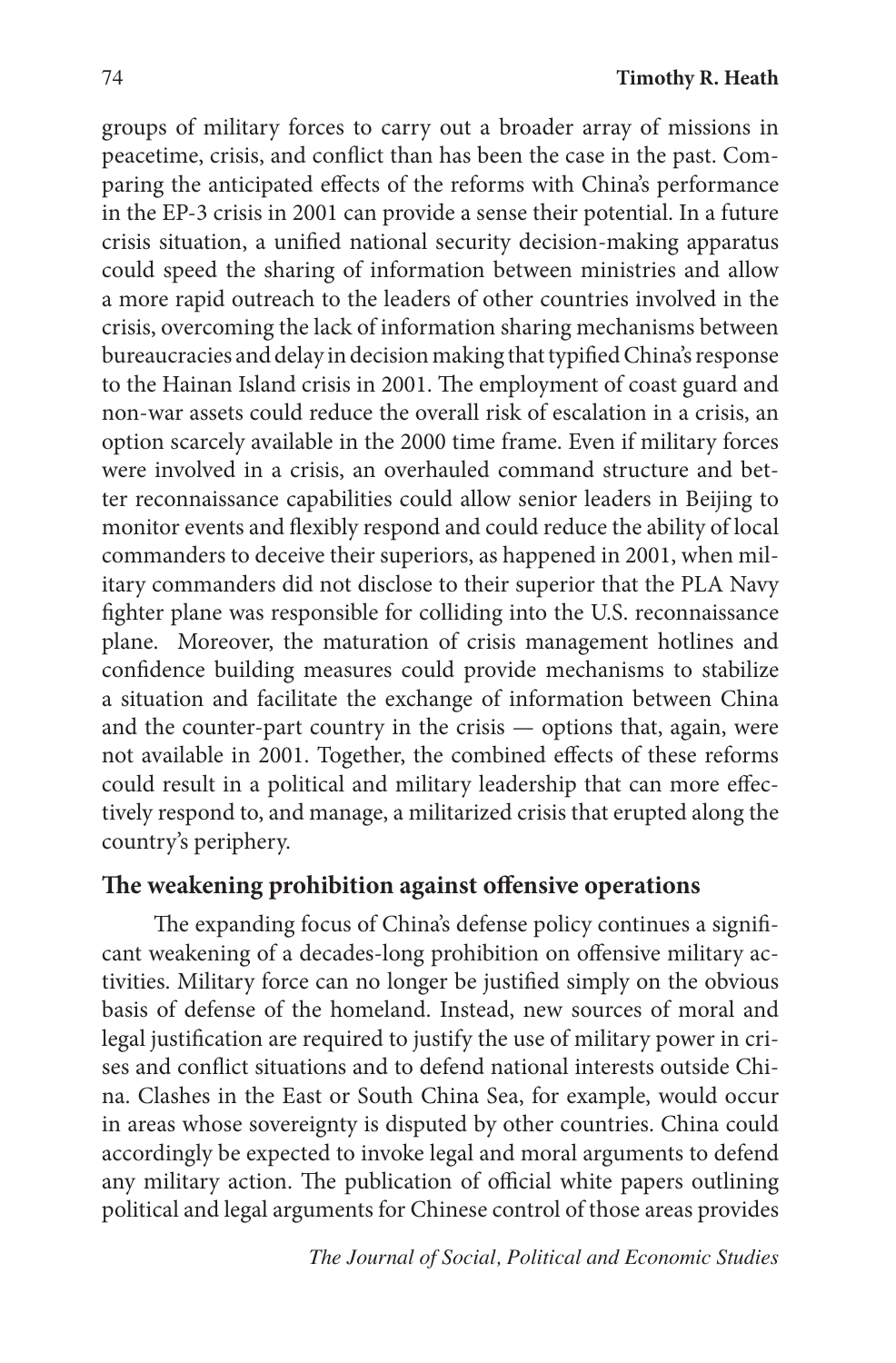#### **Dispute Control: China Recalibrates Use of Military Force** 75

a useful justification in the event a crisis should break.130

Reflecting criticism of a purely defensive policy that pervaded the text, the 2013 *Science of Military Strategy* argued that the "righteousness or unrighteousness" of war is "determined by the war's political attributes, rather than the adoption of defensive or offensive military activities."131 Official documents and military writings increasingly define China's "defensive" security policy in terms of a political posture that regards the legitimate use of military actions in terms of the defense of whatever interests authorities regard as necessary for the nation's development, regardless of where they may be. It should be emphasized, however, that actions to defend interests could include multi-lateral peacekeeping operations and other non-war actions.

The literature on war control and crisis management has similarly shown a growing emphasis on the importance of acting in accordance with international law as a means of gaining political support in a militarized crisis. Zhao Zijin and Zhao Jingfang explained that gaining public support is "the most important step in control and management of a military crisis." To the extent possible, they argued, China should "try to sway international opinion to isolate and attack our opponent" and ground its actions on international law "to justify the action." The authors recommended in particular "acting in accordance with the law" and "respecting and utilizing international laws" to gain international support.132 The 2013 *Science of Military Strategy* has similarly esteemed highly the importance of carrying out conflict in a manner consistent with international laws.<sup>133</sup>

Consistent with the pursuit of the moral and legal high ground to justify military actions, military writers highly apprise recent incidents in which actions by other countries provided China the pretext to seize strategic gains. One scholar pointed to the "Huangyan (Scarborough Reef) and Diaoyu (Senkaku) Islands incidents" as examples of "significant crisis incidents" that have brought "extremely rare opportunities" to "declare our sovereignty." He concluded that if it were not for the provocations that started the crises, China "would not have had such opportunities."134

<sup>130</sup> State Council Information Office, "Diaoyu Dao: An Inherent Territory of China," September 2012. As of March 27, 2018: http://english.gov.cn/archive/white\_paper/2014/08/23/content\_281474983043212.htm.

<sup>131</sup> *Science of Military Strategy* (2013)*,* 107.

<sup>132</sup> Zhao Zijin and Zhao Jingfang, 68.

<sup>133</sup> *Science of Military Strategy* (2013)*,* 213.

<sup>134</sup> Huang, 1.

*Volume 43, Numbers 1 & 2, Spring & Summer 2018*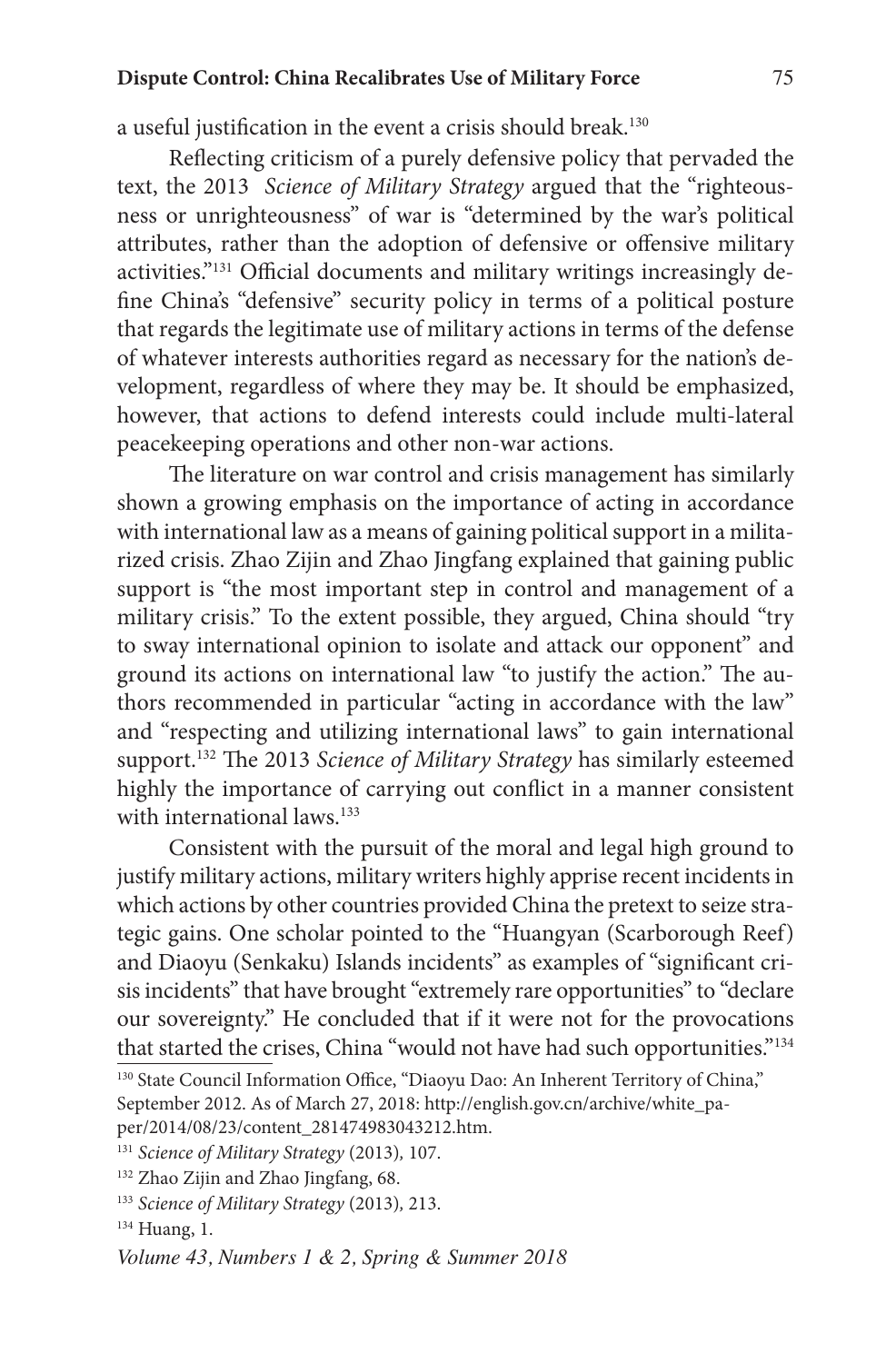China has also published several white papers outlining the legal arguments justifying the country's control of the disputed features.<sup>135</sup>

For now, the aversion to war will continue to constrain China's willingness to pursue offensive military actions to defend sovereignty claims or other interests. Nevertheless, the adoption of a security policy oriented toward the expansion of strategic space, no matter how limited its scope, has set an important precedent. So long as leaders can justify military action as within China's legal, historical, or moral right, they will face fewer political and ideological constraints to use that power than was the case in previous decades when leaders faced the constraints of a military and security policy oriented toward homeland defense.

A disturbing foretaste of such a possibility may be seen within the strand of war control literature that highly appraises the potential strategic benefits that could be gained through a crisis or even a limited clash. Some military experts advocate the limited use of force to secure gains or probe the resolve of adversaries in a crisis. Liu Shenyang explained that China should "make prudent decisions and never lightly make war," but also "dare to use conflict to rebuild peace." He explained that China should be "proficient in using military means to control our opponents" to improve its situation and "avoid damage to our national security and interests." 136 Zhao Zijin and Zhao Jingfang similarly argued that in a situation that remains "in stalemate" or in which "strategic choices are confusing," limited military action can "clarify the situation by finding the bottom line of the opponent."<sup>137</sup> Although provocative, there remains little evidence that senior leaders have adopted these views.

#### **Implications**

This study has highlighted the political developments that have shaped the meaning and potential application of key concepts related to the employment of military power in peacetime, crisis, and conflict. It has argued that the shift in defense policy away from homeland defense towards one premised on the expansion of strategic space has profoundly influenced how political and military leaders view the use of military power. Official documents and scholarly writings call on China's military to rely principally on peacetime methods to consolidate control

<sup>&</sup>lt;sup>135</sup> State Council Information Office, "White Paper: Diaoyu Dao, an Inherent Territory of China," Xinhua, September 25, 2012. URL: http://news.xinhuanet.com/english/china/2012-09/25/c\_131872152.htm

<sup>136</sup> Liu Shenyang, 4.

<sup>&</sup>lt;sup>137</sup> Zhao Zijin and Zhao Jingfang, 67.